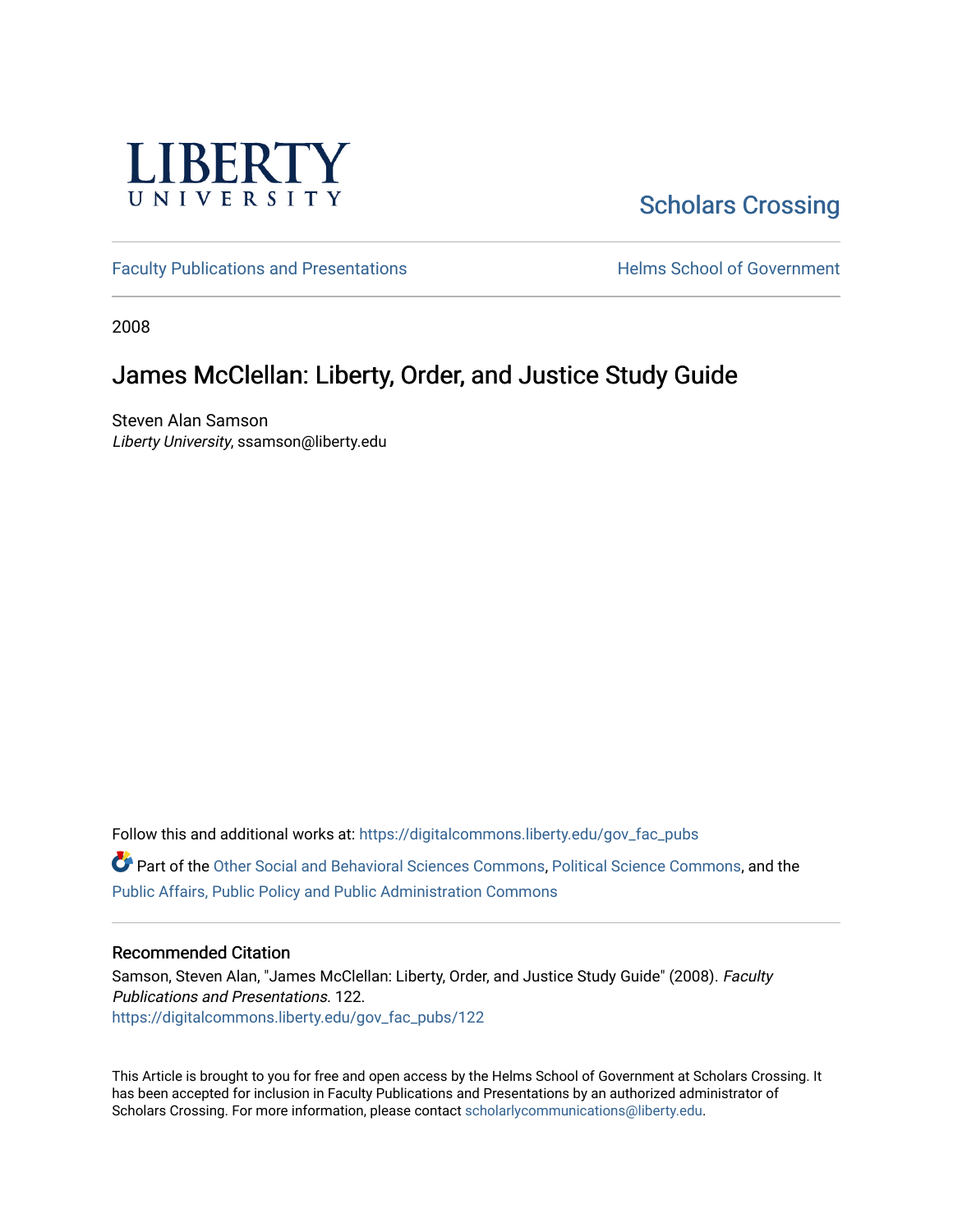# **JAMES McCLELLAN: LIBERTY, ORDER, AND JUSTICE STUDY GUIDE, 2008 Steven Alan Samson**

# **PART 1: THE CONSTITUTION'S DEEP ROOTS**

#### **Outline**

## **1.1 The Meaning of Constitutional Government**

#### A. ORIGINS AND HISTORICAL BACKGROUND (2-6)

- 1. Constitutional Convention of 1787
- 2. Definition of Constitution
- 3. Rule of Law
- 4. Rooted in Generations of Experience
- 5. Written vs. Unwritten Constitutions
	- a. British
		- b. Polish and French
- 6. Two Distinction Constitutions
	- a. Formal written constitution
	- b. Old "unwritten" constitution of conventions, habits, ways of living together
		- 1) Political parties
		- 2) Cabinet
- 7. Visible vs. Invisible Constitution
- 8. A Constitution Is an Effort to Impose Order for the Achievement of Certain Ends **Preamble**
- 9. Objectives: Liberty, Order, and Justice
	- a. Republic of Korea, 1980
	- b. Portugal, 1974
	- c. Venezuela, 1972
	- d. Argentina, 1853
- 10. "Parchment Barrier"

#### a. Virtuous citizenry is required [illustrated by Roman example of Cincinnatus]

- 11. Ideals
	- a. Liberty: absence of coercion
	- b. Order: rights and duties
	- c. Justice: equality of opportunity and equality before the law
- 12. Aim of a Good Constitution: "To Form a More Perfect Union"<br>13. Constitutions: A Variety of Origins
- 13. Constitutions: A Variety of Origins
	- a. Decrees and Proclamations
	- b. Revelation (**Moses**)
	- c. Design by Wise Men (**Solon**, who then went into self-imposed exile)
	- d. English common law: decisions of judges and popular custom
	- e. Constitutional **convention** [Massachusetts held the first, 1780, led by **John Adams**, resulting in the oldest written constitution]
- 14. Few Last Very Long
- 15. Much of the U.S. Constitution Is Derived from the English Constitution
	- a. Magna Charta
	- b. Principles and rules of law
	- c. Amendment
- 16. Fundamental Laws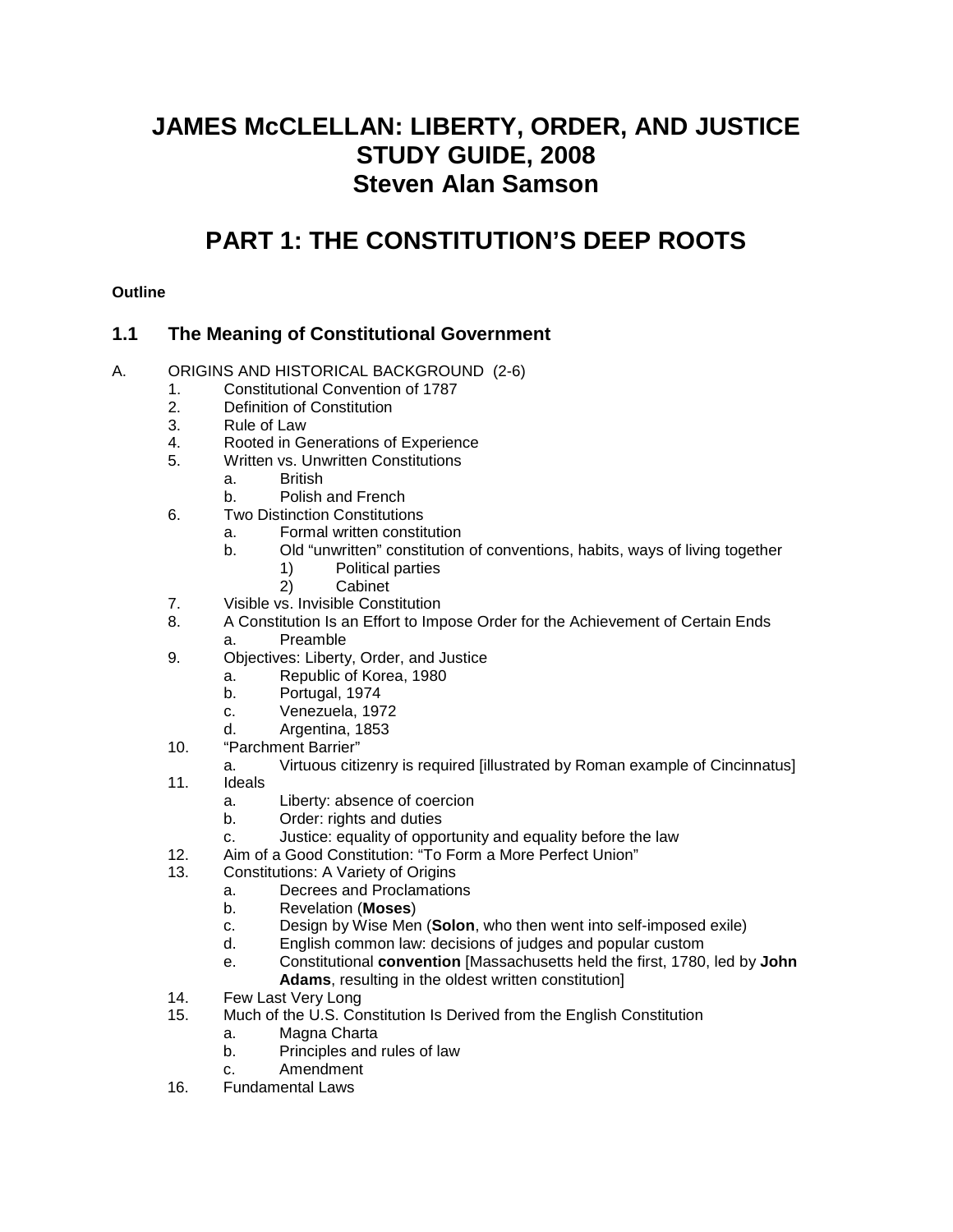#### B. PRIMARY **CHARACTERISTICS OF A GOOD CONSTITUTION** (6-8)

- 1. Stability and Continuity (Predictability)
- 2. Limiting and Dividing Power<br>3. Permanent Arrangement for
- Permanent Arrangement for the Selection of Representative Public Officials
- 4. Accountability to the People
- C. WHAT CAN AND CANNOT BE ACCOMPLISHED THROUGH CONSTITUTIONS (8-9)
	- 1. Unnecessary Detail Should Be Avoided
		- a. Focus on first principles
	- 2. Written Constitution Should Not Conflict with the Unwritten Constitution
		- a. Radical constitutions will be evaded
		- b. Constitutions are not "fungible:" Africa's "paper constitutions"
	- 3. Neither Easy to Alter or Impossible to Amend
- D. SUCCESS OF THE AMERICAN CONSTITUTION (9)

# **1.2 The Lamp of Experience**

- A. FEDERAL CONSTITUTION (10-13)
	- 1. Dissatisfaction with the **Articles of Confederation**
		- 2. *Federalist Papers*
			- a. **Alexander Hamilton**
			- b. *Publius*: Three Federalists: Hamilton joined by **James Madison** and **John Jay**
			- c. *Brutus*: One Anti-Federalist: probably Robert Yates
			- d. "War of pamphlets"
	- 3. Hamilton on the Basic Dilemma Americans Faced in 1787
		- a. "Last stage of national humiliation"
	- 4. New Framework Constructed
		- a. Framers respected the wisdom of their ancestors
	- 5. Balance between freedom and authority
	- 6. **Patrick Henry**: "lamp of experience"
		- a. General agreement on principles

# **1.3 The Constitutions of Antiquity**

- A. THE FRAMERS WERE STEEPED IN CLASSICAL LEARNING (14-15)
	- 1. Study of Greek and Latin Literature
		- a. **John Quincy Adams**
	- 2. Turning Point
	- 3. Remnants of the Classical Tradition
		- a. Greek Revival in architecture
		- b. Oratory
	- 4. Jefferson: "History Informs Us What Bad Government Is"
- B. THE GREEKS (15-17)
	- 1. City-States
		- a. Civil war the rule rather than the exception
	- 2. Old Greek Constitutions
		- a. John Adams
		- b. James Monroe
	- 3. **Solon**
		- a. Greek political thought had little influence
	- 4. Plato and Aristotle
		- a. Types of government
			- 1) **Polity**
		- b. **City-states** and direct democracy
		- c. Size of the United States
- C. ROME (17-18)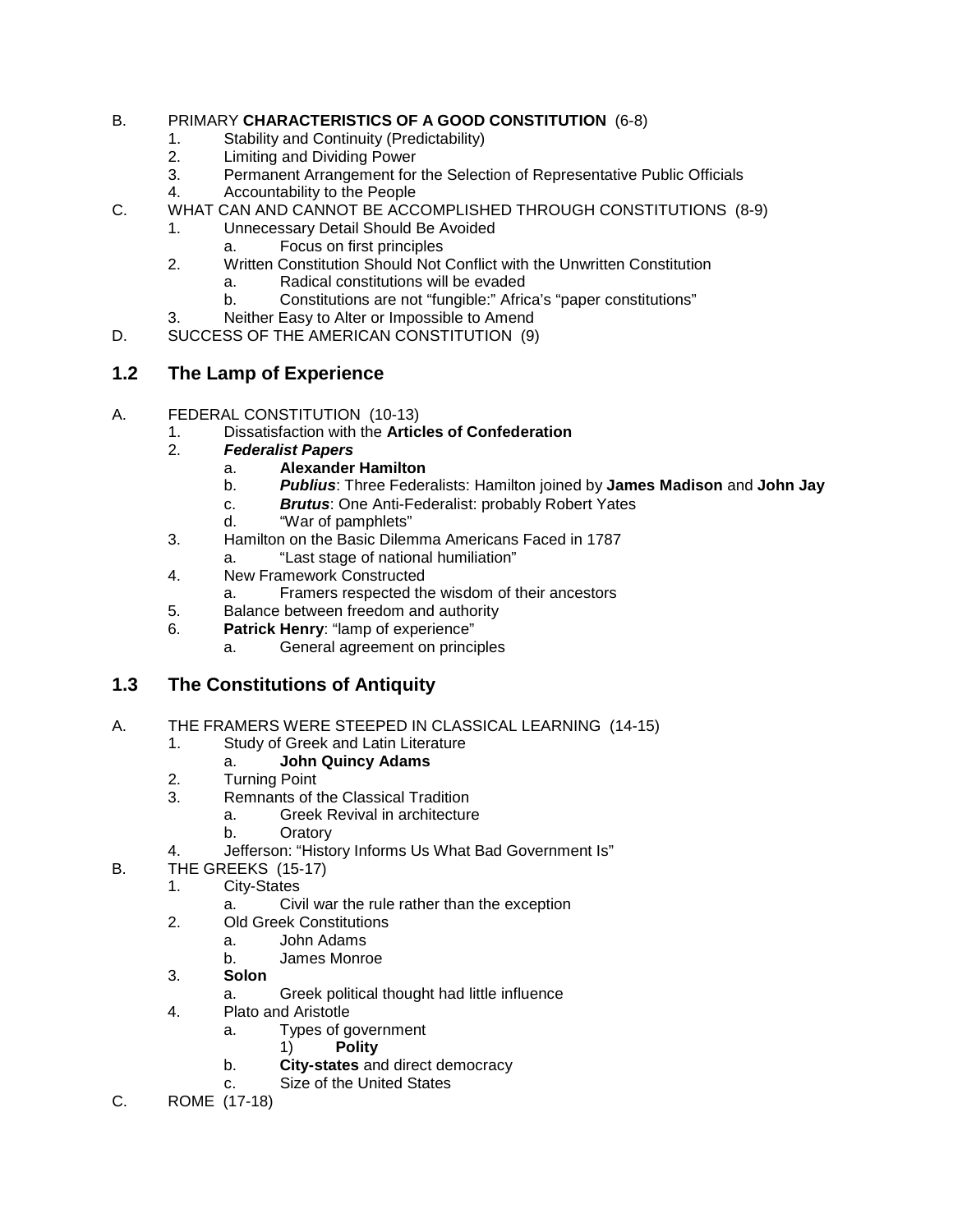- 1. Republic
	- a. **Cicero**
	- b. **Plutarch**
- 2. **Vocabulary** of American Political Culture
	- a. Constitution
	- b. President
	- c. Federalism
	- d. Senate
- 3. *Publius*: Publius Valerius Publicola
- D. THREE POLITICAL CONCEPTS FROM ROME (18-21)
	- 1. Republic
		- a. Popular sovereignty<br>b. Radical idea in the e
		- b. Radical idea in the eyes of 18C monarchists
		- c. Small size required
		- d. Protection against threat of corruption through public virtue
		- 2. Republican Virtue
			- a. **George Washington**
			- b. **Cincinnatus**
			- c. Society of the Cincinnati
		- 3. System of Checks and Balances
			- a. **Polybius** (ancient Greek historian): consuls, Senate, assembly
			- b. High old Roman virtue
			- c. Derivation from English precedent
- E. ROMAN EMPIRE AS A WARNING (21-22)
	- 1. Federalism vs. Centralization
		- 2. Edward Gibbon's *Decline and Fall of the Roman Empire* (1776-83)
		- 3. British and Colonial Models
		- 4. Orestes Brownson's *The American Republic*

## **1.4 English Origins of America's Constitution**

# A. SIMILARITIES AND DIFFERENCES (22-26)<br>1. Henry Maine's Popular Government

- 1. Henry Maine's *Popular Government*
	- 2. **Differences** Between the English and American Constitutions
		- a. The English Constitution is "unwritten"
			- 1) Components: charters and statutes, common law principles, customs<br>2) Three great political documents: **Magna Charta** (1215), **Petition of** 
				- 2) Three great political documents: **Magna Charta** (1215), **Petition of Right** (1628), **Bill of Rights** (1689)
			- $3)$  Law of the Land = due process of law
			- b. Question of **sovereignty**
				- 1) Parliament
				- 2) Question of constitutionality
				- 3) American Constitution
			- c. **Separation of powers**
				- 1) Paliamentary vs. presidential systems<br>2) Cabinet members
					- Cabinet members

#### 3. **Similarities**

- a. Bicameral (two-chamber) legislatures
- b. Single member electoral districts ["first past the post" elections by plurality]
- c. Speaker
- d. Lower houses: House of Commons and House of Representatives: larger, more frequent elections
- e. Upper houses: House of Lords and Senate
- f. **Bicameralism**: A device for restraining the legislature
- g. Judiciary as an independent branch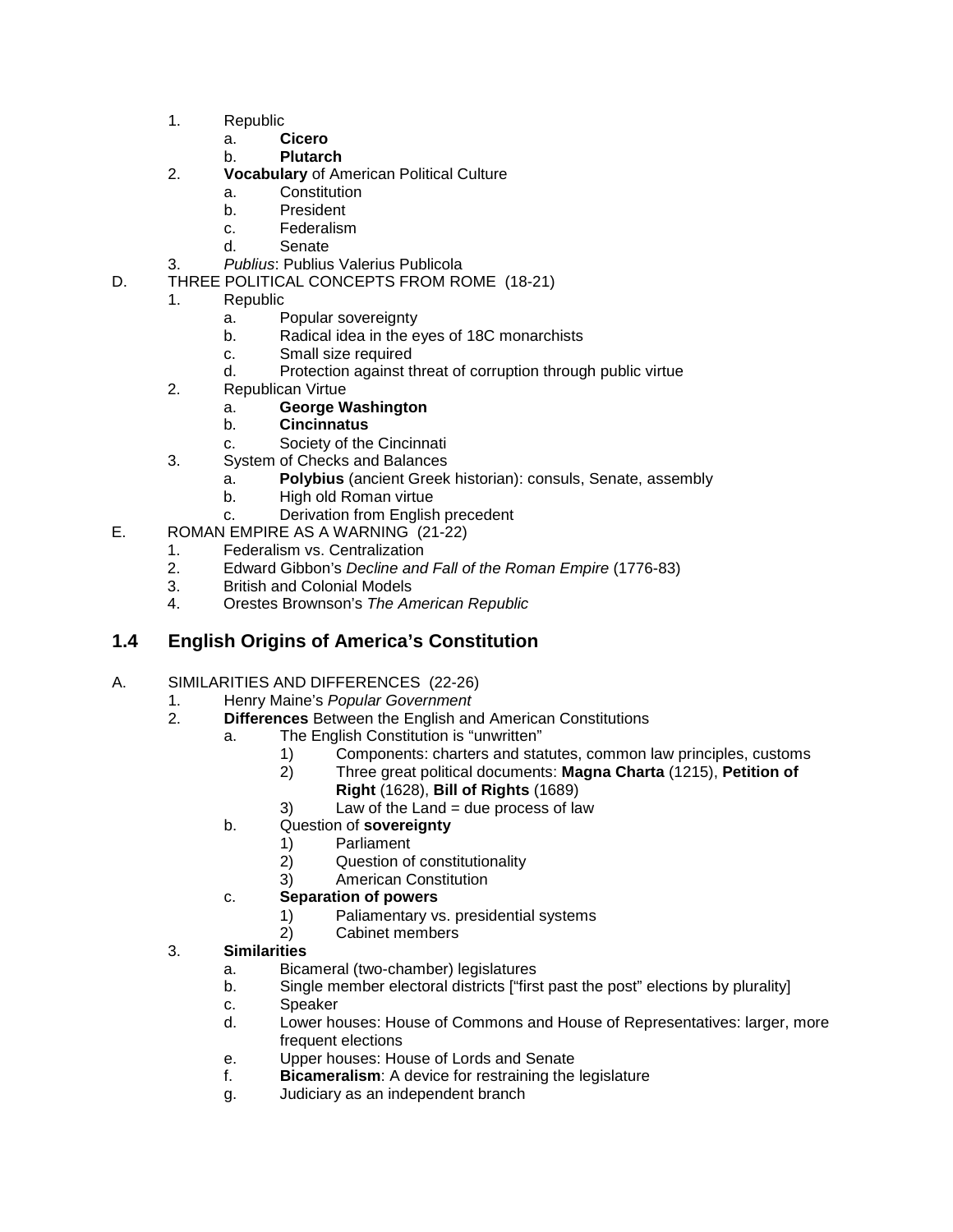- 4. British Practices and Customs
	- a. Individual liberties
	- b. Representative government
	- c. Principal American grievance: Taxation without representation

## **1.5 The Growth of Parliament**

#### A. REPRESENTATIVE GOVERNMENT (26-27)

- 1. Various Forms Developed
	- a. English form was the most successful
- 2. **Witanagemot** (*pitena aemot*) or **Witans** for short: King's council, *lit.* meeting of wise men. This system operated in Anglo-Saxon England even before the 7C; it is the origin of Parliament
- 3. Magna Charta
- 4. **Model Parliament**, 1295
	- a. Lords Spiritual (bishops and others) and Temporal (barons) **See The English Bill of Rights (1689), pp. 80-87**
	- b. House of Commons: Knights and Burgesses
	- c. Grant of monetary aid to Edward I (Longshanks)
	- d. Power of the purse passed to the House of Commons: no taxation without representation
- B. REAL REPRESENTION BY MID-15C (27)
	- 1. Supremacy of the Law<br>2. King Bound by Oath
	- 2. King Bound by **Oath**
	- 3. Elections: Held in County Courts (Knights) and Boroughs (Burgesses)
	- 4. Power of **Impeachment**
- C. TUDORS AND STUARTS: PERIOD OF STRUGGLE, c. 1485-1688 (27-28)
	- 1. Manipulations and threats
	- 2. Civil War, 1642-1649<br>3. Accession of **James I**
	- 3. Accession of **James II**, 1685 [Duke of York: Supported by **Tories**, opposed by **Whigs**]

NOTE: Charles II did not leave a legitimate male heir to the throne, which led to a series of succession crises, including the Rye House Plot and the Monmouth Rebellion. The birth of son and heir to Charles's brother, James, the Duke of York, led to a constitutional crisis after he became King James II; Whigs and Tories joined to oust the king in the "**Glorious Revolution**"

- 4. William III [reign of William and Mary]
- 5. Elector of Hanover crowned George I

## **1.6 The Challenge of Parliamentary Supremacy**

#### A. CONSTITUTIONAL CHANGES (28)

- 1. King vs. Parliament: **Charles I**
- 2. Supremacy of Parliament<br>3. **Oliver Cromwell**
- **Oliver Cromwell**
- B. TURNING POINT: GLOROIUS REVOLUTION OF 1688-1689 (30)
	- 1. **Parliamentary Supremacy**
	- 2. Constitutional Monarchy
	- 3. Act of Settlement of 1701
	- 4. Legal fiction of the **King-in-Parliament**
	- 5. Lord North
- C. WHIGS AND TORIES (30-32)<br>1. Originated c. 1680
	- 1. Originated c. 1680<br>2. **John Locke** Freat
	- 2. **John Locke** [*Treatises of Government*] vs. Sir **Robert Filmer** [*Patriarcha*] and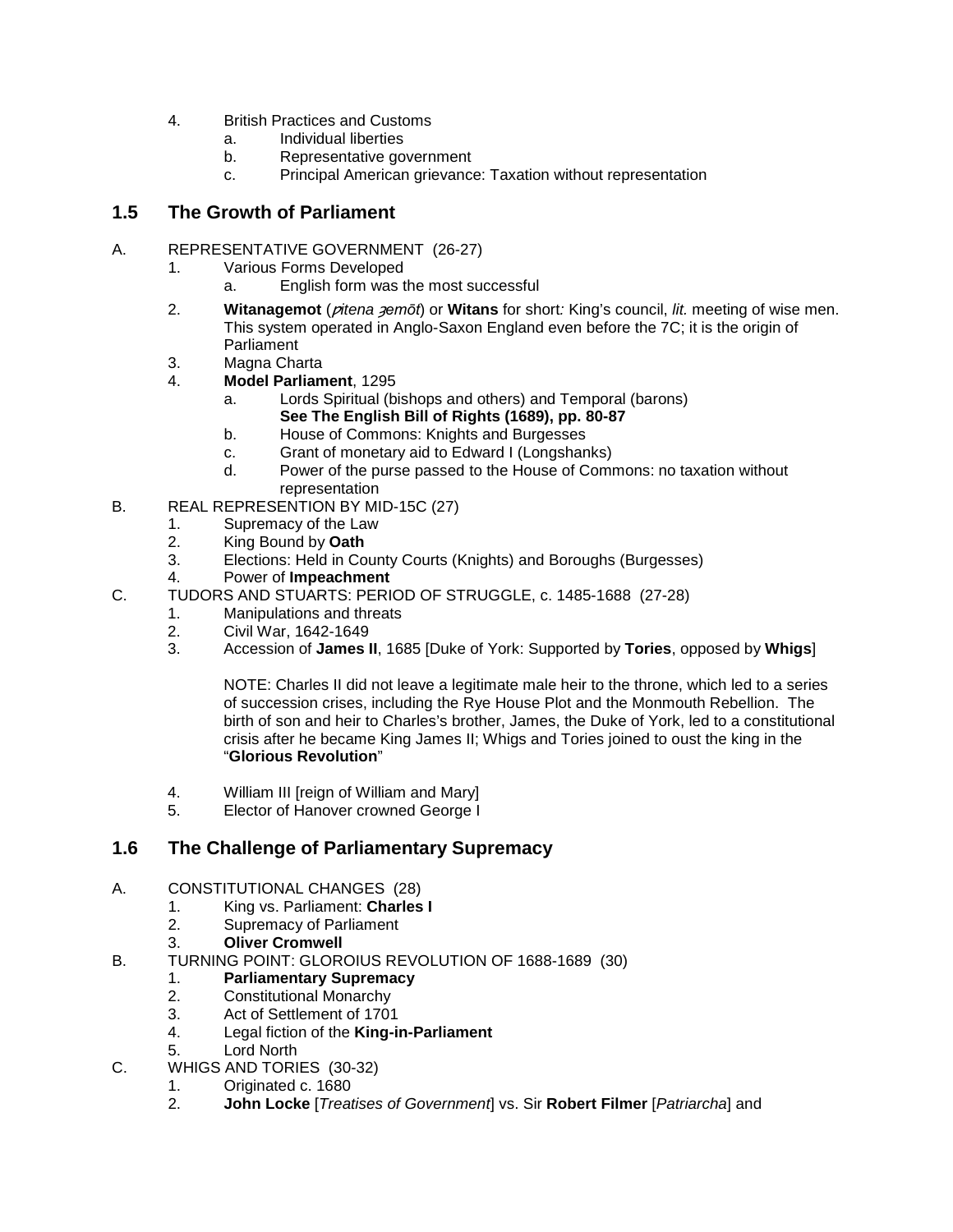**Thomas Hobbes** [*Leviathan*]

- 3. Taxation of the Colonies by the Tories, 1763 [Sugar Act and Stamp Act]
- 4. **William Blackstone**
- 5. **Edmund Burke**
	- a. New York's agent in London
	- b. Opposition to the later French Revolution
	- c. *Speech on American Taxation*, 1774
	- d. *Speech on Conciliation with the American Colonies*, 1775

#### **1.7 The Common Law Tradition**

- A. WILLIAM BLACKSTONE'S *COMMENTARIES ON THE LAWS OF ENGLAND*, 1765 (32-33)
	- 1. High Sales in America
	- 2. Indictment of George III Drew Upon the *Commentaries*
	- 3. American Legal Terminology
	- 4. State Constitutions Drafted in 1776
- B. SIR **EDWARD COKE**: *REPORTS* AND *INSTITUTES OF THE LAWS OF ENGLAND* (33-34)
	- 1. Principle of an Independent Judiciary<br>2. **Dr. Bonham's Case**
	- 2. **Dr. Bonham's Case**
	- 3. **James Otis**: Writs of Assistance Case, 1761
- C. COMMON LAW (34-36)
	- 1. Body of Legal **Precedents**
	- 2. Property and Contract Law
	- 3. Sir **Matthew Hale**
		- 4. Civil Law (Roman Law): Derived from Legislative Enactment
			- a. Ecclesiastical [canon law] and administrative courts; Star Chamber
			- b. Louisiana: **Code Napoleon**
	- 5. **Henry II** [famous for the martyrdom of Thomas a Becket; married to Eleanor of Aquitaine]
	- 6. Common Law Principles Underlie Much of Our Constitution<br>7. Federal Courts Are Not Courts of General or Common Law
	- Federal Courts Are Not Courts of General or Common Law Jurisdiction
	- a. Impetus to abandon the common law
- D. SIR **FRANCIS BACON** (36)
	- 1. Legal Works: *Elements of the Common Law*, *Maxims of the Law*
	- 2. **Equity** (Chancery)<br>3. Equity or Chancery
	- 3. Equity or Chancery Courts<br>4. The Lord Chancellor: "Keer
	- The Lord Chancellor: "Keeper of the King's Conscience"
		- a. [Sir **Thomas More**, who was beheaded in 1535 on orders of Henry VIII, also held the office]
		- b. Conflict between Bacon and Coke
- E. LAW AND EQUITY COMBINED IN MOST AMERICAN STATES (36-39)
	- 1. Judiciary Act of 1789<br>2. Role of Equity in the 0
	- Role of Equity in the Growth of Federal Power
		- a. [Gary McDowell's *Equity and the Constitution* demonstrates this thesis]
	- 3. Anti-Federalist Warning Against Arbitrary Judicial Discretion
	- 4. **Stamp Act** of 1765
		- a. Prosecutions to be tried in **vice-admirality courts** that relied on civil law and did not use juries [maritime jurisdiction]
	- 5. Protests against the Denial of Jury Trials
	- 6. Stamp Act Threatened Two Constitutional Rights: Taxation by Consent, Trial by Jury
		- a. Erosion of colonists' faith in British rule

# **1.8 The Republican Tradition and the Struggle for Constitutional Liberty**

- A. JOHN HAMPDEN(39-42)
	- 1. **Petition of Right**, 1628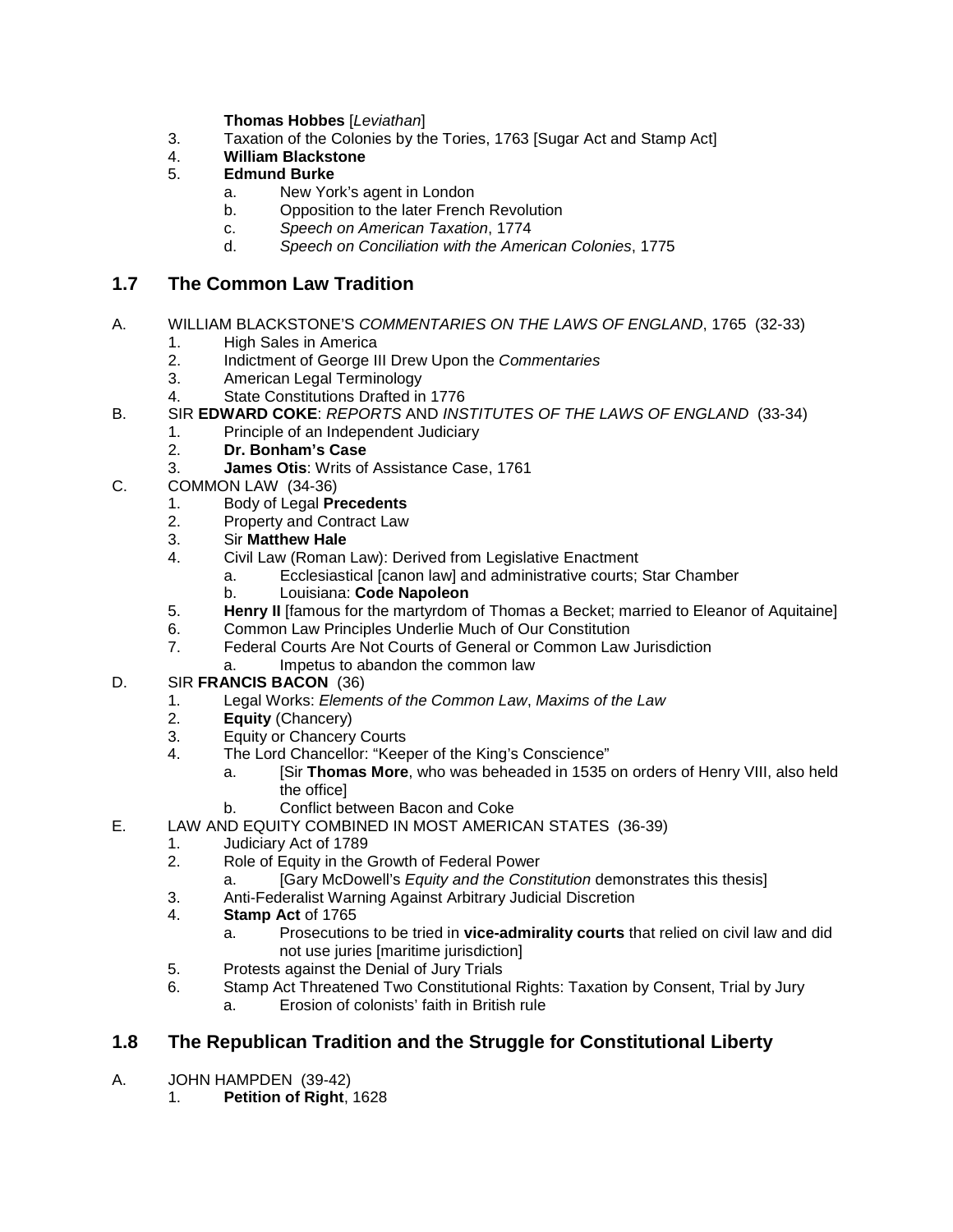NOTE: The Petition (backdated to 1627) was drafted by Sir Edward Coke and demanded a redress of grievances that included (§1) taxation without Parliament's consent, (§2) forced loans, (§3-4) unlawful seizure of property, (§5) imprisonment without cause, (§6) forced billeting (quartering) of troops, and (§7) the use of martial law in peacetime. Charles I soon afterward dissolved Parliament, but was confronted again in 1641 with the petition and several others, including the Grand Remonstrance, which led to a division in Parliament with the creation of a royalist party. The Magna Charta, the Petition of Right, and the **English Bill of Rights (1689), pp. 80-87** are all examples of **covenant lawsuits**. As with a writ of mandamus, these documents are designed to call a public officer to account and demand that he do his duty. Seen in light of the model of resistance to tyranny, the first two are examples of **petition**: the Magna Charta rather forcefully so. The second step, **flight**, is ironically illustrated in the last example by the flight of the king. Indeed, the language of the opening section of the English Bill of Rights should be very familiar to Americans because of its similarity to the Declaration of Independence. The difference is that, in this case, the tyrant has already fled the country and, as Eugen Rosenstock-Huessy noted, cast the Great Seal into the Thames. In the American case, the tyrant has declared his subjects to be an enemy people (the **Prohibitory Act**) and thus, as far as they are concerned, has effectively vacated his throne.

- 2. Potential Loophole
	- a. The Tax in Times of Emergency had previously been imposed only on port cities
- 3. **Ship Money Case**, 1637: Trial of **John Hampden**
- **Executive Prerogative: Doctrine of Royal Absolutism**
- a. Use of "emergency powers" declarations
- B. ALGERNON SIDNEY (42-44)
	- 1. **George Jeffreys**

NOTE: Jeffreys was not a Puritan but an Anglican. The Puritans were forced out of positions of authority with the accession of Charles II in the Restoration of 1660, when Jeffreys was only 12. Cromwell had died in 1658. Jeffreys is even more infamous for his role presiding over the **Bloody Assizes** (1685). He was subsequently made Lord Chancellor but imprisoned after the Glorious Revolution. He died in the Tower in April 1689.

2. Indictment of **Algernon Sidney** (Rye House Plot):

NOTE: Again, the author wrongly accuses the Puritans when, in fact, the problem was with royalists. Sidney was convicted of treason by the testimony of a single witness. The required second "witness" was his own writings. Patrick Henry, James Madison, and others helped founded Hampden-Sydney College.

3. Sidney's *Discourses Concerning Government*

NOTE: Written as a response to Filmer's *Patriarcha*, this work set forth Sidney's republican views. Sidney belonged to a political circle that included the Earl of Shaftesbury (**Anthony Ashley Cooper**) and John Locke. Anthony Ashley Cooper, a cofounder of the Province of Carolina (two rivers in South Carolina are named after him) was a remarkable political survivor. He was elected to the Short Parliament, blocked from taking a seat in the Long Parliament, turned against Charles I, served on Cromwell's Council of State, resigned in 1655, supported the Restoration, and was involved with the trial of the Regicides, for which service he was created Baron Ashley. As a member of the **Cabal** (1667-1674) [an acronym for its five members], Cooper was one of five Privy Councillors who became the governing clique, serving first as Chancellor of the Exchequer, then a year as Lord Chancellor, and ended as First Lord of Trade, after which he made was made Baron Cooper and the first Earl of Shaftesbury. A few years later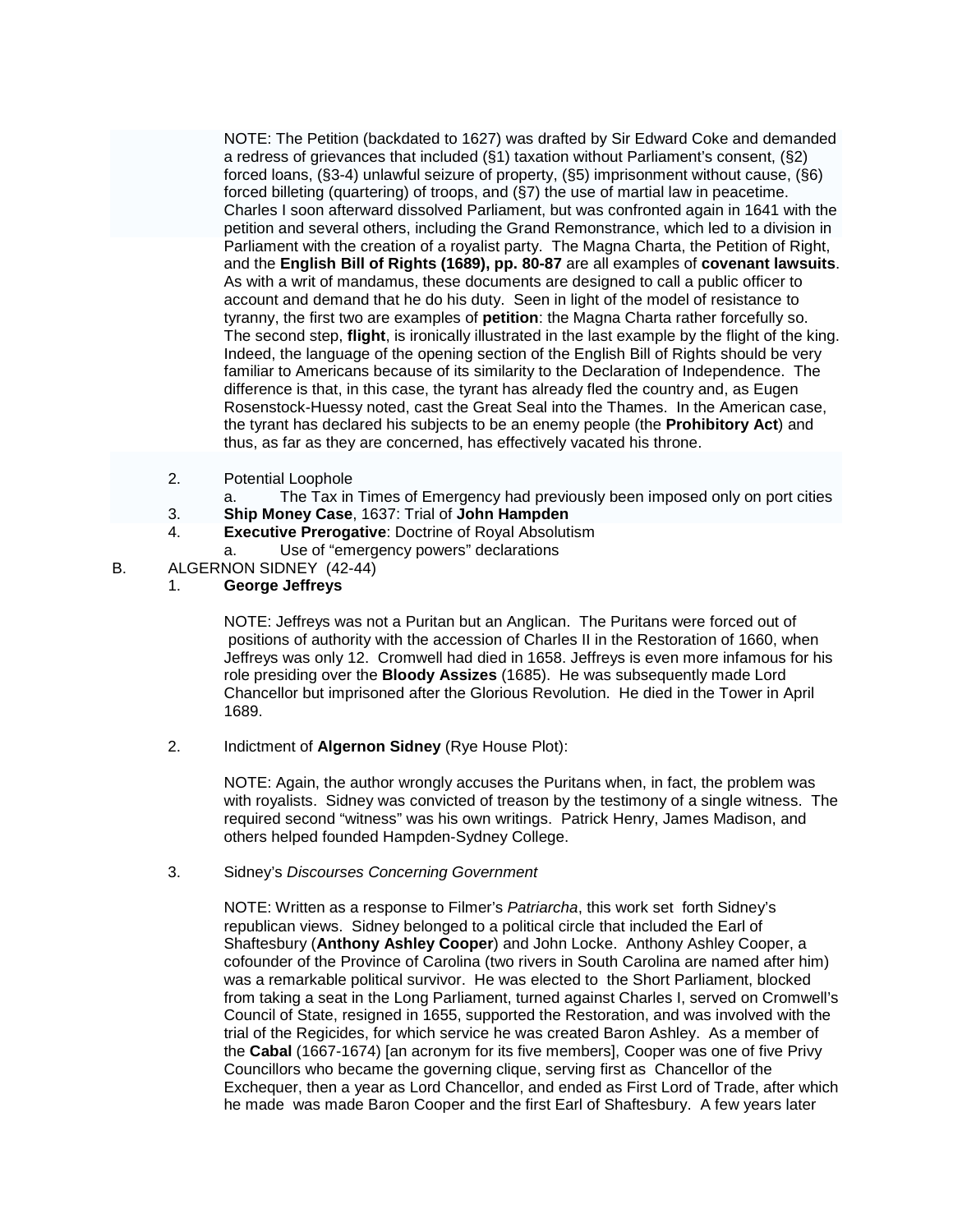Cooper became involved with James Scott, the Duke of Monmouth (an illegitimate son of Charles II), in opposing the claim of James, the Duke of York, to succeed Charles II. Cooper became the leader of the radical Whigs before dying in exile in 1683) and John Locke. Monmouth later declared himself king in 1685, led a failed rebellion, and was afterward executed.

#### 4. **John Locke**: *Two Treatises of Government*

NOTE: Locke wrote the bulk of this work around 1680 in response to Filmer and went into exile because of the crackdown that followed the Rye House Plot.

# C. MONARCHISM (44-47)<br>1. Lovalists

- 1. Loyalists<br>2. **Thomas**
- 2. **Thomas Paine**: *Common Sense* (1776)
- 3. Parliamentary Sovereignty<br>4. French Revolution and May
- 4. French Revolution and **Maximilien Robespierre**: **totalitarian democracy**

NOTE: Alexis de Tocqueville, Francis Lieber, Irving Babbitt, and J. L. Talmon, among many others, recognized and wrote about this phenomenon. Consider what Babbitt says in *Democracy and Leadership*, p. 112: "Sovereignty is absolute and indivisible. 'To limit it is to destroy it.' 'The sovereign people, by the very fact that it is, is always all that it should be.' It has often been pointed that **Rousseau** transfers to the people the doctrine that the king can do no wrong. But he does more than that. The king, if not responsible to what is below him, is at least responsible to what is above him – to God. But the sovereign people is responsible to no one. It *is* God."

- 5. Napoleon Bonaparte
- 6. Stability of Limited Constitutional Monarchies
- 7. America Not Suitable for a Monarchy
- 8. Influence of Sidney and Locke on the Popularity of Republicanism
	- a. Robert Filmer
	- b. Locke's critique
	- c. Jonathan Boucher, American Tory
	- d. Locke's *Second Treatise*
		- 1) **Natural rights**

## **1.9 The Influence of Continental Thinkers**

- A. EUROPEAN VIEWS (47)
	- 1. European States
		- a. Most were strong monarchies
		- b. Germany and Italy were made up of principalities and did not exist as states
	- 2. Centralization
	- 3. No Tradition of Local Self-Government
	- 4. **Jean Bodin**: *De Republica* (national **sovereignty** cannot be divided and is unrestrained by laws: cf. Rousseau's concept of sovereignty)
	- 5. European Civil Law System
	- 6. International Law Jurists: Burlamaqui, Vattel, Pufendorf, Grotius
- B. FRANCE (47-49)
	- 1. **Jean Jacques Rousseau**
	- **Baron d'Holbach** [the first publicly-professed atheist, Holbach operated one of the most important salons in Paris (1750-1780), which was frequented by the *Encyclopedists*, along with Adam Smith, David Hume, Horace Walpole, and Edward Gibbon]
	- 3. **Charles Montesquieu**: *Spirit of the Laws*
- C. SEPARATION OF POWERS DOCTRINE (49)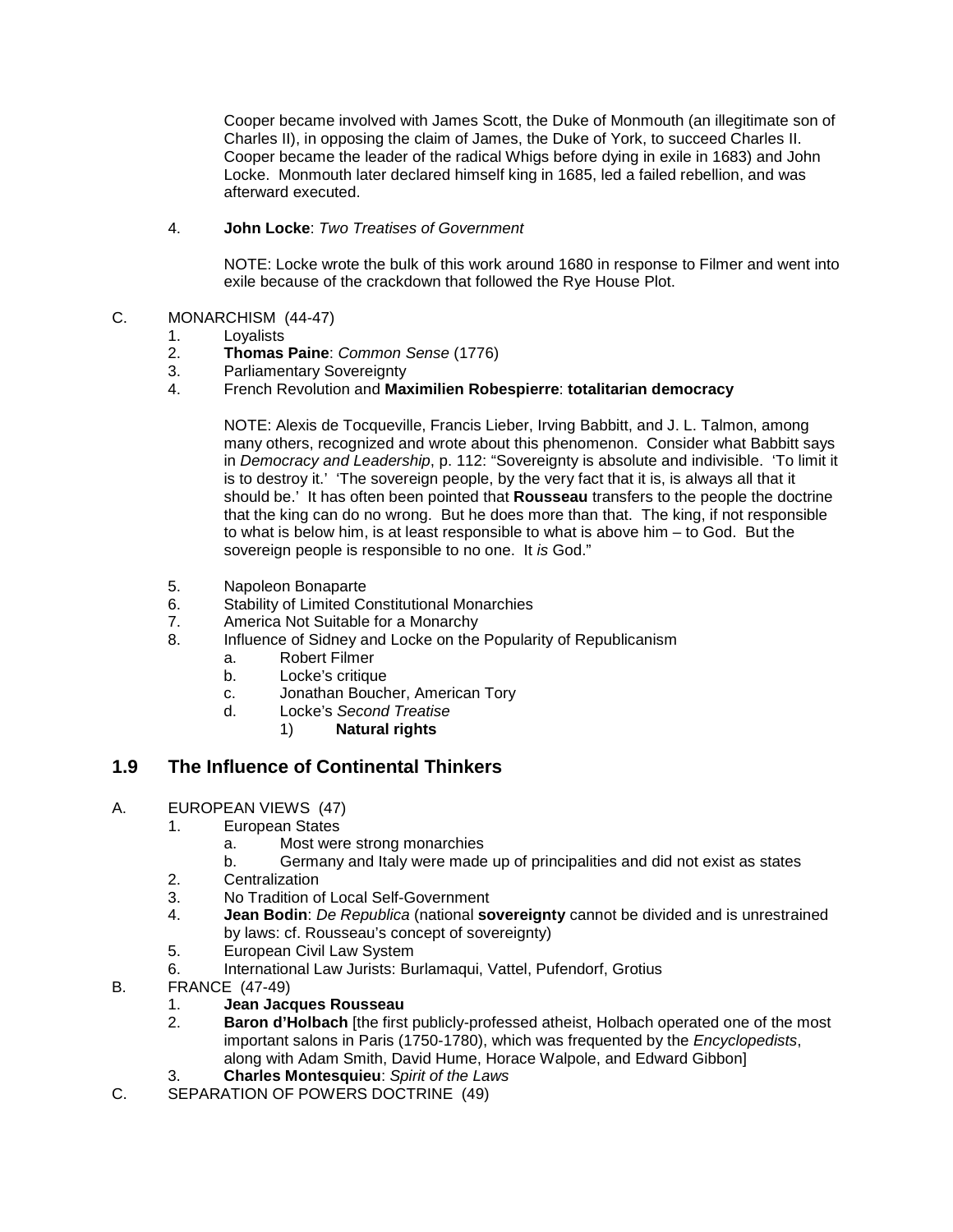- 1. Erroneous Interpretation of the English Constitution by Montesquieu<br>2. Unsuitability of the Model for America
- Unsuitability of the Model for America
- 3. Anti-Federalist Complaints<br>4. System of Checks and Bala
- 4. System of Checks and Balances
- 5. Montesquieu's Assumption Challenged by Madison in *Federalist*, no. 10

#### **1.10 The Education of the Founders**

- A. BODY OF KNOWLEDGE (49-52)
	- 1. Love of Books<br>2. Jefferson's List
	- 2. Jefferson's List of Books [In an appendix to *The Shaping of America*, John Warwick Montgomery catalogues the library of an American patriot from the same period]

# **1.11 The French and American Revolutions Compared [See also the posted reading by Abraham Kuyper]**

- A. AMERICA (52)
	- 1. Congress, Bill of Rights, and the American Legal System
		- a. All products of British experience and political thought
	- 2. Patriots Sought to Preserve Ancestral America
- B. FRANCE (52-57)
	- 1. Bastille, 1789 [the prison housed only seven inmates; the Marquis de Sade had been removed a few days earlier]
	- 2. **Edmund Burke**: *Reflections on the Revolution in France*
		- a. French proposed a new order for all mankind based on the Rights of Man
	- 3. Declaration of the Rights of Man
		- a. The rights called for a complete leveling of society [the earlier English civil war had produced two groups – the Levelers and the Diggers – who called for something similar]
	- 4. Eyewitness Reports by **Gouverneur Morris**
	- 5. Burke's Alleged Inconsistency Answered
	- 6. **Friedrich Gentz**: *The French and American Revolutions* (trans. John Quincy Adams)
		- a. "The American revolution had more the appearance of a foreign than a civil war"
	- 7. The French Revolution Was a True Civil War
		- a. **Jacobins**
		- b. Destruction of the entire social fabric
		- c. Guillotine
		- d. **Maximilien Robespierre**: Committee of Public Salvation (usually trans. Safety)
- C. SIGNIFICANCE OF THESE DISTINCTIONS (57-59)
	- 1. Political Values and Aspirations of the Leaders
		- 2. Constitutional Revolt in the English Tradition<br>3. Cuestion of Individual Rights
	- Question of Individual Rights
		- a. Concrete rights of Englishmen vs. abstract rights of man
		- b. Assumed natural state of equality corrupted by institutions
	- 4. Philosophical Anarchy and Communal System of Collective Living
		- a. Later expression in Marxism and the Russian revolutionaries
			- b. National madness and totalitarianism
			- c. Key to understanding the history of the modern world
	- 5. Anglo-American Champions of the French Revolution
		- a. Thomas Paine and Dr. Richard Price
	- 6. France Was Left Bitter and Divided for More Than a Century
		- a. [The 1830 and 1848 revolutions, the Second Empire, the Paris Commune, the Dreyfus affair, the Vichy period during WWII, and the general strike of 1968 were later manifestations of this continuing divide]
	- 7. America's Remarkable Consensus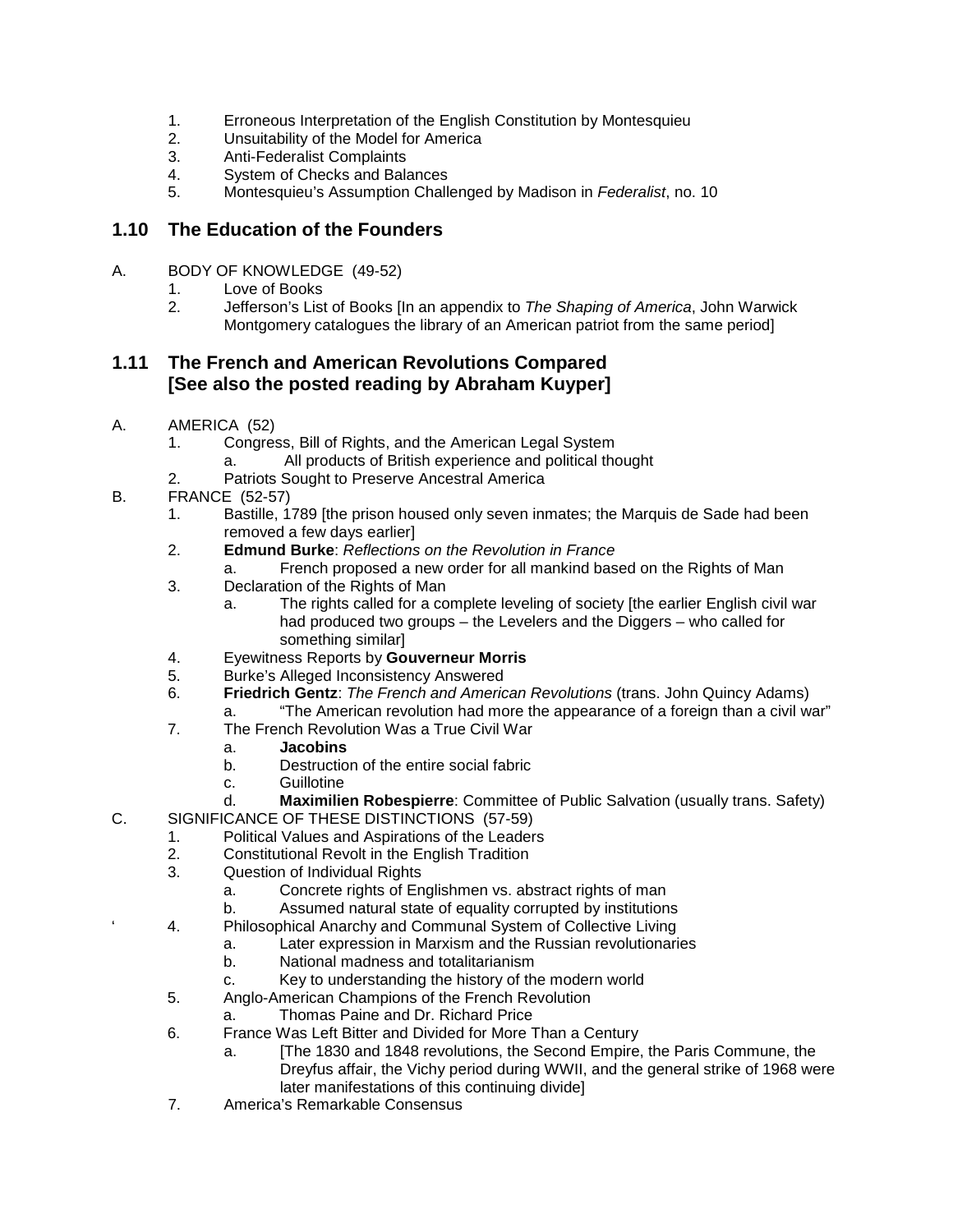- a. Fortunate timing
- b. Deeply rooted tree of liberty

#### **Review**

| English and American constitutions: similarities and differences<br>characteristics of a good constitution |                            |                            |  |  |
|------------------------------------------------------------------------------------------------------------|----------------------------|----------------------------|--|--|
| Roman political concepts                                                                                   | bicameralism               | Witan                      |  |  |
| Model Parliament                                                                                           | oath                       | impeachment                |  |  |
| Whigs and Tories                                                                                           | James II                   | Charles I                  |  |  |
| <b>Oliver Cromwell</b>                                                                                     | <b>Glorious Revolution</b> | parliamentary supremacy    |  |  |
| King-in-Parliament                                                                                         | John Locke                 | <b>Robert Filmer</b>       |  |  |
| <b>Thomas Hobbes</b>                                                                                       | <b>William Blackstone</b>  | <b>Edmund Burke</b>        |  |  |
| <b>Edward Coke</b>                                                                                         | Dr. Bonham's Case          | James Otis                 |  |  |
| common law                                                                                                 | precedent                  | Henry II                   |  |  |
| Francis Bacon                                                                                              | equity                     | <b>Lord Chancellor</b>     |  |  |
| Stamp Act                                                                                                  | vice-admiralty courts      | Petition of Right          |  |  |
| Covenant lawsuit                                                                                           | English Bill of Rights     | John Hampden               |  |  |
| Ship Money Case                                                                                            | executive prerogative      | George Jeffreys            |  |  |
| <b>Algernon Sidney</b>                                                                                     | <b>Thomas Paine</b>        | Maximilien Robespierre     |  |  |
| Jean Jacques Rousseau                                                                                      | Baron d'Holbach            | <b>Charles Montesquieu</b> |  |  |
| <b>Gouverneur Morris</b>                                                                                   | <b>Friedrich Gentz</b>     | Jacobins                   |  |  |

#### **APPENDIX A: RELEVANT CHAPTERS OF MAGNA CHARTA (1215)**

#### **Overview**

- 1. Freedom and liberties of the Church (cf. 1st Amend.)
- 12, 14. No taxation except by consent of the general council (representatives) (cf. Art. 1, sec. 9, cl. 7)
- 24. Separation of powers
- 28. Taking of private property must be compensating (cf. the takings clause of the Fifth Amendment)<br>35. Uniform weights and measures (cf. Art. I. sec. 8, cl. 5
- Uniform weights and measures (cf. Art. I, sec. 8, cl. 5
- 39. Due process (cf. 5th Amend.)
- 40. Equal protection of the laws (14th Amend.)

#### **APPENDIX C: THE ENGLISH BILL OF RIGHTS (1689)**

#### **Overview**

- 1. Grievances: suspending law without consent, prosecution of dissenting clergy, establishing an ecclesiastical court, levying money via royal (executive) prerogative (cf. Art. I, sec. 9, cl. 7), raising a standing army and quartering soldiers in peacetime cf. 3rd Amend.), disarming loyal subjects (cf. 2nd Amend.), interfering with free elections, usurpation of parliamentary prerogative in the Court of King's Bench, jury tampering, excessive bail and excessive fines (cf. 7th Amend.), non-judicial punishments (cf. bills of attainder, Art. I, sec. 9, cl. 3).
- 2. Declarations: all of the above are declared illegal; Parliament is to be held frequently
- Oaths are prescribed
- 4. The rights and liberties of Parliament assembled are confirmed
- 5. King James II has abdicated and been replaced by William and Mary, and Princess Anne is declared their lawful successor.
- 6. The Protestant establishment must be preserved.

# **PART 2: AMERICA'S FIRST CONSTITUTIONS AND DECLARATIONS OF RIGHTS**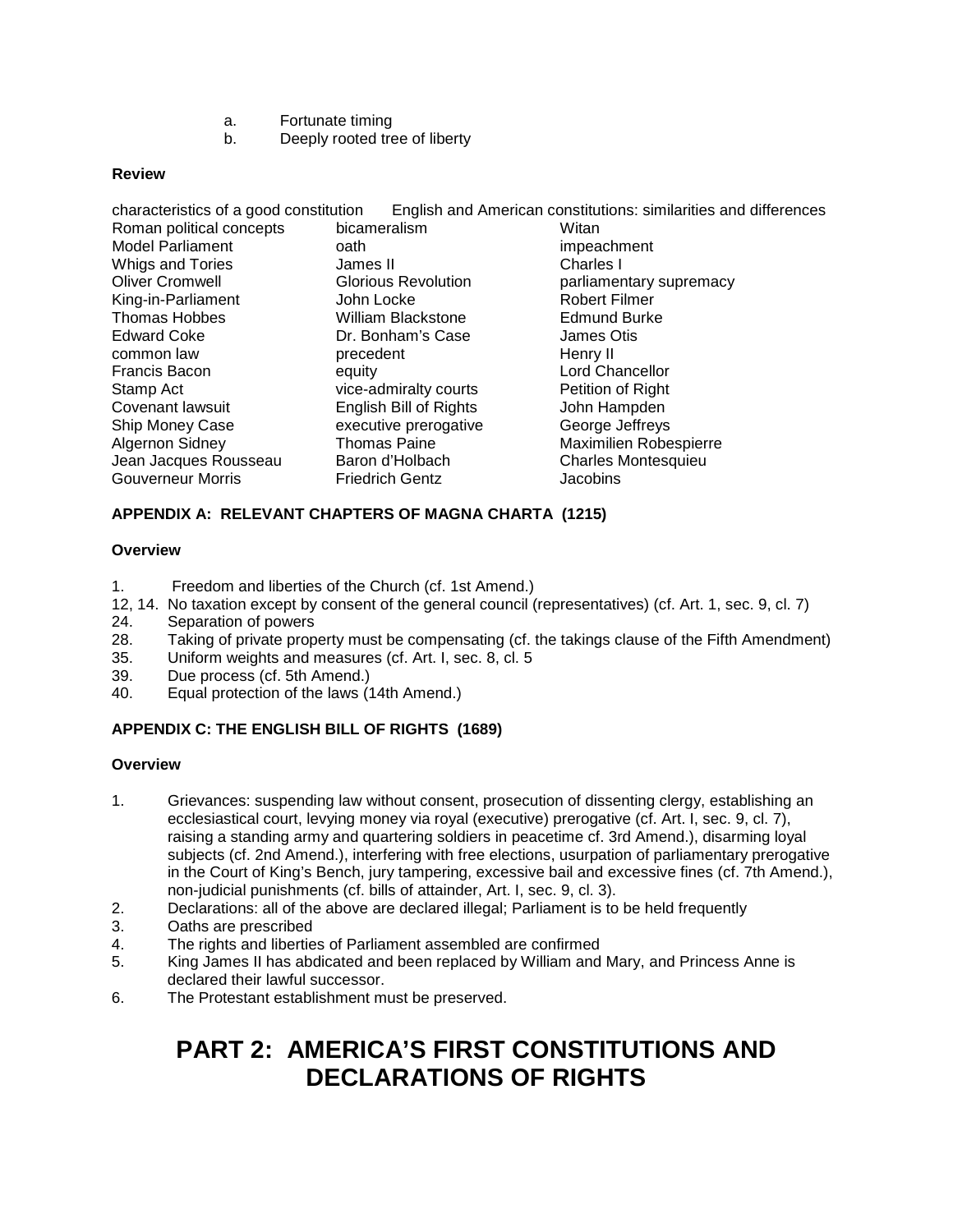#### **Outline**

## **2.1 Colonial Governments**

- A. VIRGINIA (92-96)
	- 1. Jamestown
	- 2. London Company
		- a. Charter
	- 3. Joint Stock Company, 1618
		- a. Incentives
	- 4. **Indentured Servants**
		- a. Self-made men
		- b. Natural aristocracy
		- c. Large landholding class
		- d. Negroes
		- e. Anthony Johnson
	- 5. Establishment of **Slavery**, 1662
		- a. Boston: first slave-trading port
	- 6. Historical Forms of Slavery
		- a. Greece and Rome
		- b. New World
		- c. Persistence of slavery
		- d. Slave-labor camps: Gulag Archipelago
	- 7. **House of Burgesses** [NOTE: The assembly in Bermuda may have been older]
- B. NEW ENGLAND (96-97)
	- 1. Plymouth (on Cape Cod), 1620
		- a. **John Eliot**: Christian Commonwealth
	- 2. Radical Separatists<br>3. The Mavflower INO
	- 3. *The Mayflower* [NOTE: The settlement was Plymouth Plantation, not Massachusetts Bay] a. **Mayflower Compact** resembled a church covenant
	- 4. Puritan View of the Covenant [NOTE: The Puritans, who were not Separatists, arrived at Massachusetts Bay late in the decade]
		- a. Emphasis on **local self-government**
- C. MIDDLE COLONIES (97-98)
	- 1. Religious and Ethnic Melting Pot: Catholics, Quakers, Dutch Reformed
- D. COMPARISONS (98)
	- 1. Governor and Bicameral Legislature
		- a. Governors appointed in all except the charter colonies of Rhode Island and Connecticut, where governors were elected
		- b. Upper House: members of Governor's Council were appointed, except in Massachusetts, Connecticut, and Rhode Island
		- c. Lower House: elected
	- 2. Mixed executive, Legislative, and Judicial Functions
		- a. Governor and his Council served as a Supreme Court
	- 3. Rudimentary Separation of Powers<br>4. **Fundamental Orders of Connection**
	- 4. **Fundamental Orders of Connecticut** (1639)
	- 5. Civil Liberties
		- a. Religious and property qualifications for voting and holding office
- E. REPRESENTATION (98-103)
	- 1. **Principle of Legislative Residency**
		- a. Custom that assemblymen must reside in the districts they represent
	- 2. Rationale: Residents Would Have a Sympathetic Understanding of Local Needs and Interests (Principle of Local Self-Government)
		- a. Cultural diversity of the American states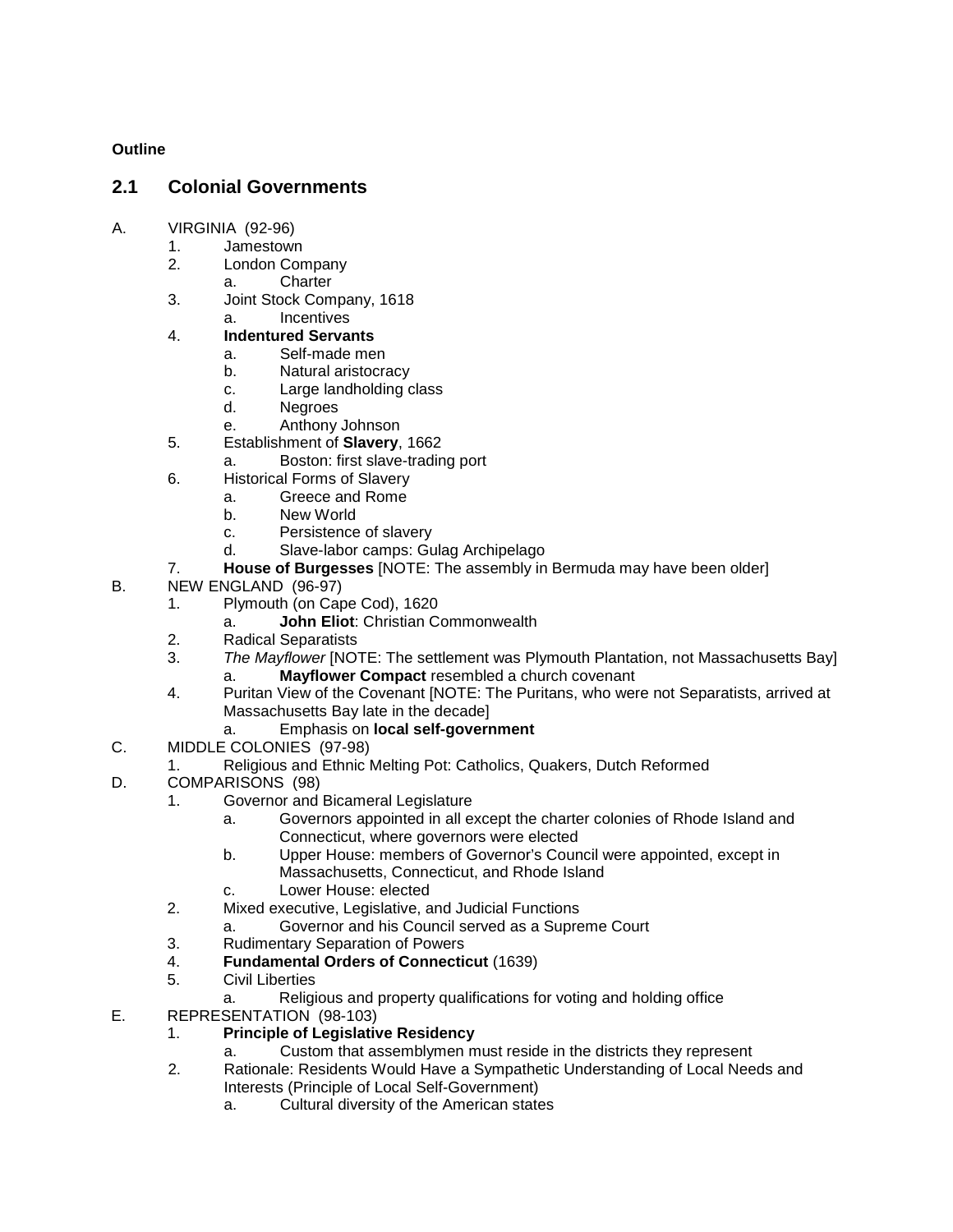#### 3. **Principle of Geographical Representation**

- a. Absolute political equality rejected; the population and geographical principles are balanced
- b. Check on overbearing majorities
	- 1) Supreme Court rejected this constraint in **Gray** v. **Sanders**, 1963
	- 2) Equal-population principle affirmed in **Reynolds** v. **Sims**, 1964
- c. Residency requirements
- d. Recent origin of "one person, one vote"
- 4. Democratic Class Structure of Colonial Society [The influence of a hereditary Dutch aristocracy persisted for a period]
- 5. Freeholders
	-
	- a. Landed gentry in Virginia dominated public affairs at first Professionals, merchants, and military leaders gradually rose to power
- 6. Constitutional Convention Rejected Religious and Property Qualifications
	- a. Property qualifications left in place at the state level
- 7. Pressure for Universal Suffrage
	- a. Fifteenth Amendment (1870)
	- b. Subsequent amendments
- 8. Changes in the **Republican Principle**
	- a. Political apathy seems to have increased with the expansion of the suffrage
- 9. Eternal Vigilance Is the Price of Liberty
	- a. Electorate's alarming degree of ignorance

## **2.2 Relations with Great Britain**

#### A. EFFECTIVE INDEPENDENCE (103-06)

- 1. Self-Government<br>2. British Empire: Co
	- 2. British Empire: Commercial Rather Than Imperial in Nature
		- a. Colonies supplied raw material and markets
		- b. Burke's "salutary neglect"
- 3. Colonial Administration: Unplanned and Haphazard
	- a. Oversight divided among six agencies located in London
		- Few outward signs of British sovereignty
			- 1) Nine colonies had royal governors
			- 2) Judges were usually American-born and appointed by the Crown
			- 3) Revenue officers collected port duties under the **Navigation Acts**
- 4. Legal Status of the Colonies
	- a. Privileges of colonial legislatures
	- b. Legislatures not granted rights and powers won by Parliament in 1688
	- c. Royal prerogatives
	- d. Triennial acts and new legislative districts disallowed
	- e. **Board of Trade**: check on colonial assemblies
- 5. Victory of Assemblies in the Sphere of Finance
	- a. Power to tax and spend rested in the hands of colonial legislatures
	- b. Royal governors unsuccessful sought permanent revenue acts
	- c. New York assembly blocked all legislation until Gov. George Clinton submitted, 1740s
- 6. Legislative Control of Revenues
	- a. Virginia: Treasurer/Speaker: Assembly controlled funding
	- b. Growth of colonial independence
- 7. **Patrick Henry**: The Parson's Cause

# **2.3 Local Government in the Colonies**

A. CONSIDERABLE INFLUENCE ON THE AMERICAN POLITICAL SYSTEM THAT DEVELOPED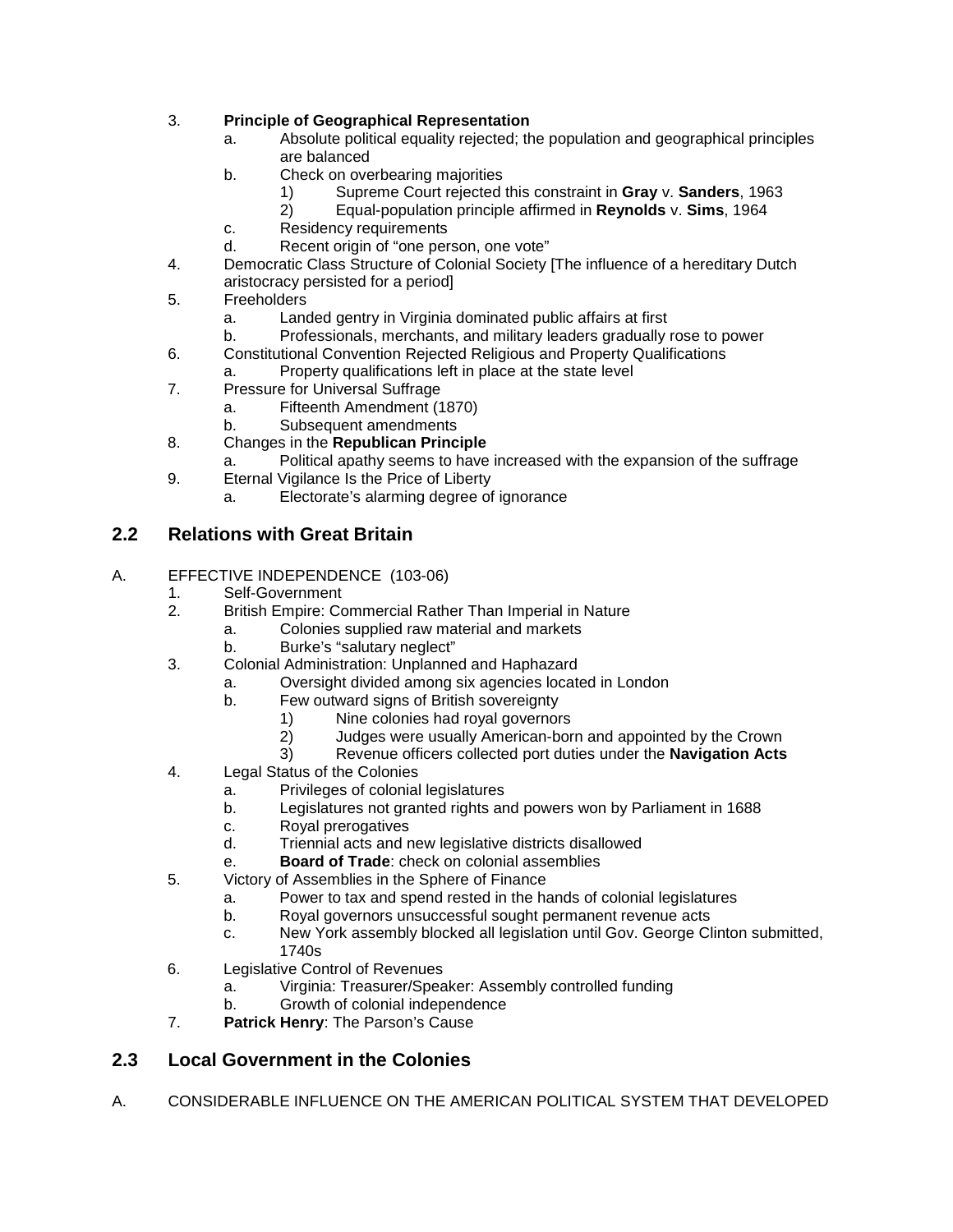- 1. Western Frontier
- 2. County System [NOTE: Originated in Charlemagne's Empire]
	- a. Virginia
		- 1) County Court composed of the **Justices of the Peace**
		- 2) County government: a preparation for the concept of **federalism**
- 3. New England **Township System**
	- 4. **Alexis de Tocqueville** [Published *Democracy in America*, 1835, 1840]
- a. Local government is a major reason for the success of American democracy 5. Melancholy Irony

a. Britain's political patrimony bequeathed to the colonies was a major cause of their loss

## **2.4 Civil Liberties in the Colonies**

#### A. STATES ON THE EVE OF THE AMERICAN REVOLUTION (108-11)

- 1. Free Exercise of Religion
	- a. Widespread religious liberty [NOTE: Jefferson and Adams were Unitarians, not deists; Franklin is more difficult to classify]
	- b. Church establishments were merely preferred and tax-supported, not exclusive, because of the Act of Toleration of 1690
	- c. Some discrimination against Catholics, Jews, and Baptists
		- 1) Catholic masses could be celebrated publicly only in Pennsylvania
		- 2) **Quebec Act** [NOTE: The issue was not the religious freedom of Catholics; it was the denial of jury trials by the imposition of the French civil or code law system on residents of the Ohio valley]
- 2. Freedom of Speech and Press. 1763
	- a. Licenses to publish and print had earlier been required
	- b. Freedom of speech protected by British statutes and common law
- 3. **Stamp Act**, 1765
	- a. Tax on newspapers and legal documents
- 4. Restrictions on Civil Rights During the War for Independence

## **2.5 The Movement Toward Independence**

#### A. NEW REVENUES AND RESTRICTIONS (111-15)

- 1. Turning Point, 1763: End of "Hands-Off" Policy<br>2. Economic Conditions in England
- Economic Conditions in England
	- a. **Seven Years War**
	- American resistance against new revenues
- 3. George Grenville
	- a. Sugar Act (1764) and Stamp Act (1765)
- 4. **Stamp Act Congress**, 1765
	- a. Delegates sent by nine of the provinces
	- b. Bill of rights drafted
- 5. Repeal of Stamp Act and Passage of **Declaratory Act**, 1766
- 6. **Townshend Acts**, 1767
	- a. Direct taxation renounced in favor of indirect taxation
	- b. Objection to the **writs of assistance**
	- c. Suspension of the New York assembly over its failure to provide for the quartering of British troops
- 7. Controversy over Parliament's Constitutional Powers
	- a. **John Dickinson**: *Letters of a Farmer in Pennsylvania*
	- b. Boycott by merchants and Southern planters
	- c. **Boston Massacre**, March 1770
- 8. Repeal of the Townshend Duty Act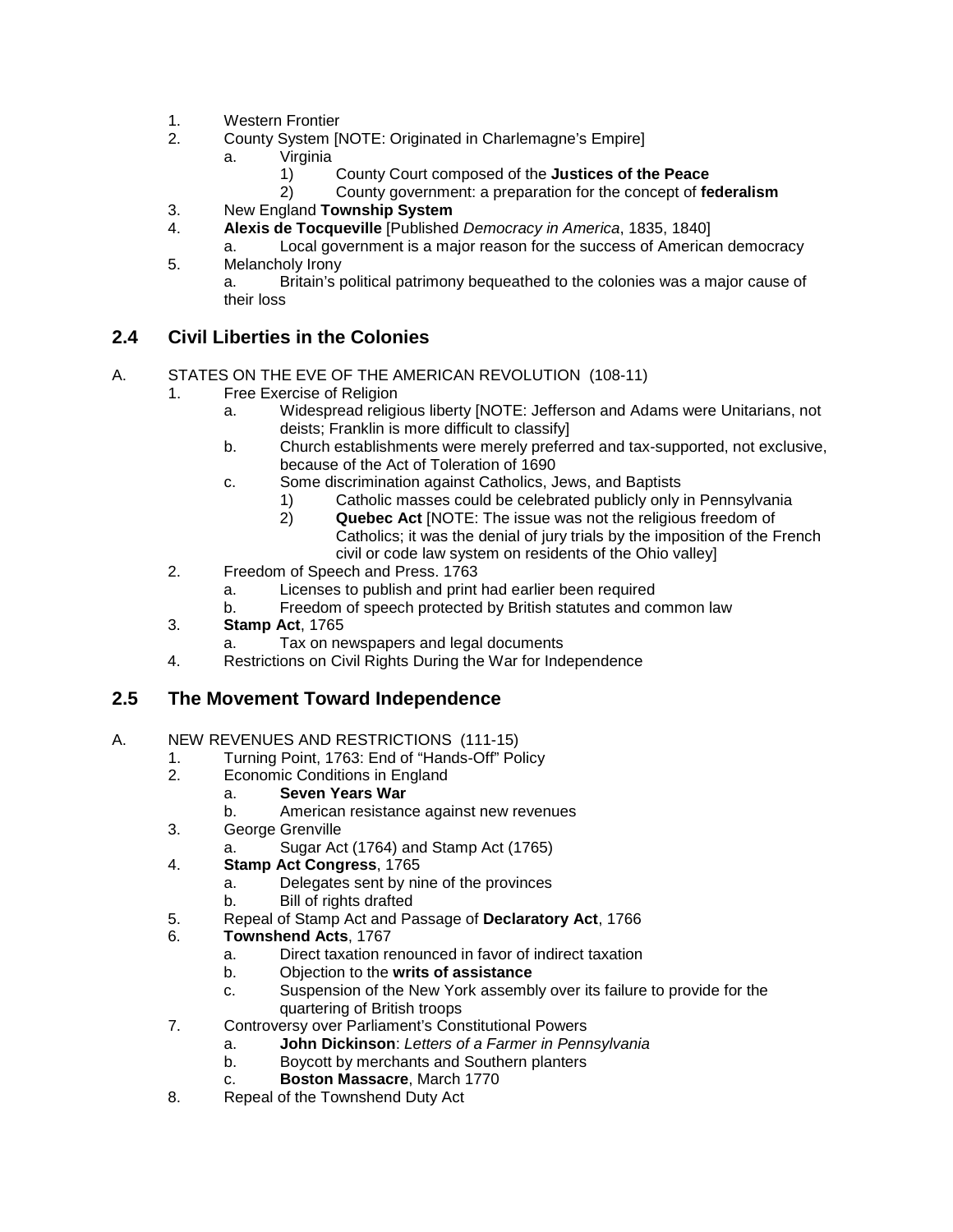- a. Duty of tea remained
- b. Lord North's challenge
- c. Colonists began to question the authority of Parliament altogether
- 9. **Tea Act**, 1773
	- a. Purpose: Shore up the crumbling financial structure of the East India Company
	- b. **Boston Tea Party** [Similar protests held in New York, Philadelphia, and Charleston]
- 10. **Intolerable [Coercive] Acts**, 1774
	- a. Boston Port Act<br>b. Massachusetts (
	- Massachusetts Government Act
	- c. Administration of Justice Act
	- d. Quartering of Troops Act
	- e. Quebec Act
- 11. Virginia: Day of Fasting and Prayer, June 1, 1774
	- a. Assembly dissolved by Gov. John Dunmore
	- b. First provincial **committee of correspondence** [such committees had been established at the local level earlier through the efforts of Samuel Adams]
	- c. Call for a continental congress
- B. FIRST CONTINENTAL CONGRESS, September-October 1774 (113-19)
	- 1. Economic War
		- a. **Continental Association**
	- 2. **Declaration and Resolves**
		- a. Committee for States Rights, Grievances and Means of Redress
		- b. Conciliatory tone of loyalty to the Crown
	- 3. Rudimentary Statement of **Conflicting Theories** about the Origin and Nature of American Freedom
		- a. Affirmation of natural rights as men, prescriptive rights as Englishmen, and chartered rights as Americans
		- b. Rhetoric of the Declaration: assertion of rights based on the "immutable laws of nature"
	- 4. Disagreement over the Authority of Parliament
		- a. Principle of legislative supremacy rejected
		- b. Agreement that Parliament could regulate external commerce but could not tax the colonies
	- 5. Principle That the Constitution Is a "Higher Law"
		- a. Doctrine of judicial review is here anticipated
	- 6. Milestone in American Constitutional Development
		- Beginning of a long and close relationship among the Founding Fathers
- C. SECOND CONTINENTAL CONGRESS, May 10, 1775- (119-20)
	- 1. Selection of Commander-in-Chief
		- a. Artemus Ward
			- b. **George Washington**
	- 2. **Battle of Bunker Hill** [which was fought on Breed's Hill], June 17
- D. DECLARATION OF THE CAUSES AND NECESSITY OF TAKING UP ARMS (120-21)
	- 1. Disagreements
		- a. John Dickinson favored conciliation
		- b. The Lees of Virginia and the Adamses of Massachusetts opposed
	- 2. Drafting of the Declaration
		- a. Two versions: Dickinson's and Jefferson's
		- b. Final compromise
	- 3. The Colonists' Quarrel Was with Parliament

## **2.6 The Declaration of Independence**

A. WHAT IT MEANS TO US (121-25)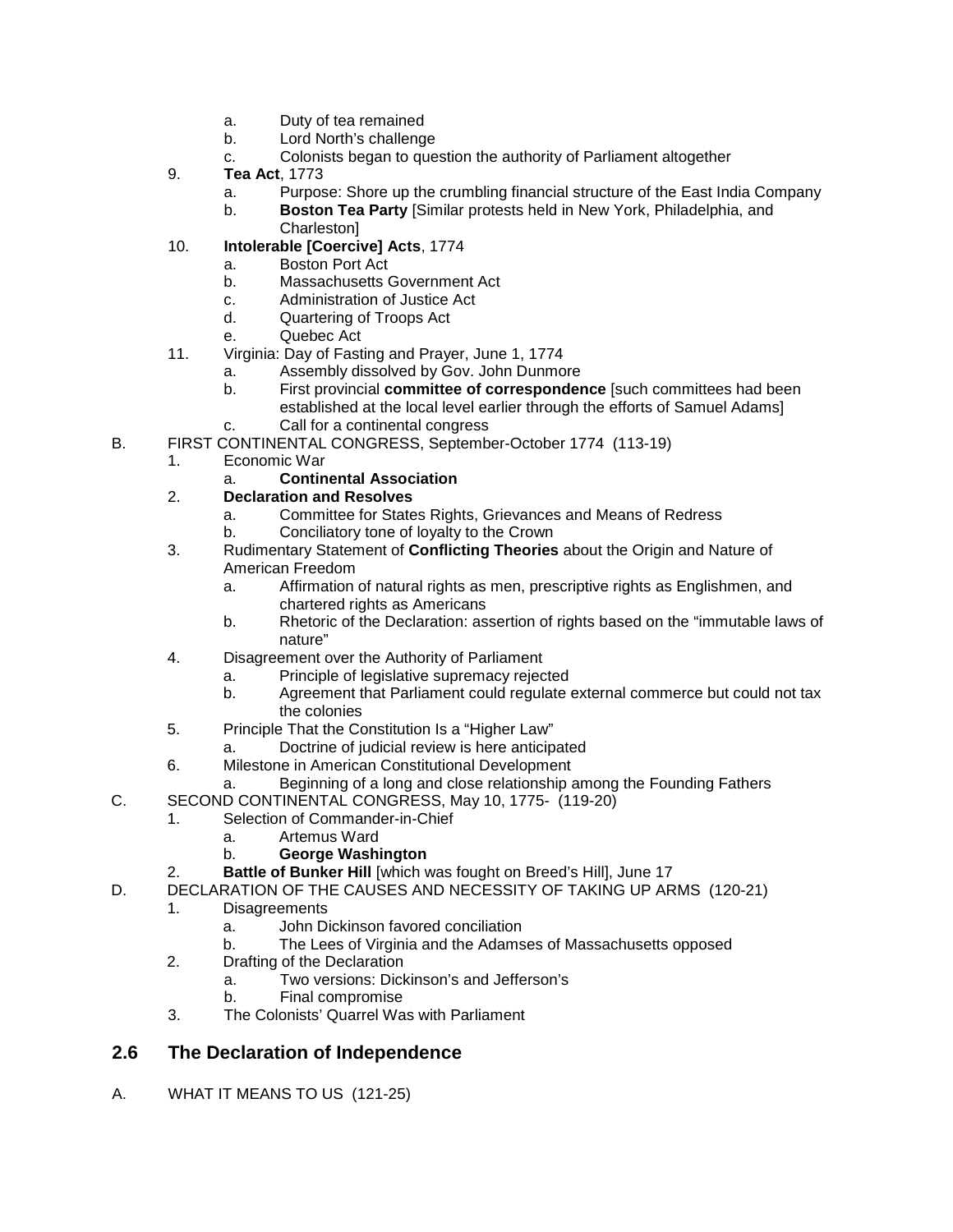#### 1. **Thomas Paine**

- 2. Two Parts
	- a. Philosophical justification for secession
	- b. List of grievances
- 3. Controversies
	- a. Preamble
- b. Jefferson Davis and Abraham Lincoln found support for their respective positions
- 4. Grounds for Declaring Independence Were Confused
	- a. **Natural rights**-based preamble
	- b. **British law**-based grievances
- 5. Right to Trial by Jury Has No Basis in Natural Law
- 6. Jefferson Was Later Asked about These Anomalies
	- a. Accusation of plagiarism
		- 1) **George Mason**'s Virginia Bill of Rights<br>2) **John Adams**'s Declaration and Resolv
		- 2) **John Adams**'s Declaration and Resolves<br>3) **John Locke**'s Second Treatise
		- 3) **John Locke**'s *Second Treatise*
		- 4) **James Otis**'s pamphlets
		- 5) Jefferson's reply
- 7. Modern Natural Rights Philosophy Is a Rejection of Classical Political Thought
- B. COMPARISON WITH ARISTOTLE'S NATURAL LAW PHILOSOPHY (125-28)

#### 1. **Aristotle**

- a. "Man is a political animal"
- b. Groups of families and household communities create the city-state
- 2. Natural Law Tradition
	- a. **Thomas Aquinas**
- 3. Definition of Natural Law
- a. **Cicero**'s" true law:" right reason in agreement with Nature
- 4. Constitutionalism: A Product of This Natural law Idea
- 5. What Explains Variances?
	- a. Different philosophical approaches to such **cultural diversity**
		- 1) Some hold that liberty and justice are illusory (nihilism)
	- b. **Auguste Comte**'s Positivism
	- c. Legal Positivists [Utilitarians such as John Austin]<br>d. Cultural relativism of such philosophers
	- Cultural relativism of such philosophers
- 6. Natural Law Phhilosophers Reject This Theory of Knowledge
- 7. The Idea of Individual "Rights" Did Not Form Part of Natural Law Philosophy
	- a. Aristotle: **Entitlements** differ from one person to another according to each person's nature
	- b. Emphasis on Natural Duties
- C. NATURAL RIGHTS THEORY (128-30)
	- 1. Origin and Purpose of Government
		- a. Civil society is not man's natural state; it is the State of Nature
	- 2. Life in the State of Nature Was Not Idyllic
		- a. **Thomas Hobbes**'s version: Life in the state of nature is "solitary, poor, nasty, brutish, and short."
			- b. **John Locke**'s version: People's **natural rights** are not secure
	- 3. Solution: **Social Contract**
		- a. Man contracted out of the state of nature to create society
		- b. A second (political) contract followed, exchanging obedience for protection
			- 1) The government's failure to provide protection allows the "right" to revolution to be invoked
	- 4. Jefferson Failed to Recognize the Inherent Contradictions between the Natural Law and Natural Rights Doctrines
	- 5. How Do We Distinguish Desires from Rights?
		- a. If freedom is "natural" it is because it conforms to the nature of man in organized society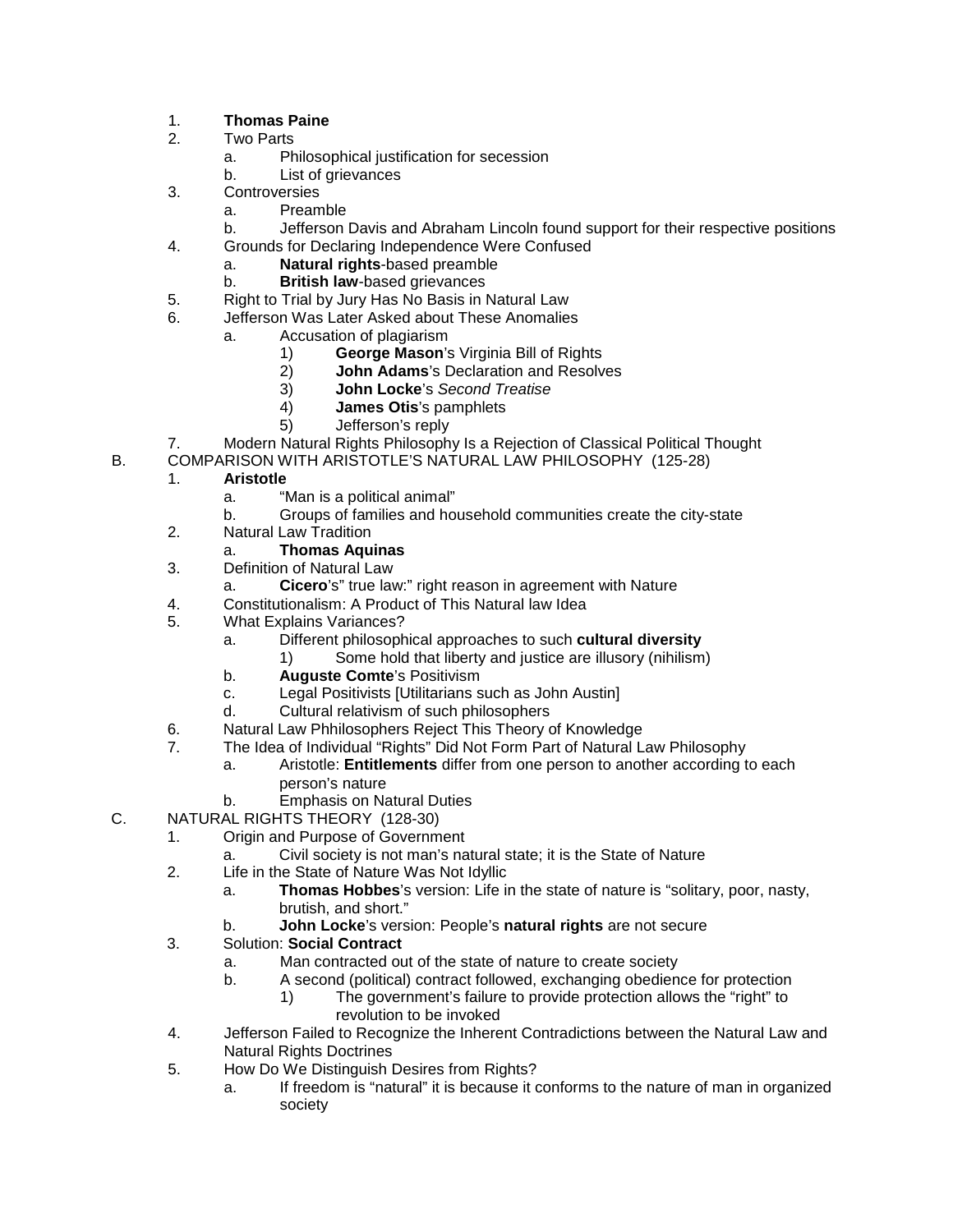- D. "ALL MEN ARE CREATED EQUAL" (130-32)
	- 1. Poor Choice of Words
	- 2. What Did the Founders Mean by "Equality?"<br>3. American People Were Entitled to the Equal
		- American People Were Entitled to the Equal Rights of Englishmen
		- a. Rufus Choate
	- 4. The Preamble of the Declaration Is a Political Manifesto
		- a. The weakness of the colonists' philosophical argument should not detract from the strength of their political and legal case
	- 5. What the Rhetoric of the Declaration Inspired
		- a. View of **Stephen Douglas**
		- b. View of **Abraham Lincoln**
		- c. View of moral equality prevailed
- E. SLAVERY (132-35)

#### 1. **Slave Trade**

- a. Few Enlightenment thinkers called for an immediate end
- b. John Locke was an investor in the Royal African Company
- c. The Fundamental Constitutions of Carolina which he drafted gave freemen "absolute power and authority over his negro slaves"
- d. Montesquieu and Burke took a more critical and more humane view
- e. Quakers came to the view that slaveholding is a sin<br>f. Many leaders of the American Revolution and the Al
- Many leaders of the American Revolution and the Abolitionist Movement were members of the clergy
- 2. American Revolution as a Catalyst for Anti-Slavery Sentiment
	- a. Debate with England produced a great body of literature on the meaning of freedom and the rights of Englishmen
	- b. Demand for equal rights
	- c. Abolitionist leaders condemned the Constitution as a covenant with death
		- 1) William Lloyd Garrison
	- d. Alleged contradiction between the Declaration and the Constitution was a misreading
- 3. Equality before the Law
	- a. Tory suggestions of American hypocrisy
		- 1) Samuel Johnson
	- b. Public awareness of the inconsistency
	- c. British toleration of slavery<br>d. Slow growth of freedom
	- Slow growth of freedom
	- e. Growth of freedom was through a trickle-down process
	- f. Democracy was limited to the ruling class
- 4. In Effect, the Constitution Has Been Amended by the Preamble to the Declaration
- F. DIFFERENT KINDS OF EQUALITY (135-36)
	- 1. Some Forms of Equality Are Compatible with Individual Liberty
		- a. Examples: equality before the law, equality of opportunity, moral equality
	- 2. Political Liberty: Freedom to Participate in the Political Process
		- a. Political equality is a result
			- b. Political liberty is an important means to *individual* liberty, but there is not much support for political equality
			- c. Americans demanded the same rights as Englishmen, not the right to vote
		- d. Electorate expanded between 1800 and 1860 except where voting privileges for free Negroes was abolished
	- 3. Social and Economic Equality
		- a. Various inequalities
			- b. Only massive coercion could change this at the loss of individual liberty
- G. LEGACY (136-37)
	- Declaration Achieved Two Immediate Goals<br>1. **In the Philosophical Appeal (Natural Ri** 
		- 1. .Its Philosophical Appeal (**Natural Rights Argument**)
			- a. Claim of equal rights and the republican principle of government by consent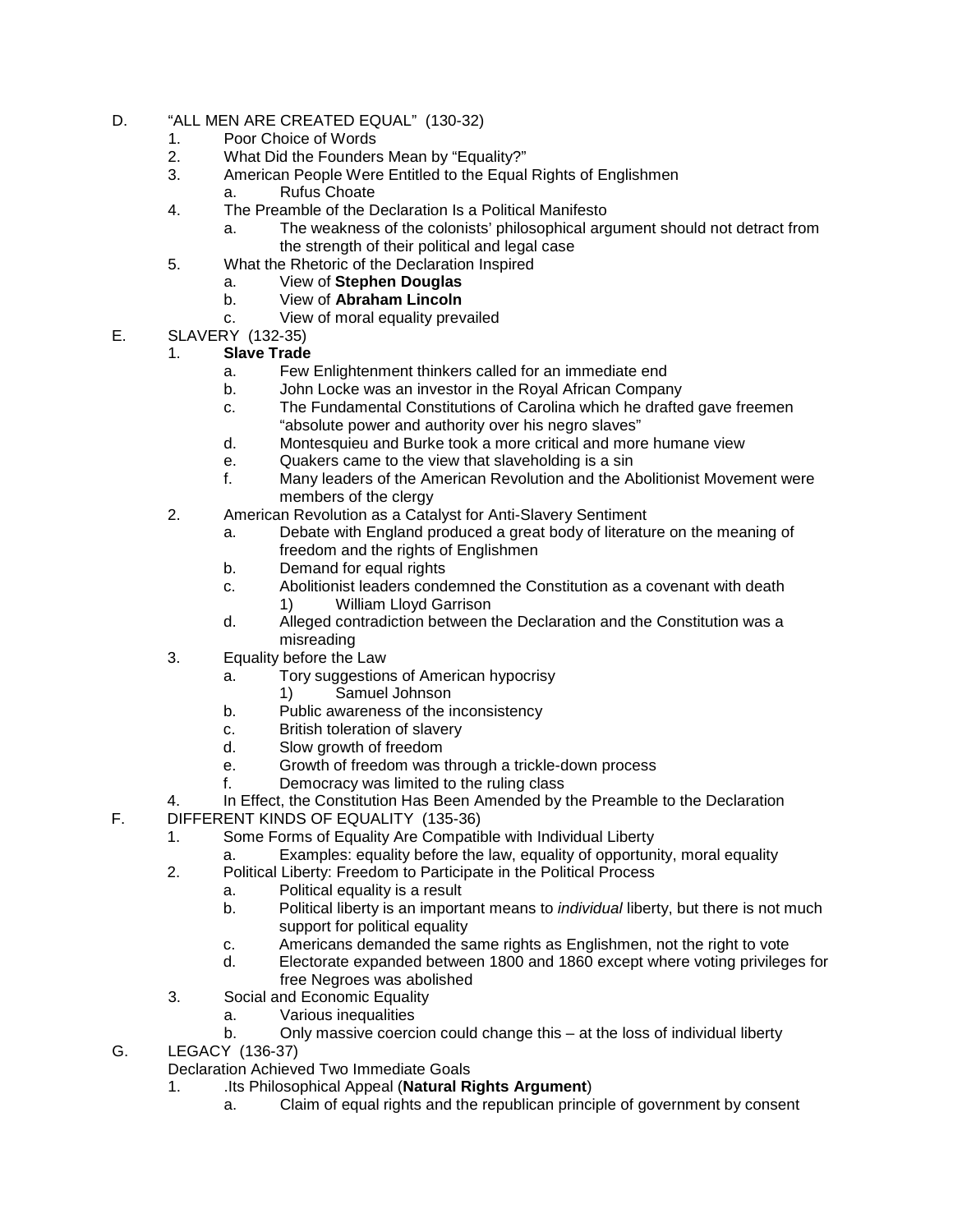- 2. Entitlement to the Rights of Englishmen (**Constitutional Argument**)
- 3. Consequence: The Declaration Became a Two-Edged Sword
	- a. North: Springboard for the anti-slavery movement based on equal rights for all **Americans**
	- b. South: Preamble invoked to support secession
- 4. Rhetoric of the Preamble Supporting Principle of Equal Rights Became the Dominant Force Beginning with the Thirteenth Amendment

# **2.7 The Rights Proclaimed**

- A. LIST OF CLAIMED RIGHTS (137-41)
	- 1. Common Theme: The Claim to Equal Rights
		- a. **Inherited rights**: great charters, common law, colonial charters
		- b. Nature seen as another source of rights
		- c. Emphasis placed on the inherited rights
	- 2. First List**: Patrick Henry's** *Resolves* (1765)
		- a. Response to the Stamp Act by the Virginia House of Burgesses
		- b. Violation of three rights:
			- 1) Equality of English and American subjects
			- 2) Taxation by representatives of one's own choosing
			- Government by consent
	- 3. Declaration of Rights of 1774
		- a. Most comprehensive statement
	- 4. Other Rights Were Not in Dispute
		- a. Security
			- b. James Otis: Absolute rights of personal security, personal liberty, and private property
			- c. John Dickinson
	- 5. Disagreements over the Meaning of the English Constitution
		- a. Americans took the traditional view
		- b. London took the modern view
		- c. The real issue was sovereignty
	- 6. How Ere American Rights to Be Protected?
		- a. James Luttrell, British MP, 1777
			- 1) Need for an American Magna Charta
		- b. The real need was for a fundamental law

# **2.8 The First State Constitutions, 1776-1783**

#### A. BIRTH OF CONSTITUTIONAL GOVERNMENT (141-42)

- 1. State Constitutions and the **Articles of Confederation**
	- a. Dress rehearsals for the later Constitution by many of its future signers
- 2. Adaptation of Old Colonial Forms
- 3. Flaws
- 4. **Rejection of All Radical and Visionary Schemes**

#### B. **JOHN ADAMS** (142-44)

- 1. Father of American Constitutionalism
- 2. **Viscount Bolingbroke**
	- a. Repudiation of **Machiavelli**'s *The Prince*
- 3. Request by Richard Henry Lee<br>4. Adams's Sketch of a Constitution
- 4. Adams's Sketch of a Constitution
- 5. "Thoughts on Government"
- 6. Adams's Resolution
- 7. Massachusetts Constitution of 1780
- C. EARLY STATE CONSTITUTIONS (144-47)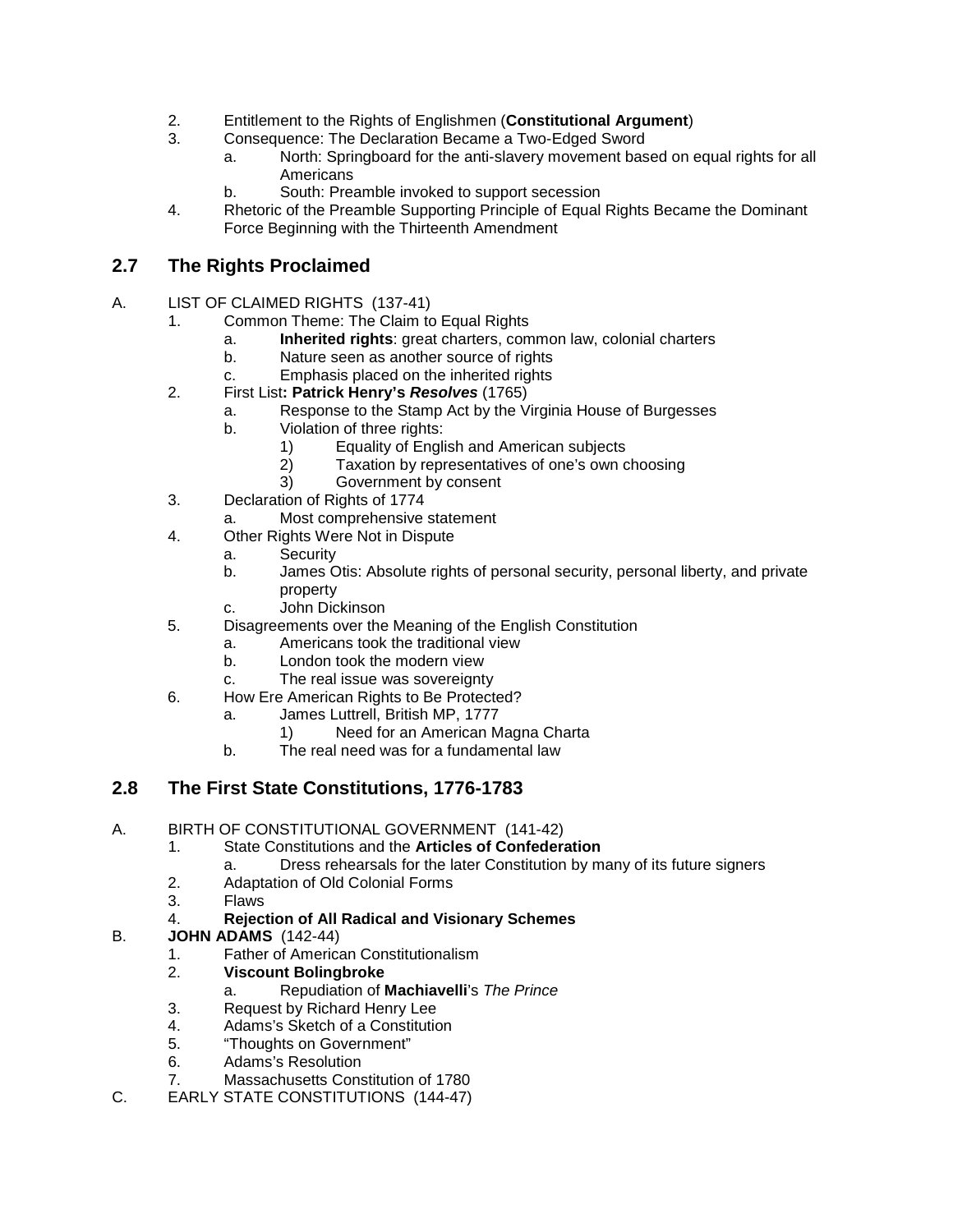- 1. Most Were Written in Haste: New Hampshire and South Carolina<br>2. More Permanent Constitutions: Virginia and New Jersey
- 2. More Permanent Constitutions: Virginia and New Jersey
- 3. Rhode Island, Connecticut, and Massachusetts Kept Their Charters<br>4. The Rest Were Left without a Constitution at the Time of the Declara
- The Rest Were Left without a Constitution at the Time of the Declaration
- 5. Abortive Massachusetts Constitution of 1778 Was the First Submitted to a Popular Vote
- 6. The **Massachusetts Constitution of 1780** Was Prepared by the First **Constitutiona**l
- **Convention** and Ratified by the People
- D. FOUR DIFFERENT PROCEDURES (146-47)
	- 1. Framing by Purely Legislative Bodies without Express Authority of the People: New Jersey, Virginia, South Carolina
	- 2. Framing by Purely Legislative Bodies with Express Authority of the People but without Submission for Approval by the People: New Hampshire, Delaware, Georgia, New York, Vermont
	- 3. Framing by Purely Legislative Bodies with Express Authority of the People and Formal or Informal Submission for Approval by the People: the Others
	- 4. Framing by a Constitutional Convention with Express Authority of the People and Formal Submission for Approval by the People: Massachusetts (1780)
- E. NEW CONTRIBUTIONS TO THE ART OF GOVERNMENT (147)
	- 1. Electoral College: Maryland
	- 2. Popular Election of the Governor: New York
	- 3. Checks and Balances: Massachusetts
- F. MAJOR DEFECTS (147-48)
	- 1. Worst of the Lot: **Pennsylvania**
		- a. Dominated by radicals
		- b. Benjamin Franklin
		- c. Unicameral legislature
		- d. Council of Thirteen
		- e. No governor
		- f. Prohibition of any change for seven years
		- g. Council of censors<br>h. It provoked a storm
		- It provoked a storm of protest
		- i. It was adopted as the model for the French Constituent Assembly, 1790, the same year that Pennsylvania abandoned it
	- 2. Four of These First Constitutions Lasted More Than Half a Century
		- a. North Carolina: lasted 75 years despite a weak governor
		- b. New Jersey: its design by two clergymen lasted 68 years
		- c. Maryland: lasted 65 years
		- d. Virginia: lasted 54 years
	- 3. Charters of Connecticut and Rhode Island Lasted Until 1818 and 1840 Respectively
	- 4. New York: its design by John Jay lasted 47 years
	- 5. The Massachusetts Constitution of 1780 Remains the Oldest Written Constitution

#### G. THREE **MAJOR WEAKNESSES** IN GENERAL (149-50)

- 1. Failure to Provide for an Adequate System of Separation of Powers
	- a. Need for checks and balances
	- b. Power concentrated in legislatures
		- 1) Jefferson's objection to "elective despotism"
- 2. Failure to Establish an Independent Executive
- 3. Constitutions Were Not Established as the Supreme Law
- H. OTHER ISSUES (150-52)
	- 1. Lack of Adequate Provisions for Amendment
	- 2. Virginia Declaration (or Bill) of Rights
		- a. **George Mason**
		- b. Geographical representation
			- 1) Tidewater aristocracy favored
		- c. The people were gentleman freeholders
			- 1) Fear of unrestrained democracy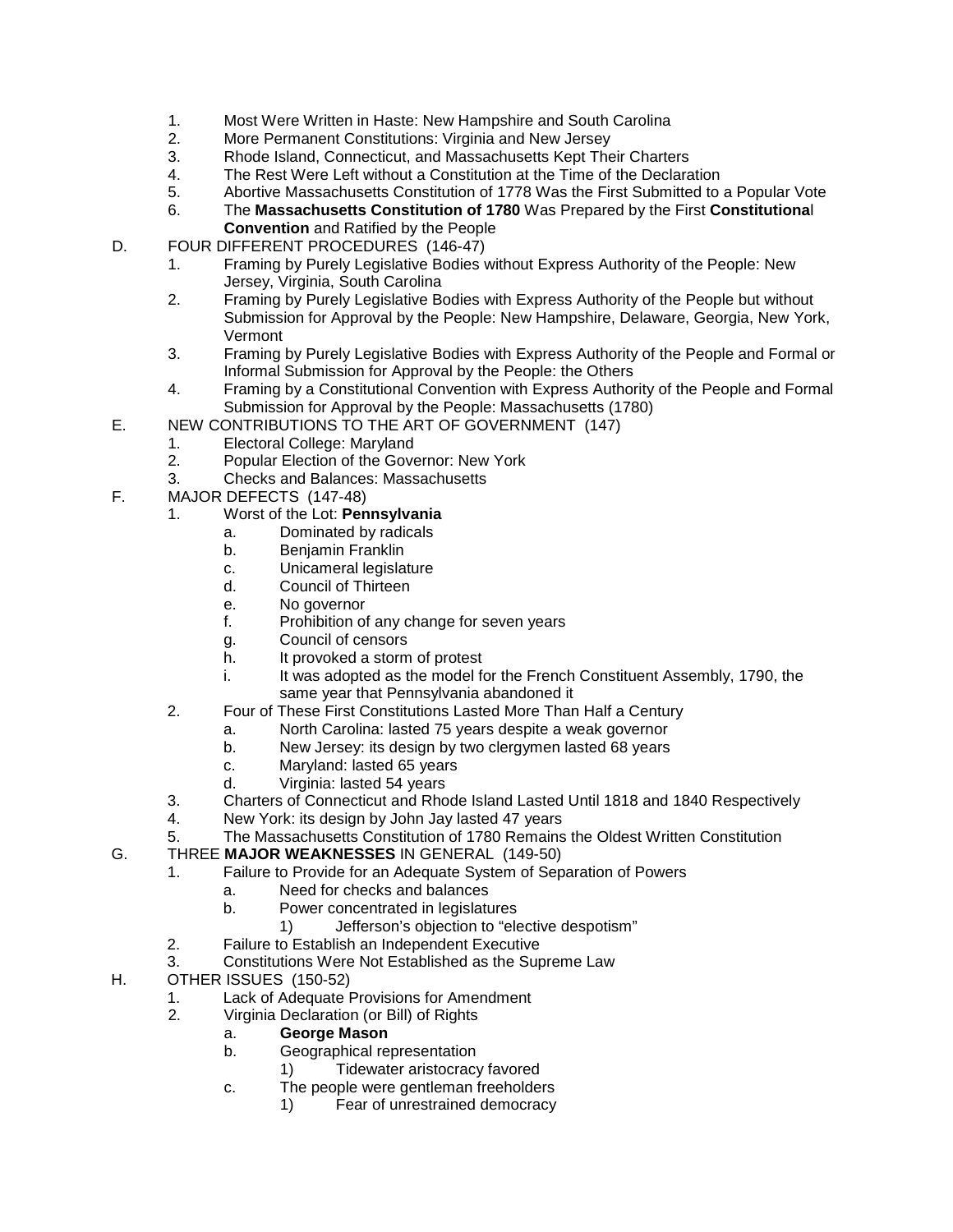# **2.9 The Articles of Confederation**

- A. EARLY OBSTABLE TO UNION: WESTERN LAND CLAIMS (152-54)
	- 1. **Richard Henry Lee**'s Resolution, June 7, 1776
		- 2. John Dickinson's Draft<br>3. Reasons for Maryland's
		- 3. Reasons for Maryland's Refusal to Join
			- a. All Western land claims were ceded to Congress
				- b. Maryland signs, 1781
		- 4. Extent of Virginia's Claim
			- a. Role of Richard Henry Lee in surrendering Virginia's claim
		- 5. Formation of a Single Federal Union
- B. QUARREL OVER METHOD OF REPRESENTATION (154-55)
	- 1. Proportional vs. Equal Representation<br>2. Resulting Dilemmas
		- **Resulting Dilemmas** 
			- a. Thomas Burke
- C. QUESTION OF STATE SOVEREIGNTY (155-58)
	- 1. Proponents of State Sovereignty Prevailed<br>2. **Delegated** vs. Reserved Powers
		- 2. **Delegated** vs. **Reserved Powers**
		- 3. Congress Limited to Expressly Delegated Powers
		- a. Changes in the 1787 Constitution
		- 4. League of Friendship
			- a. Perpetual league
		- 5. International Law
			- a. **Privileges and Immunities**
			- b. **Extradition**
		- 6. **Full Faith and Credit**
			- "Private international law" or conflict of laws"
		- 7. Carry-Over to the Constitution of 1787
		- 8. Partial Surrender of State Sovereignty
			- a. Question: Was their **legal sovereignty** reduced?
				- b. Secession issue
		- 9. Question of State Sovereignty
			- a. Answer depends on the definition of sovereignty we adopt
			- b. **Divided sovereignty**: New concept of sovereignty introduced
- D. NATURE OF THE CENTRAL GOVERNMENT (158-60)
	- 1. Were the Articles a Constitution?
		- a. Congress given a paltry sum of powers
	- 2. Taxation and Regulation: Both Reserved to the States
		- a. Congress depended on State appropriations
		- b. State of near bankruptcy
	- 3. No Provision for an Executive or Judicial Branch
		- a. No separation of powers
		- b. Ninety-nine executive committees in Congress with overlapping jurisdiction
		- c. Absence of a unified executive
	- 4. Ad Hoc Courts: Boundary Disputes, Piracy, Felonies Committed on the High Seas
	- 5. Reliance on State Judiciaries
		- a. Nothing comparable to the **Supremacy Clause**
		- b. Provisions of the Treaty of Paris (1783) were ignored
		- c. Absence of an ability to operate directly on individuals
- E. **DIFFICULTIES** (160-61)
	- 1. Outbreaks of Mutiny
		- a. Currency devalued to finance the war effort
		- b. Borrowing
		- c. garrisons in the West could not be funded
	- 2. Serious Decline in Commercial Activity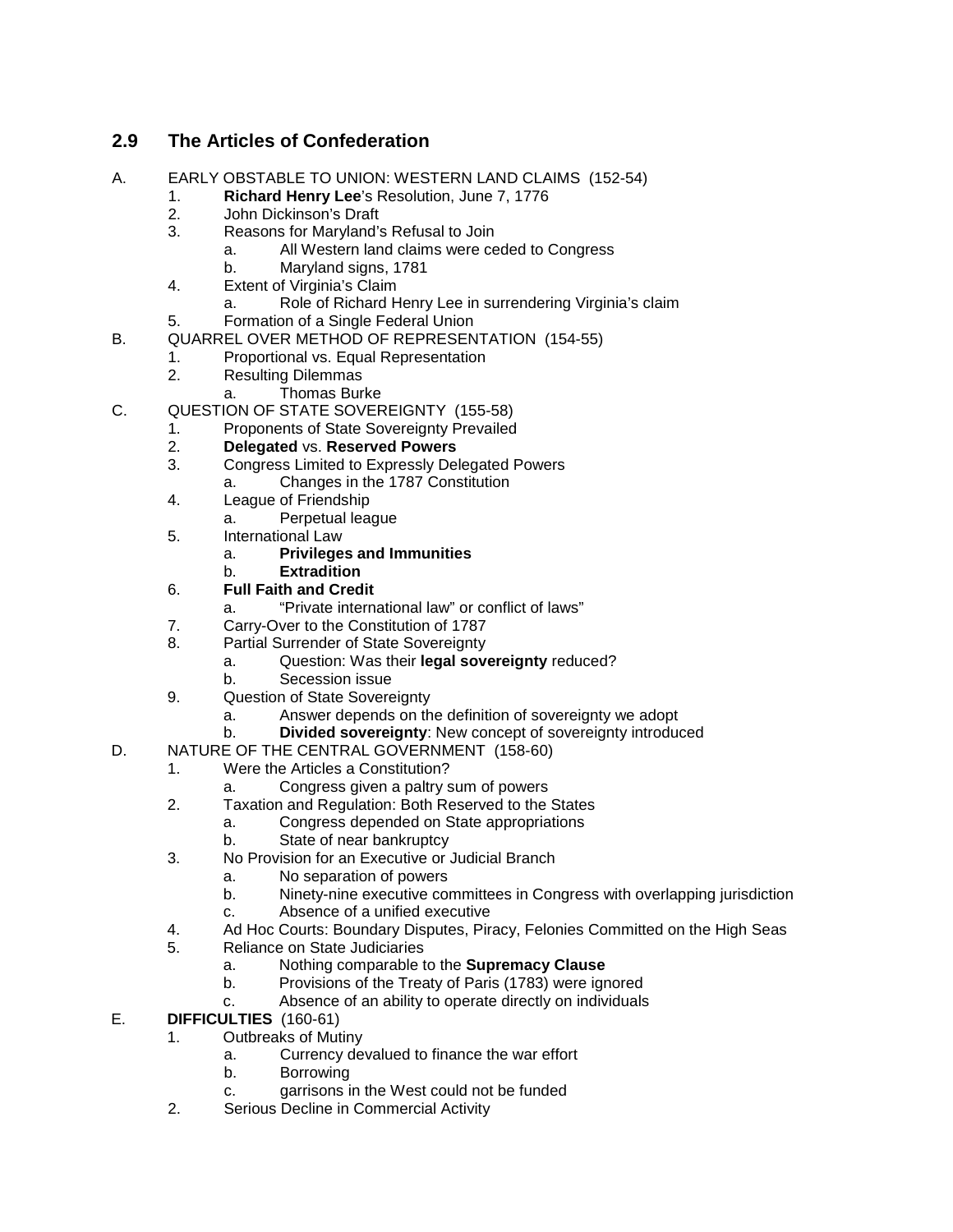- a. Trade barriers and import duties
- b. Europe refused to negotiate commercial treaties
- 3. Suffering Caused by the Helplessness of the Confederate Government
	- a. Radical factions of debtors
		- b. paper money

#### 4. **Shays' Rebellion**

- F. SUCCESSES (161-62)
	- 1. War and Union
	- 2. Question Whether the Articles of Confederation Might Have Succeeded
		- a. Articles and first State constitutions: No provision that allowed for amendments
			- 1) State legislatures often treated amendments as simple legislation
		- b. Under the Articles, even simple legislation required nine votes
		- c. Rhode Island blocked an amendment to permit a 5% import duty
		- d. Not a single proposed amendment succeeded
- G. THE SITUATION HAD BECOME INTOLERABLE BY 1786 (162-64)
	- 1. Empty Treasury
	- 2. Insecure Borders
	- 3. United States Was an Object of Ridicule in Europe
	- 4. Careerism and Parochial Concerns of Members of Congress
	- 5. Maryland Proposes a Commercial Convention
		- a. Virginia proposed extending the invitation to all the States
	- 6. **Annapolis Convention**, September 1786
		- a. Alexander Hamilton and James Madison call for a Constitutional Convention at Philadelphia the following May
		- b. Virginia responds favorably
		- c. Continental Congress remained in session during the Convention
	- 7. The Constitution Was Initiated by the States, Not the People at Large or by Congress

#### **Review**

| indentured servants               | slavery established, 1662                                                   | House of Burgesses                   |  |
|-----------------------------------|-----------------------------------------------------------------------------|--------------------------------------|--|
| <b>Mayflower Compact</b>          | <b>Fundamental Orders of Connecticut</b>                                    |                                      |  |
|                                   | principle of legislative residency principle of geographical representation |                                      |  |
| republican principle              | Navigation Acts                                                             | <b>Board of Trade</b>                |  |
| Patrick Henry                     | Parson's Cause                                                              | county system                        |  |
| justices of the peace             | Alexis de Tocqueville                                                       | Quebec Act                           |  |
| Stamp Act                         | Seven Years War                                                             | <b>Stamp Act Congress</b>            |  |
| Declaratory Act                   | <b>Townshend Acts</b>                                                       | writs of assistance                  |  |
| John Dickinson                    | <b>Boston Massacre</b>                                                      | Tea Act                              |  |
| Intolerable (Coercive) Acts       | committees of correspondence                                                | <b>Continental Association</b>       |  |
| <b>Declaration and Resolves</b>   | conflicting theories                                                        | George Washington                    |  |
| <b>Battle of Bunker Hill</b>      | Declaration of Independence                                                 | <b>Thomas Paine</b>                  |  |
| natural law vs. British law       | Thomas Aquinas                                                              | natural law tradition                |  |
| Auguste Comte's Positivism        | natural rights theory                                                       | <b>Thomas Hobbes</b>                 |  |
| John Locke                        | social contract                                                             | slave trade                          |  |
| natural rights argument           | constitutional argument                                                     | inherited rights                     |  |
| Patrick Henry's Resolves          | <b>Articles of Confederation</b>                                            | John Adams                           |  |
| <b>Massachusetts Constitution</b> | defects of state constitutions                                              | Pennsylvania constitution and France |  |
| western land claims               | divided sovereignty                                                         | delegated powers                     |  |
| reserved powers                   | privileges and immunities                                                   | extradition                          |  |
| full faith and credit             | difficulties with the Articles                                              | Shays' Rebellion                     |  |
| <b>Annapolis Convention</b>       |                                                                             |                                      |  |

#### **DECLARATION OF INDEPENDENCE**

#### **Review**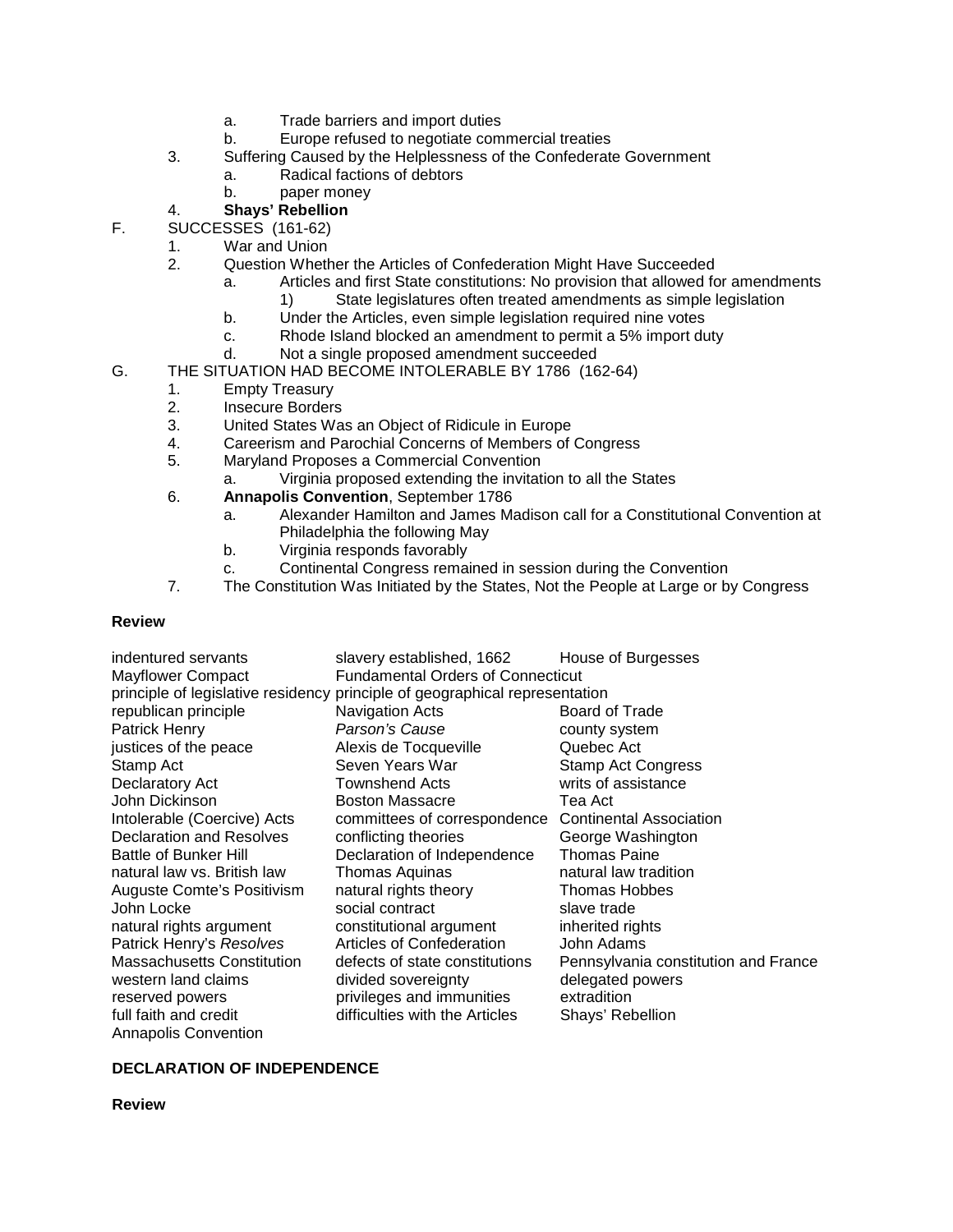Laws of Nature and of Nature's God Taman unalienable Rights appeal to the Supreme Judge of the world Free and Independent States

#### **VIRGINIA BILL OF RIGHTS, JUNE 12, 1776**

#### **Review**

equally free and independent inherent rights power vested in the people<br>no hereditary office-holding free exercise of religion Christian forbearance no hereditary office-holding

# **PART 3: THE ACHIEVEMENT OF THE PHILADELPHIA CONVENTION**

#### **Outline**

#### **3.1 The Problems of the Convention**

- A. OBJECTIVES: REVISIONS TO REMEDY THE DEFECTS OF THE ARTICLES (242-43)
	- 1. Sound Finances for the General Government
	- 2. Removal of Trade Barriers<br>3. Sound Monev and Improve
	- 3. Sound Money and Improved Credit<br>4. Conduct of Foreign Policy
	- Conduct of Foreign Policy
	- 5. Cooperation among the States<br>6. Maintain Good Order
	- 6. Maintain Good Order
	- 7. Uniform Laws
- B. LARGER AIMS: PREAMBLE (243-44)
	- 1. Six Clauses of the **Preamble**
- C. MAJOR DIFFICULTIES TO RESOLVE (244-45)
	- 1. Divided Political Sovereignty [Not Legal Sovereignty]
	- 2. System of Separation of Powers and Checks and Balances
	- 3. Dual Legislative Branch (Bicameralism)
	- 4. Independent Executive<br>5. Federal Judiciary
	- 5. Federal Judiciary
	- 6. Incorporation of Traditional Political and Legal Institutions and Rights
	- 7. Reconciliation of Order and Freedom
	- 8. Practical Instrument of Government
- D. PRACTICAL CONSIDERATIONS (245-46)
	- 1. Question of Mission
	- 2. Secrecy of Deliberations
	- 3. Subsequent Persuasion of the Public

#### **3.2 The Delegates to the Convention**

- A. EIGHTEENTH-CENTURY GENTLEMEN (246-48)
	- 1. Outward Appearance
	- 2. Their Background
	- 3. Men of Property<br>4. **Occupations**
	- **Occupations**
	- 5. Religion
	- 6. Club of Gentlemen
		- a. Civility of the debates
		- b. No dueling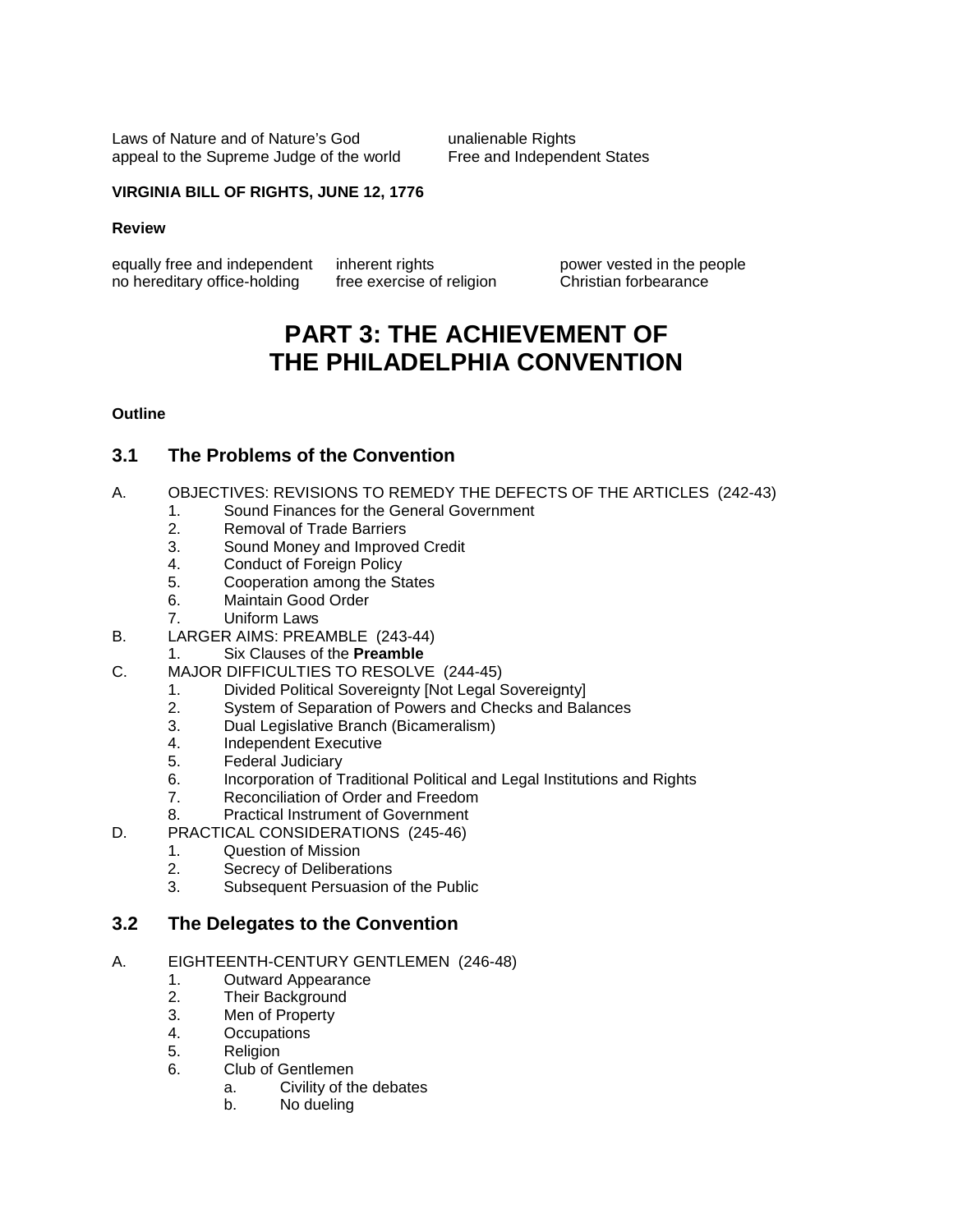- 7. Opposition to Hereditary Titles and Privileges
	- a. **Thomas Fuller** on the "True Gentleman"
	- b. Few "Degenerous Gentlemen" among them<br>c. Temperate speech
	- Temperate speech

## **3.3 A Wide Range of Talents**

- A. LEADING LIGHTS (248-52)
	- 1. **George Washington**
	- 2. **Edmund Randolph**
	- 3. **George Mason**
	- 4. **James Madison**
	- 5. **William Paterson**
	- 6. **Robert Morris**
	- 7. **James Wilson**
	- 8. **Gouverneur Morris**
	- 9. **John Dickinson**
	- 10. **Alexander Hamilton**
	- 11. **John Rutledge**
	- 12. **Charles Cotesworth Pinckney**
	- 13. **Elbridge Gerry**<br>14. **Rufus King**
	- 14. **Rufus King**
	- 15. **William Samuel Johnson**
	- 16. **Roger Sherman**
	- 17. **Oliver Ellsworth**
	- 18. **Luther Martin**
- B. THEIR INTERESTING LIVES (252-53)
	- 1. Hugh Williamson
		- 2. **Benjamin Franklin**
	- George Wythe
	- 4. Absentees
	- 5. Unusual Wisdom

## **3.4 Plans and Progress at Philadelphia**

- A. ASSUMPTIONS (253-55)
	- 1. They Came with Open Minds
	- 2. Republic Form<br>3. Definitions
	- Definitions
		- a. Madison on two points of difference between a democracy and a republic
		- b. Thomas Jefferson: majority rule
		- c. Thomas Cooley: representatives chosen by the people
	- 4. Disrepute of Democracy
	- 5. Agreement That the Articles Needed Strengthening<br>6. Points of Disagreement
	- Points of Disagreement

# **3.5 The Meaning of "Federal"**

- A. FEDERALISM (255-57)
	- 1. "Federal" Was Once Synonymous with "Confederate" a. Federation
	- 2. Central Government (Unitary System)
	- 3. Federal in the Old Sense
		- a. Articles of Confederation
	- 4. National Plan (Virginia)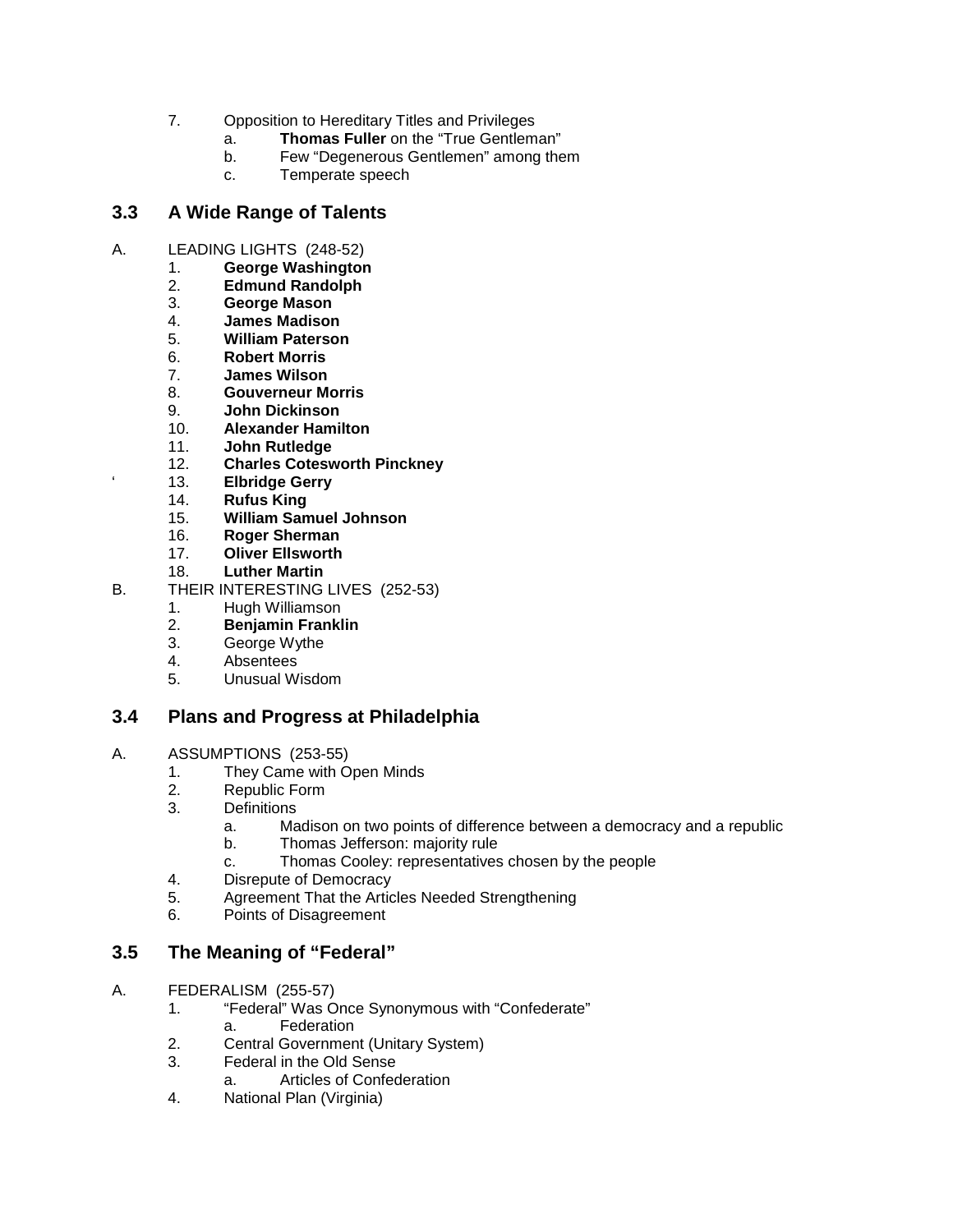- 5. Other Plans
- 6. Compromise

## **3.6 The Virginia Plan: A Supreme National Government**

- A. BOLD DESIGN (257-59)<br>1. **Edmund Randol** 
	- 1. **Edmund Randolph**
	- 2. Elements of the Proposal: Setting the Agenda
		- a. Bicameral Legislative Branch
			- 1) Voting
			- 2) Additional Powers for Congress
			- b. Executive Branch
				- 1) **Veto and Override**
			- c. Judicial Branch
	- 3. Resolution by **Gouverneur Morris**: Articles of Confederation Discarded
	- States Would Have Been Relegated to Provinces
	- 5. Centralized Political Structure Would Have Been Difficult to Operate
	- 6. View of the Virginias Had Changed by 1798
	- 7. **William Paterson**'s New Jersey Plan

# **3.7 Hamilton's Concept of a Unified America**

- A. COMPLETE CENTRALIZATION (259-60)
	- 1. Plan for a Great Commercial and Industrial Power
	- **Bicameral Legislature**
	- 3. Executive-for-Life<br>4. States Reduced to
	- States Reduced to Agencies of the Central Government
	- 5. Hamilton Soon Afterward Returned to New York
	- 6. He Dreaded the Power of Mobs

## **3.8 The New Jersey Plan: Checks Upon Central Power**

- A. SMALL STATE PLAN (262-63)
	- 1. Virginia Set the Terms of the Debate
	- 2. Nine Resolutions [**Unicameral Congress** Retained]
	- 3. Plural Federal Executive
		- a. Supreme Court Appointed by the Executive
			- 1) Original jurisdiction over impeachment cases<br>2) Appellate jurisdiction over international, federa
			- 2) Appellate jurisdiction over international, federal, and interstate cases
	- 4. Influence of Smaller States Preserved
	- 5. Defeat

## **3.9 The Benefits of Compromise**

- A. RECONCILING DIFFERENCES (263-69)
	- 1. What Was Dropped
	- 2. Two-Year Legislative Term<br>3. Great Stumbling Block: Pro
	- Great Stumbling Block: Proportional vs. Equal Representation
	- 4. Committee Appointed: **Benjamin Franklin**
	- 5. **Great Compromise**, 5-4-1 (and the New York Delegation Left)
	- 6. **John Dickinson**'s Role
	- 7. Provisions
	- 8. Nature of the Presidency
	- 9. New York Model: Hamilton's *Federalist*, no. 69
	- 10. **James Wilson**: Single Executive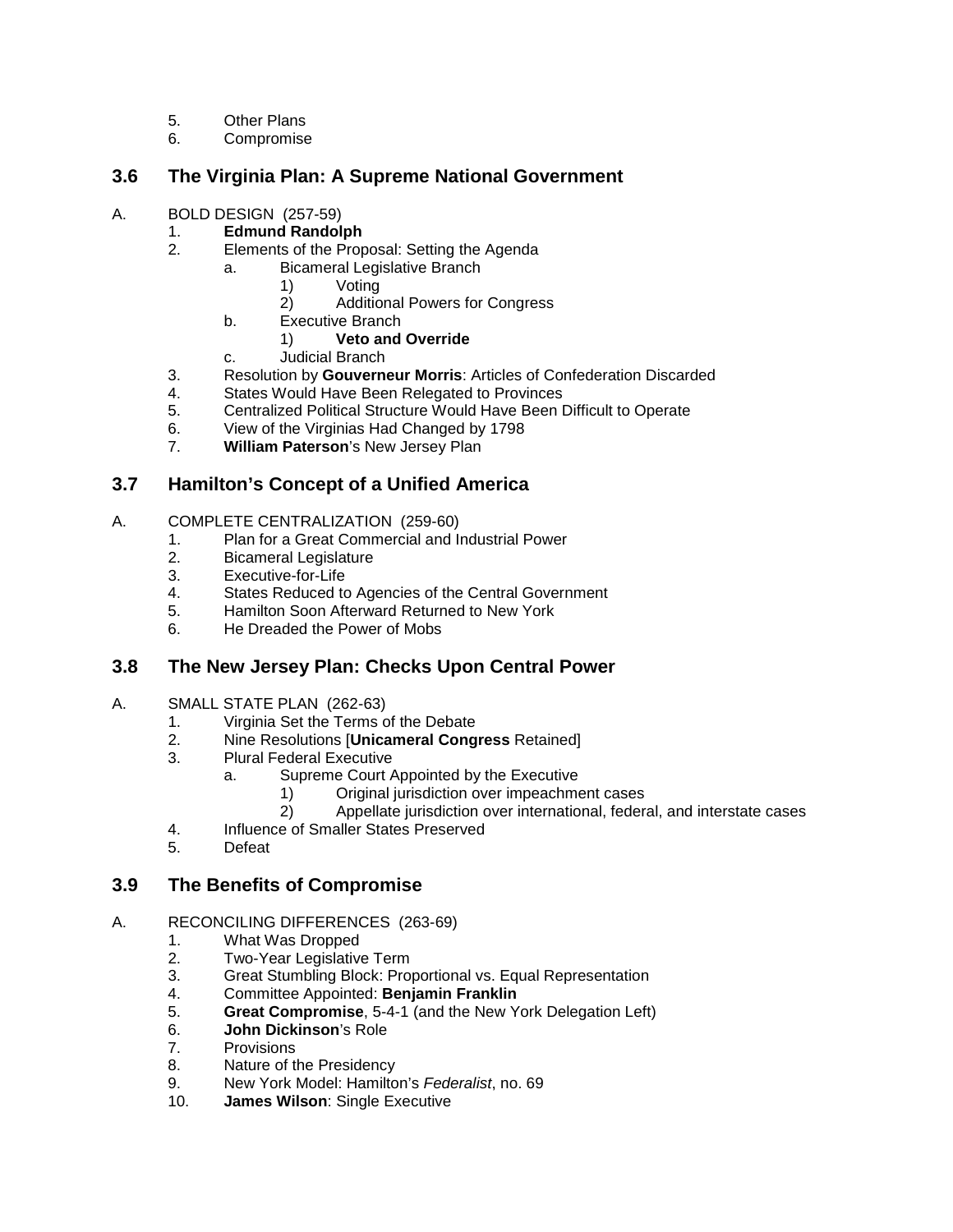- 11. Judicial Branch: Lower Courts Could Be Created by Congress
- 12. Supreme Court and **Chief Justice**
	- a. Judiciary Act of 1789
- 13. State ratifying Conventions
- 14. Committee of Detail: Rutledge, Randolph, Gorham, Wilson, Ellsworth
- 15. Committee of Style: Johnson, Hamilton, G. Morris, Madison, King

#### **3.10 Compromise and Consensus**

- A. FINAL VERSION (269-73)
	- 1. James Wilson's Committee on Detail
	- 2. Debates on Slavery and Trade<br>3. Three-Fifths Compromise
	- 3. **Three-Fifths Compromise**
	- 4. Jealousy Between Large and Small States
	- 5. Slavery Was a Cross-Cutting Issue
		- a. Rufus King and George Mason Were Among Those Who Opposed the Recognition of Slavery
		- b. Lower South
		- c. Gen. **Charles Cotesworth Pinckney**
	- 6. Compromise on the Slave Trade<br>7. Non-Signers: Mason. Randolph.
	- 7. Non-Signers: Mason, Randolph, Gerry
	- John Dickinson
	- 9. "Miracle of Philadelphia"
	- 10. Johann Wolfgang von Goethe

#### **Review**

| defects of the Articles            | preamble                | gentler |
|------------------------------------|-------------------------|---------|
| <b>Thomas Fuller</b>               | George Washington       | Edmun   |
| George Mason                       | James Madison           | William |
| <b>Robert Morris</b>               | James Wilson            | Gouve   |
| John Dickinson                     | Alexander Hamilton      | John R  |
| <b>Charles Cotesworth Pinckney</b> | <b>Elbridge Gerry</b>   | Elbridg |
| Rufus King                         | William Samuel Johnson  | Roger   |
| Oliver Ellsworth                   | <b>Luther Martin</b>    | Benjan  |
| Democracy                          | republic                | federal |
| Virginia Plan                      | New Jersey Plan         | Great 0 |
| New York model                     | <b>Supreme Court</b>    | Chief J |
| Committee on Detail                | Three-Fifths Compromise |         |
|                                    |                         |         |

preamble gentlemen<br>George Washington George Bahand Randolph George Washington<br>James Madison James Madison **Makilliam Paterson**<br>James Wilson **Makilliam Couverneur Morri** Alexander Hamilton **John Rutledge**<br> **Elbridge Gerry** Blbridge Gerry Elbridge Gerry William Samuel Johnson Roger Sherman Luther Martin **Chinamin Benjamin Franklin**<br> **Coliver Election Franklin**<br> **Collection** Federal New Jersey Plan Great Compromise<br>
Supreme Court
Supreme Court
Supreme Court
Supreme Court
Supreme Court
Supreme Court
Supreme Court
Supreme Court
Supreme Court
Supreme Court
Supreme Court
Supreme Court
Supreme Court
Suprem Supreme Court Three-Fifths Compromise

Gouverneur Morris

# **PART 4: BASIC CONSTITUTIONAL CONCEPTS**

#### **Outline**

#### **A. FEDERALISM**

#### **4.1 Introduction**

- A. ORIGINS (297-99)
	- 1. Definition
		- 2. American Federal System
			- a. It is the world model for **federalism**
			- b. Two levels of authority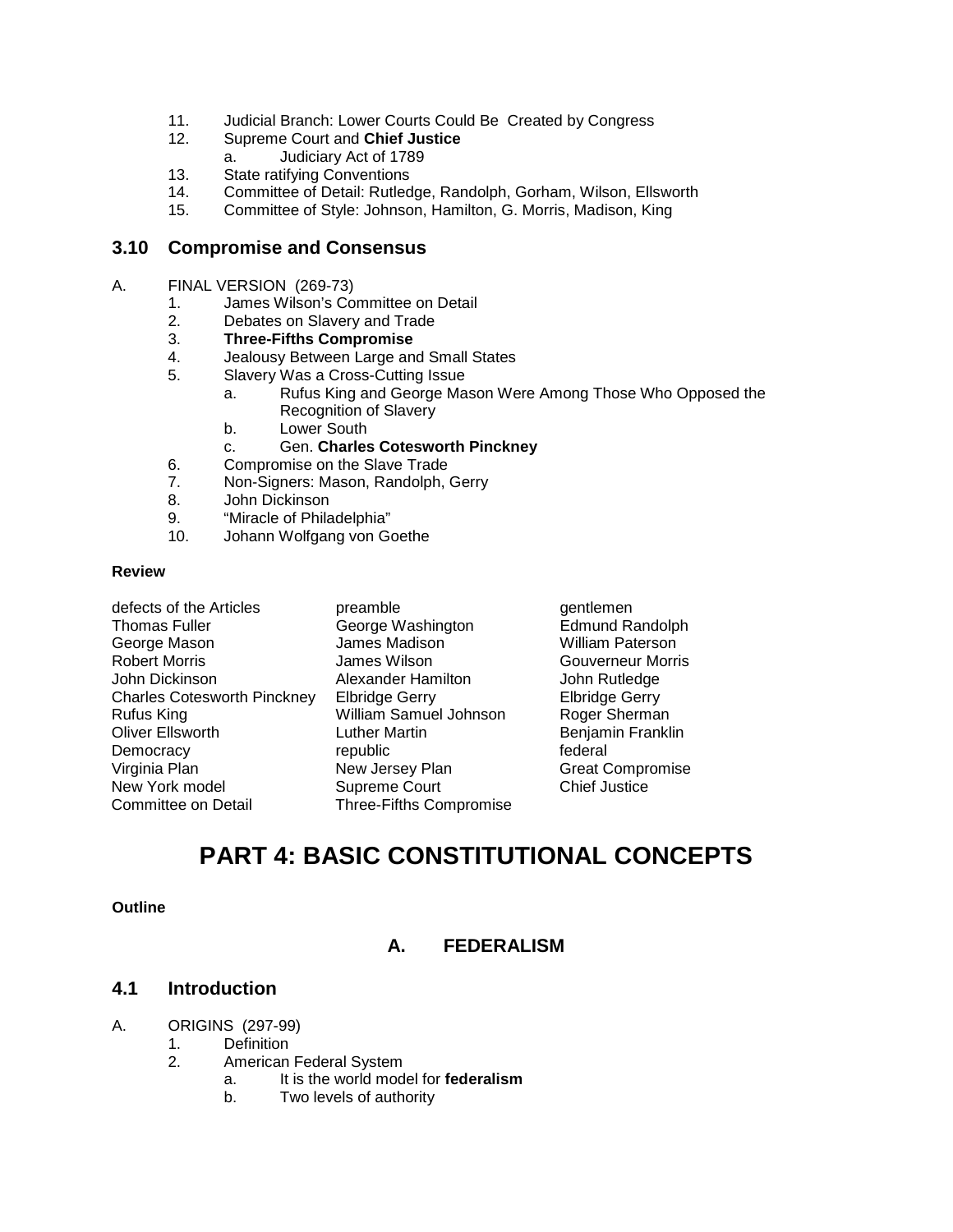- c. Separate coordinate and independent spheres [cf. Abraham Kuyper's sphere sovereignty]
- d. Requirement of a written constitution
- 3. Federalism Arose out of the Circumstances of 1787
- 4. Two **Alternatives**
	- a. Feeble **confederation**
	- b. Unitary, **centralized state**
		- 1) Indignation of such French political thinkers as **Turgot and Condorcet**
- 5. Compromise
	- a. **Dual sovereignty** [NOTE: "Sovereignty" itself is unmentioned in the Constitution]

#### **4.2 Powers Delegated to Congress**

- A. ARTICLE I, SECTIONS 8-10 (299-300)
	- 1. Constitutional Provisions<br>2. Money-Raising Power
	- Money-Raising Power
	- 3. John Quincy Adams' *Jubilee Address* (1839):
		- a. The Constitution "had been extorted from the grinding necessity of a reluctant nation"
	- 4. Section 8 and the **Necessary and Proper Clause**

## **4.3 Powers Denied to Congress**

- A. ARTICLE I, SECTION 9 (300-01)
	- 1. Importation of Slaves Could Not Be Forbidden before 1808 [When It Was Forbidden]
	- 2. **Habeas Corpus**: Suspended by Lincoln without Congressional Authorization
	- 3. **Bills of Attainder**: Also Referred to as **Corruption of Blood**
	- 4. **Ex Post Facto** Laws
		- a. *Calder* v. *Bull*: Supreme Court Did Not Apply It to Devaluing Property Rights
	- 5. Taxes, Ports, Appropriations, Titles

#### **4.4 Powers Denied to the States**

- A. ARTICLE I, SECTION 10 (301-02)
	- 1. Provisions<br>2. Export and
	- 2. Export and Import Taxes
	- 3. Armed Forces and Interstate Agreements

#### **4.5 The Division of Powers**

- A. ENDURING FEDERAL DESIGN OF GOVERNMENT (302-06)
	- 1. Beneficial and Practical Effects<br>2. Two Coordinate Governments
	- **Two Coordinate Governments** 
		- a. General government<br>b. State governments
			- State governments
				- 1) **State police powers**: health, safety, and welfare
	- 3. Marked Differences among the States
		- a. Patterns of culture, economic activity, social institutions, customs, manners, speech
	- 4. Diminished Autonomy of the States
		- **Enumerated powers** operated directly upon citizens

#### 5. **Types of Powers**

- a. Delegated or enumerated
- b. Implied
	- 1) Necessary and Proper Clause, also known as the **Elastic Clause**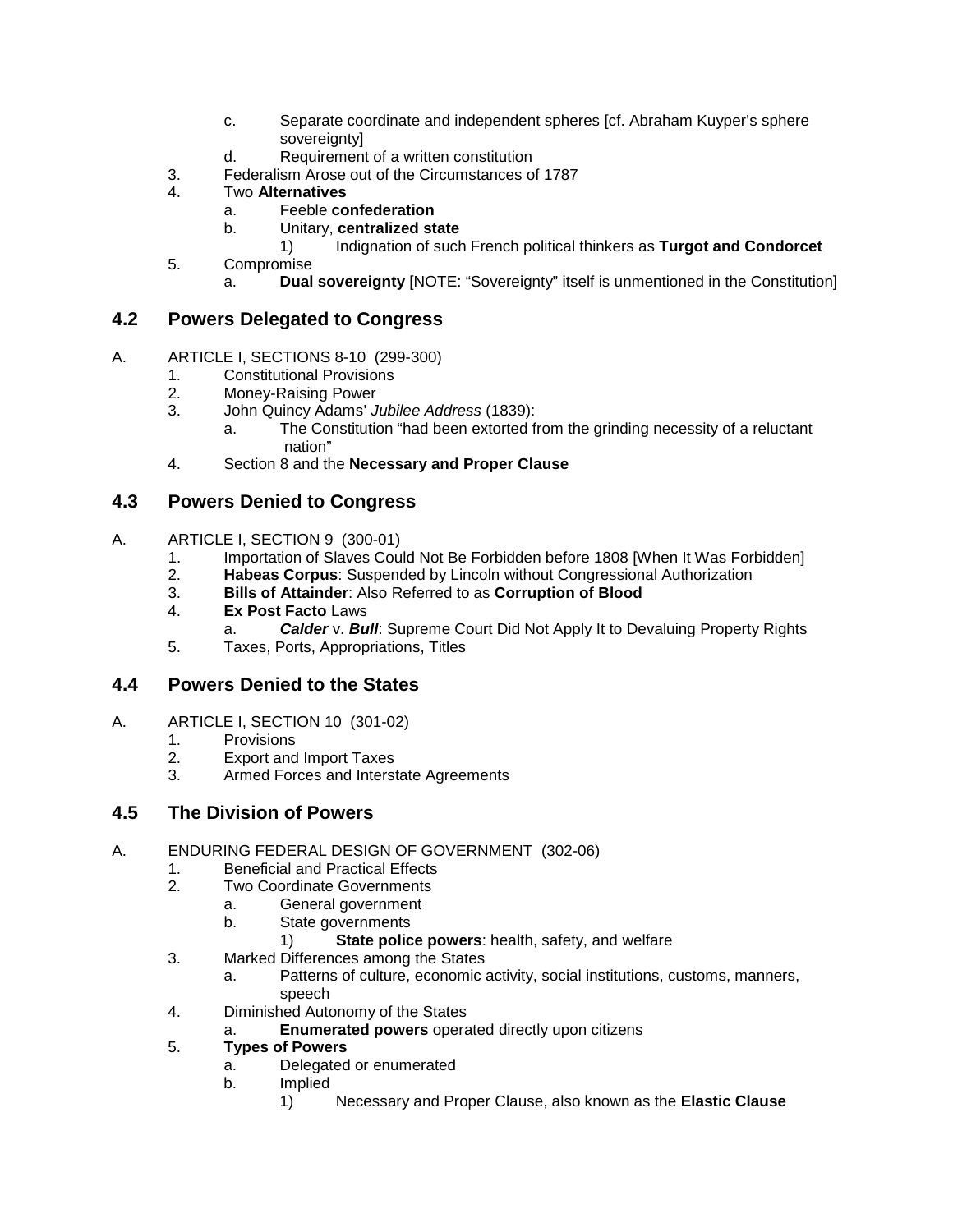- c. **All Other Powers** provision: Congress has a voice in the affairs of the other branches
	- 1) NOTE: Such **overlapping powers** are the basis for the **checks and balances** system
- d. **Inherited powers**: investigations, subpoena witnesses, exclude members

## 6. **Classification of Powers**

- a. Exclusive: declaration of war
- b. Concurrent: war-making power, levying of taxes
- c. Reserved or residual powers
	- 1) **Tenth Amendment** reaffirms
- 7. Weakening of Federalism

# **4.6 The Supremacy Clause**

- A. SUPREMACY OF THE CONSTITUTION (306-07)
	- 1. Federal Law Prevails in Cases of Conflict
	- 2. Federalist, No. 45: States Would Command Popular Loyalty

# **4.7 National and State Obligations**

- A. RIGHTS VS. OBLIGATIONS (307)
	- 1. Emphasis Has Been on Rights Up to This Point; A Discussion of Obligations Follows

# **4.8 Obligations of the National Government to the States**

- A. FEDERALISM ARTICLE (ARTICLE IV) (308-309)
	- 1. Republican Form of Government
		- a. **Guarantee Clause**
	- 2. States Are Not Obligated to Establish a Written Constitution or a Bill of Rights a. [But all states had bill of rights prior to the federal Bill of Rights]
	- 3. Section 3: State Sovereignty and the Creation of New States
		- a. **Doctrine of equal footing** [Utah could not be admitted until polygamy was abolished, as it was; Guthrie was designated the capital of Oklahoma before it was admitted, but it was changed afterwards]
	- 4. Section 3: Regulation of Territories, Public Lands, and United States Property [federal lands were originally restricted to the District of Columbia and military bases]

# **4.9 Obligations of the States to the National Government**

- A. PROVISIONS (309)
	- 1. Article I, Section 4: Elections for Senators and Representatives<br>2 Article II, Section 1: Presidential Flectors
	- Article II, Section 1: Presidential Electors

# **4.10 Obligations of the States to Each Other**

- A. ARTICLE IV PROVISIONS (309-10)
	- 1. Section 1: **Full Faith and Credit Clause**
	- 2. Section 2: **Privieges and Immunities Clause**
	- 3. Section 2: **Extradition Clause**
	- 4. Fugitive Slave Clause Nullified by the Thirteenth Amendment

# **4.11 The Role of the States in the Amendment Process**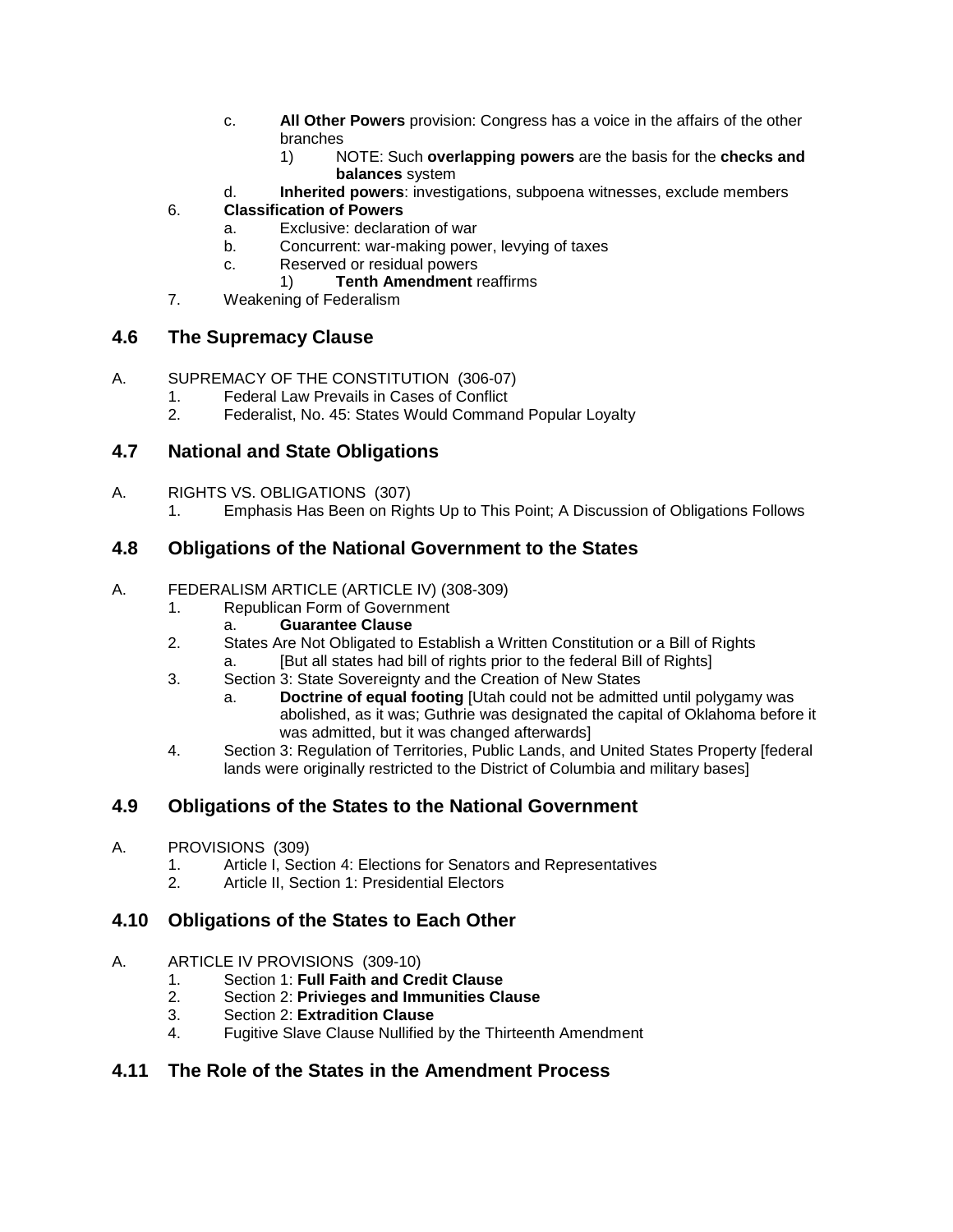- A. ARTICLE V (310-11)
	- 1. No Formal Change Without Consent of the States
	- 2. Proposed Amendment: Two Methods
		- a. Proposal by Congress
		- b. Call for a constitutional convention
	- 3. Ratification<br>4. States Occu
	- States Occupy a Commanding Position
	- 5. Nullification of Supreme Court Decisions
	- 6. Both a Democratic Republic and a Federal Republic

#### **4.12 The Federalism Factor**

- A. READING BETWEEN THE LINES (311-15)
	- 1. The Constitution Is Honeycombed with Protections for the States
		- Article III
			- a. Section 2
				- 1) Jurisdiction of state judiciaries over disputes between citizens of the same state
			- b. An Exception: **Civil Rights Act of 1964**
				- 1) Presumption that all restaurants are engaged in interstate commerce
			- c. Circumvention of reserved powers
				- 1) Difficulty of drawing the line
					- 2) Unwritten reserved powers represent a gray area
	- 3. Article II
		- a. **Electoral College**, Section 2
			- 1) Two candidates must be named<br>2) In case of a tie, the House votes
			- In case of a tie, the House votes
		- b. This system did Not survive the 1800 election
		- 1) Aaron Burr
		- c. Twelfth Amendment
		- d. Reasons for such an elaborate scheme
		- e. Why the plan failed: pledged votes<br>f. Proposals to abolish the electoral c
		- Proposals to abolish the electoral college
			- 1) Defenders of the system
			- 2) Danger of a tyranny of the majority and a plebiscitary presidency
	- 4. Silences of the Constitution

## **4.13 The Advantages of Federalism**

- A. MOST COMMONLY MENTIONED **ADVANTAGES** OF FEDERALISM (316-19)
	- 1. Unity in Diversity (*E Pluribus Unum*)
		- a. Protection of minority rights
			- b. States' Rights
	- 2. States Can Manage Their Own Affairs
		- a. Federal structure is necessary for a modern representative democracy
		- b. It is easier to control a native son who lives in the community
		- c. Danger of **plebiscitary democracy** [citizens vote only in the narrowest sense]
	- 3. **John Stuart Mill**'s Argument Against Centralized Bureaucratic Government
		- a. Federalism encourages independence and self-reliance
			- b. Decentralized government releases creative energies
	- 4. Safeguard Against an Unjust Dictator or Fanatical Party
		- a. Resistance Against Coups d'Etat
		- b. Hitler destroyed the federal structure of the Weimar Republic
	- 5. It Leaves Latitude for Reforms and Experiments
		- a. Healthy competition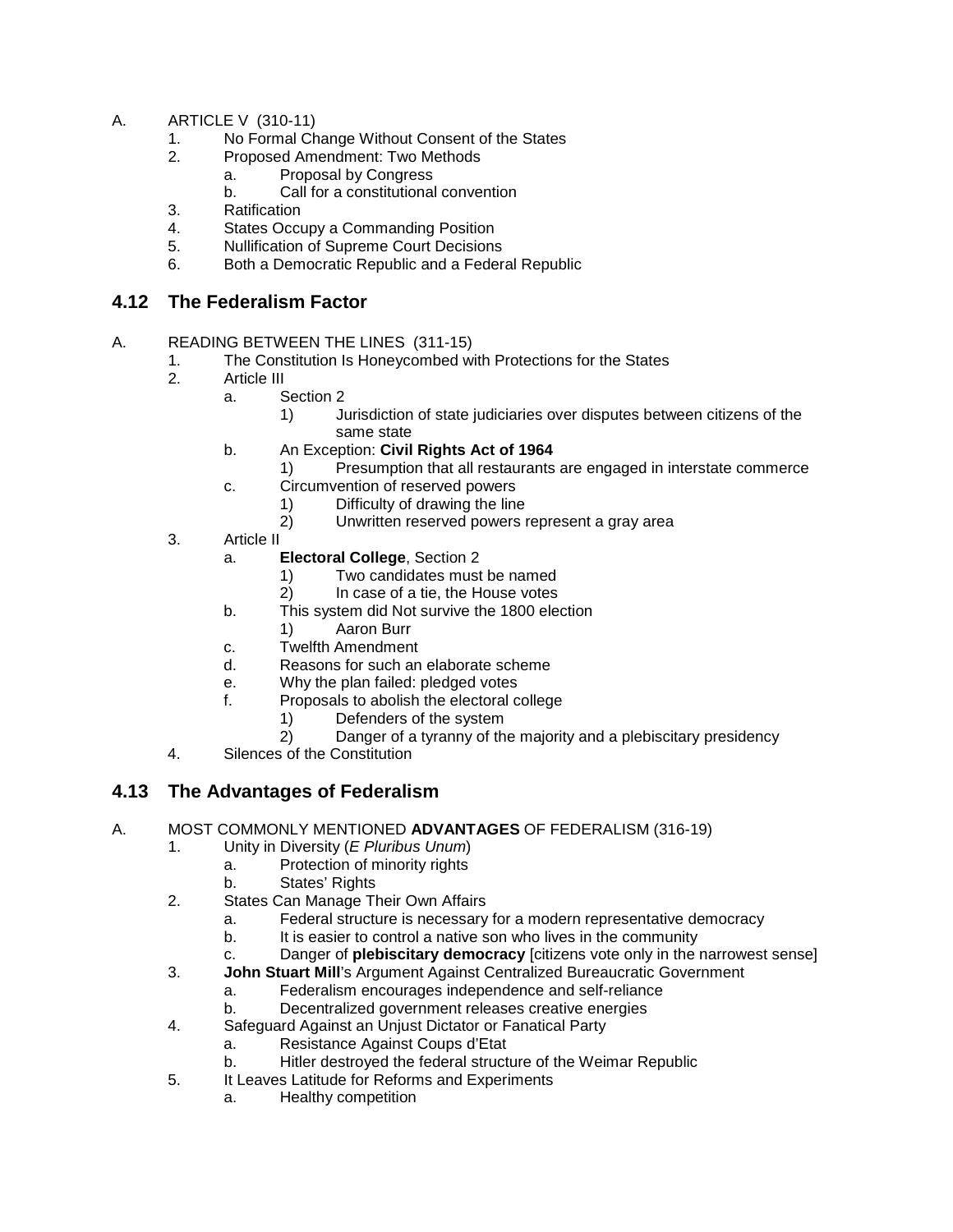- b. Bureaucracies tend to be complacent about their own policies
- B. VIEWS OF FOREIGN COMMENTATORS (319-21)
	- 1. **Alexis de Tocqueville**
		- a. *Democracy in America*
	- 2. **James Bryce**
		- a. *The American Commonwealth*
	- 3. Secret of American Federalism
		- a. Its direct operation on the individual
	- 4. Reason for Its Durability: It Promotes Political Stability
		- a. Bryce's planetary analogy
		- b. Supreme Court

## **4.14 The Future of Federalism**

- A. ITS DIMINISHED OPERATION TODAY (321-22)
	- 1. The Greatest Threat Was Thought to Be Separatism Rather Than Consolidation a. Trend toward increased centralization
	- 2. Early Federalists Recognized that National Authority Extends Only to Delegated Powers a. Federalist, no. 45
	- 3. Federalism Was Made Explicit in the Tenth Amendment
- B. HOW AND WHY FEDERALISM HAS DECLINED (322-25)
	- 1. **Franklin Roosevelt** (President, 1933-1945)
		- a. Response to the **Great Depression**
			- 1) Reinterpretation of the Interstate Commerce Clause [intrastate commerce now included]
			- 2) 1937 reversals of earlier cases [Known as "the switch in time that saved nine" (Supreme Court justices) at the time of FDR's threat to "pack" the Court with additional justices]
		- b. *United States* v. *Darby*, 1941: Tenth Amendment Emptied of Meaning
		- c. *Garcia* v. *SAMTA*, 1985: No independent limits on Congress's commerce powers d. Seventeenth Amendment
		-
		- 2. More Recent Partial Reversal on the Commerce Clause
			- a. *United States* v. *Lopez*, 1995: Gun Free School Zones Act of 1990 struck down
			- b. *Printz* v. *United States*, 1997: Background checks on potential gun purchasers
				- 1) Antonin Scalia: State and local authorities may not be coerced into implementing federal regulatory programs
				- 2) Congress has the power to regulate individuals, not states
		- 3. General Welfare Clause
			- a. Federal spending
				- 1) Federal strings attached
		- 4. Civil Rights Legislation
			- a. Bill of Rights Originally Restricted Congress, Not the States
				- 1) States had exclusive jurisdiction over disputes between a State and one
					- of its citizens regarding freedom of religion and rights of the accused
			- b. The Supreme Court has taken command of such cases and assigned them to the federal courts
			- Result: a massive transfer of power from the States to the general government
		- 5. Other Factors That Contribute to Big Government
- a. `Technological advances, changing public attitudes, demand for public services C. ARGUMENTS: PRO AND CON (325-26)
- - 1. Proponents of the Changes<br>2. Critics of the Changes 2. Critics of the Changes
	- 3. Exclusion of the People and Their Representatives from the Decision-Making Process
- \ 4. Need for "Men of Principle"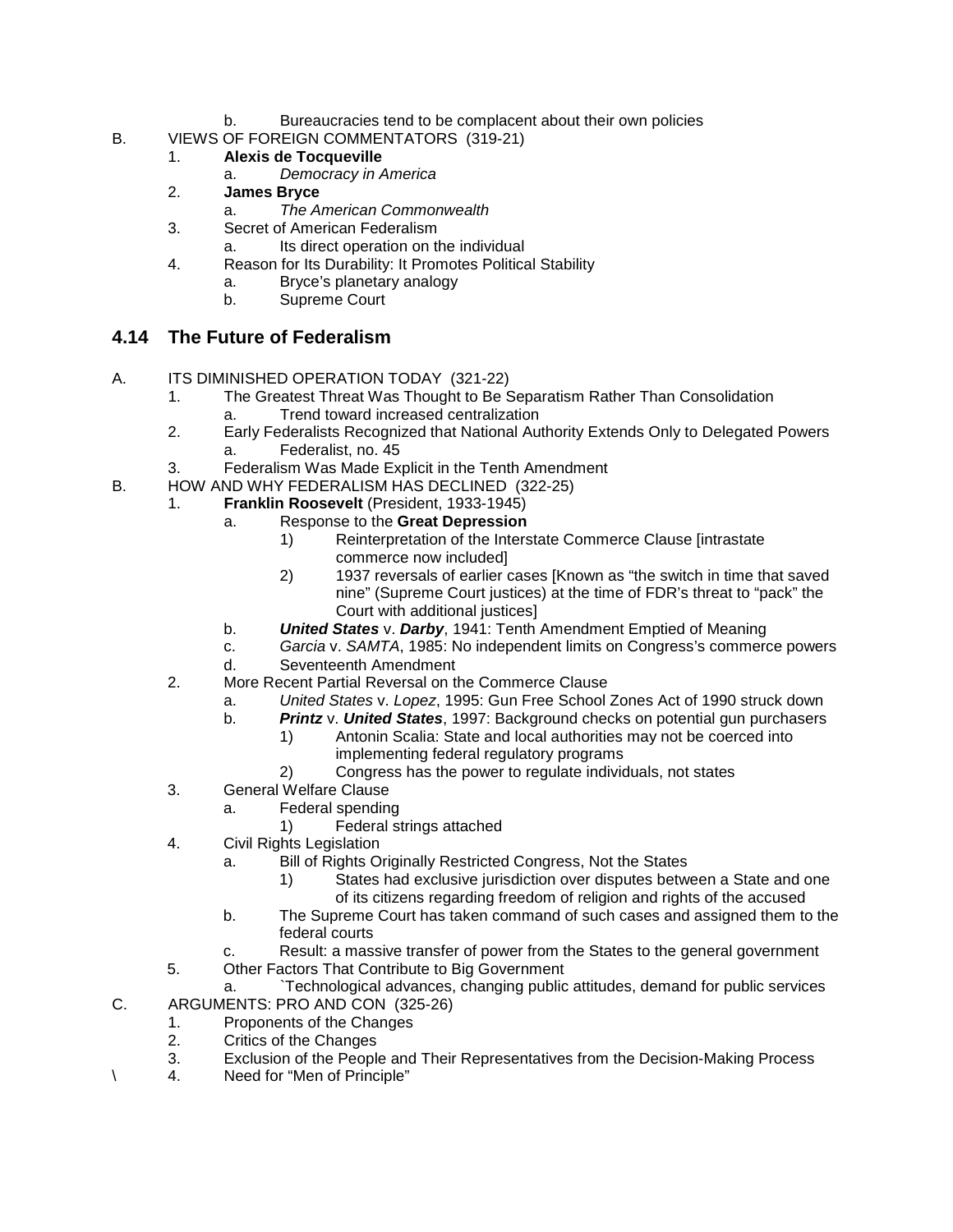# **B. THE SEPARATION OF POWERS**

## **4.15 Introduction**

- A. AUXILIARY PRECAUTIONS (327-28)
	- 1. **Federalist, No. 51**
	- 2. The **Republican Principle**
		- a. Barrier to Despotism
	- 3. Separation of Powers
		- a. Internal restraint

#### B. **FOUR ELEMENTS** (328)

- 1. Three Separate and Independent Branches [cf. Isa. 33:22: "The Lord is our Judge, the Lord is our Lawgiver, the Lord is our King; He will save us]
- 2. Unique Functions Appropriate to Each Branch<br>3. Personnel Should Be Kept Distinct
- Personnel Should Be Kept Distinct
- 4. Legislature (Congress) May Not Alter the Distribution by Delegating Its Powers to the Executive or the Judicial Branch
	- a. [This would rule out regulatory agencies with quasi-legislative and/or quasijudicial powers]
	- b. Federalist, no. 47
- C. RULE OF LAW (328)
	- 1. Need for a Force to Counteract the Temptation to Create **Special Privileges**
- D. HISTORICAL BACKGROUND (328-30)
	- 1. Separation of Powers Is an Ancient Concept
		- a. But it is unsatisfactory by itself
	- 2. The Idea of Internal Checks First Came to Maturity in 18C England
		- a. "Mixed and balanced constitution"
	- 3. Idea of a Distinct Judicial Power
	- 4. American Achievement: A **Functionally Divided System**
		- a. Separate and distinct branches
		- b. Complete separation of personnel
	- 5. Failure to Provide a Checks and balances System
		- a. State legislatures became an embarrassment
			- b. Madison in Federalist, no. 48
	- 6. Addition of a Checks and Balances System
		- a. John Adams and the Massachusetts Constitution

## **4.16 Checks and Balances**

A. MOST INGENIOUS AND ARTFULLY CRAFTED FEATURE OF THE CONSTITUTION (331-32)

#### 1. **Overlap of Functions**

- a. Montesquieu
- b. Presidential veto and recommendations
- c. Confirmation<br>d. Judiciary
- **Judiciary**
- 2. Three Branches Chosen in Three Different Ways
- 3. Constitutional Means of Resistance
	- a. Officials chosen by different means
	- b. Impeachment
- 4. Safeguards Against Interference

## **4.17 Checks upon the Congress**

**4.18 Checks upon the President**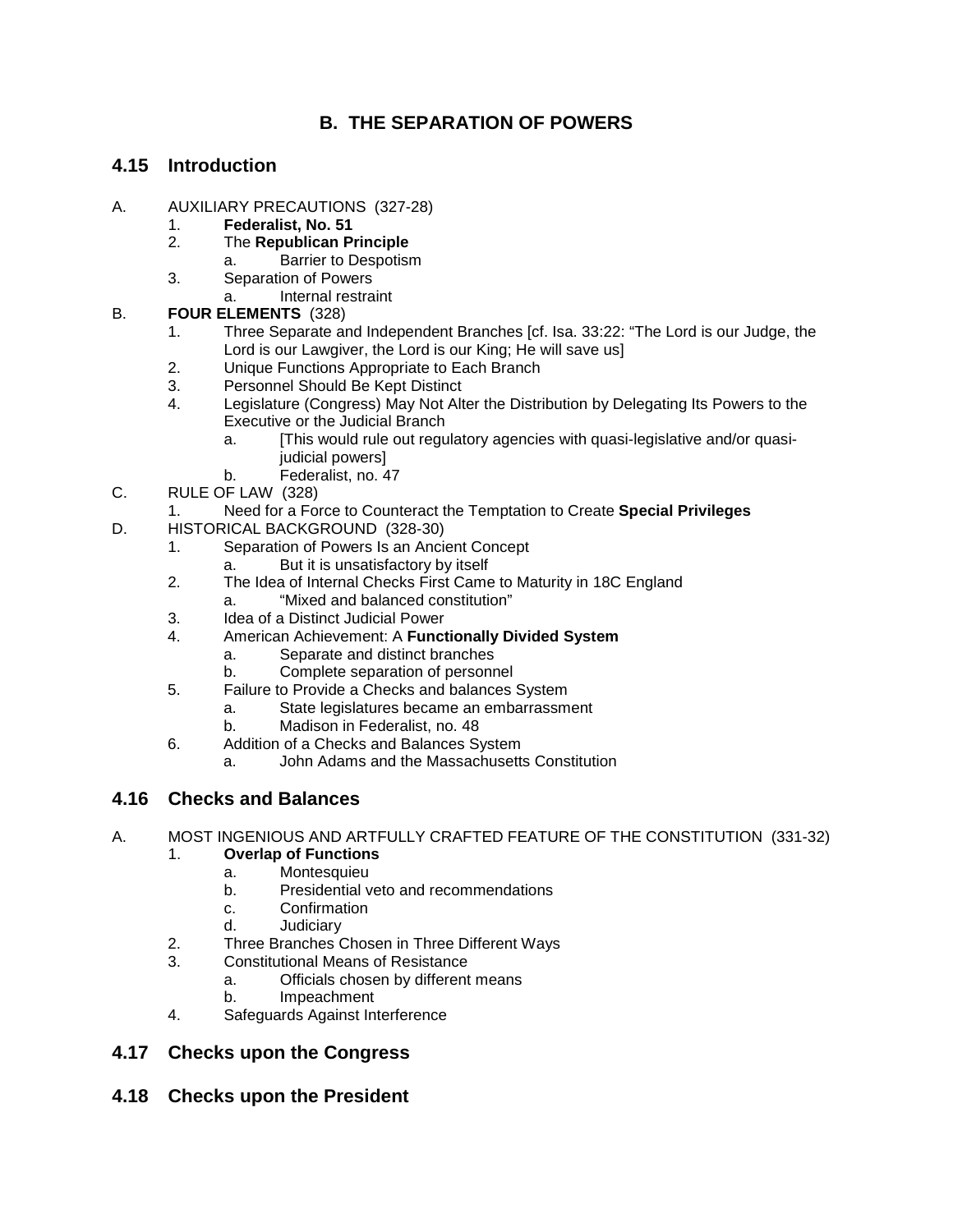- **4.19 Checks upon the Judiciary**
- **4.20 The Independence of Congress**
- **4.21 The Independence of the President**
- **4.22 The Independence of the Judiciary**
- **4.23 Summary and Review**

# **4.24 Separation of Powers: A Critical Evaluation**

#### A. SUBSEQUENT CHANGES (337)

- 1. Growth of the Executive Branch<br>2. An Assertive Judiciary
- 2. An Assertive Judiciary<br>3. Congressional Attacks
- 3. Congressional Attacks on Presidents
- 4. Congressional Delegation of Powers to Regulatory Commissions, Administrative Bodies
- B. MISCONCEPTIONS (337)
	- 1. Assumption: Three "Equal" or "Coordinate" Branches
	- 2. Reality: "Impetuous Vortex" of the Legislative Branch
- C. POWERS OF CONGRESS ARE "LESS SUSCEPTIBLE TO PRECISE LIMITS" (337-41)
	- 1. Theoretical Power of Congress over Other Branches
	- 2. Examples of Legislative Encroachment
	- 3. Growth of Federal Power Has Been at the Expense of States
	- 4. Veneration of the Separation of Powers Doctrine
	- a. Criticism
	- 5. Separation of Powers Slows the Pace of Government
		- a. Speed is not a virtue
		- b. Debate and negotiation
	- 6. No Evidence That the Separation of Powers Weakens the Government

## **4.25 Separation of Powers at the Crossroads**

- A. FACTORS THAT HAVE CONTRIBUTED TO THE DECLINE (341)
	- 1. Directing the Affairs of a Modern Industrial Nation
	- 2. Role of America as Defender of the Free World
- B. MASSIVE DELEGATION OF LEGISLATIVE POWERS (341-44)
	- 1. Independence Regulatory Commissions: Quasi-Legislative, Quasi-Executive, Quasi-Judicial
		- a. These operate outside the separation of powers system [cf. the courts and revenue officials who operated under the Navigation Acts in colonial times]
	- 2. Headless Fourth Branch of Government
		- a. They are hybrids created to be free from political pressure
		- b. Lobbying by special interests [with the danger of being "captured" by them]
		- c. Enormous bureaucracy
	- 3. Rejection of the Laissez Faire Approach to Economic Activity
	- 4. Effect of These Independent Commissions on the Separation of Powers System
		- a. These delegated legislative powers originally belonged to the states
			- 1) Maxim: Delegated powers may not be (re)delegated
			- 2) Constitution forbids the **initiative and referendum system** used in some **States**
	- 5. The Court's View of Such Delegation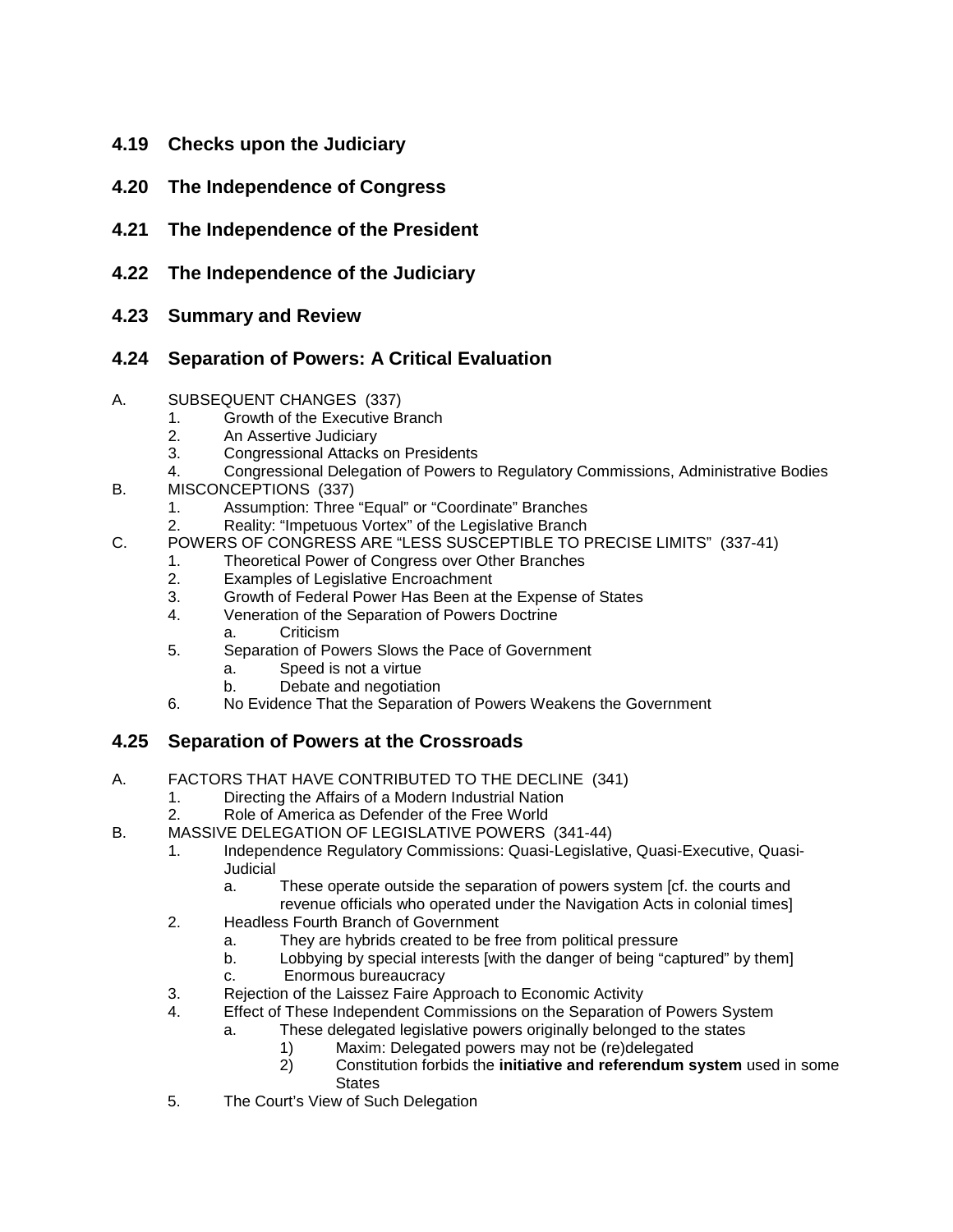- a. Congress must issue guidelines for regulators
- b. Substantial leeway given
- C. **FAR-REACHING EFFECTS** (344-47)
	- Decline of Federalism
		- a. Transfer of State power to the federal bureaucracy
		- b. Labor issues originally had been left to the states
		- c. Commerce clause was claimed as a basis for regulating labor
		- d. Court reversed its stand against this in the 1930s
		- e. Congress turned to independent regulatory commissions (IRCs) to handle the heavy workload
		- f. **National Labor Relations Board** (NLRB) created in 1935
	- 2. Weakening of the Separation of Powers
		- a. Technical regulations instituted by federal employees
		- b. IRCs frustrate the executive branch
			- 1) Executive unity and uniformity of policy may suffer [the IRCs effectively continue a congressional policy of interference in the executive branch that dates back to the Reconstruction era: cf. 13-15 Amendments]
		- c. It is difficult for the courts to superintend the IRCs
	- 3. Constraints on Congress
		- a. Accountability is diminished
		- b. A strict separation of powers may no longer be possible
	- 4. The Separation of Powers Are an Integral Part of the Rule of Law
		- a. IRCs almost become governments in themselves
		- b. Danger that the rule of law may be replaced by the rule of men
	- 5. Abuses in Administrative Discretion
	- 6. Weakening of the Republican Principle

# **C. THE RULE OF LAW**

#### **4.26 Introduction**

- A. THE ENGLISH LEGACY (347-49)
	- 1. Magna Charta<br>2. **Henry de Brac**
	- 2. **Henry de Bracton**
		- a. Law is superior to the king
	- 3. **Edward Coke**
		- a. Law is superior to acts of Parliament
		- b. *Dr. Bonham's Case*
	- 4. Principal Grievances of the American Colonists
		- a. **James Otis**: Higher authority—God
	- 5. Legislative Supremacy in the Early States
		- a. Absence of a supremacy clause weakened the judiciary
- B. THE PRINCIPLE OF CONSTITUTIONAL SUPREMACY (349-50)
	- 1. Article VI
		- a. *Marbury* **v.** *Madison*, 1803
	- 2. The American Constitution and Judicial Review Are Extensions of the Rule of Law
	- 3. No Person Is Superior to the Law of the land
	- 4. Rule of Law Means Equality before the Law
- C. RULE OF LAW: A DOCTRINE CONCERNING WHAT LAW OUGHT TO BE (350-51)
	- 1. The Test
		- a. Good laws restrain rather than coerce
			- 1) Liberty is not license
	- 2. Difficulties in Practice
	- 3. Supreme Court Created as a **Watchdog**
	- President's Role as Guardian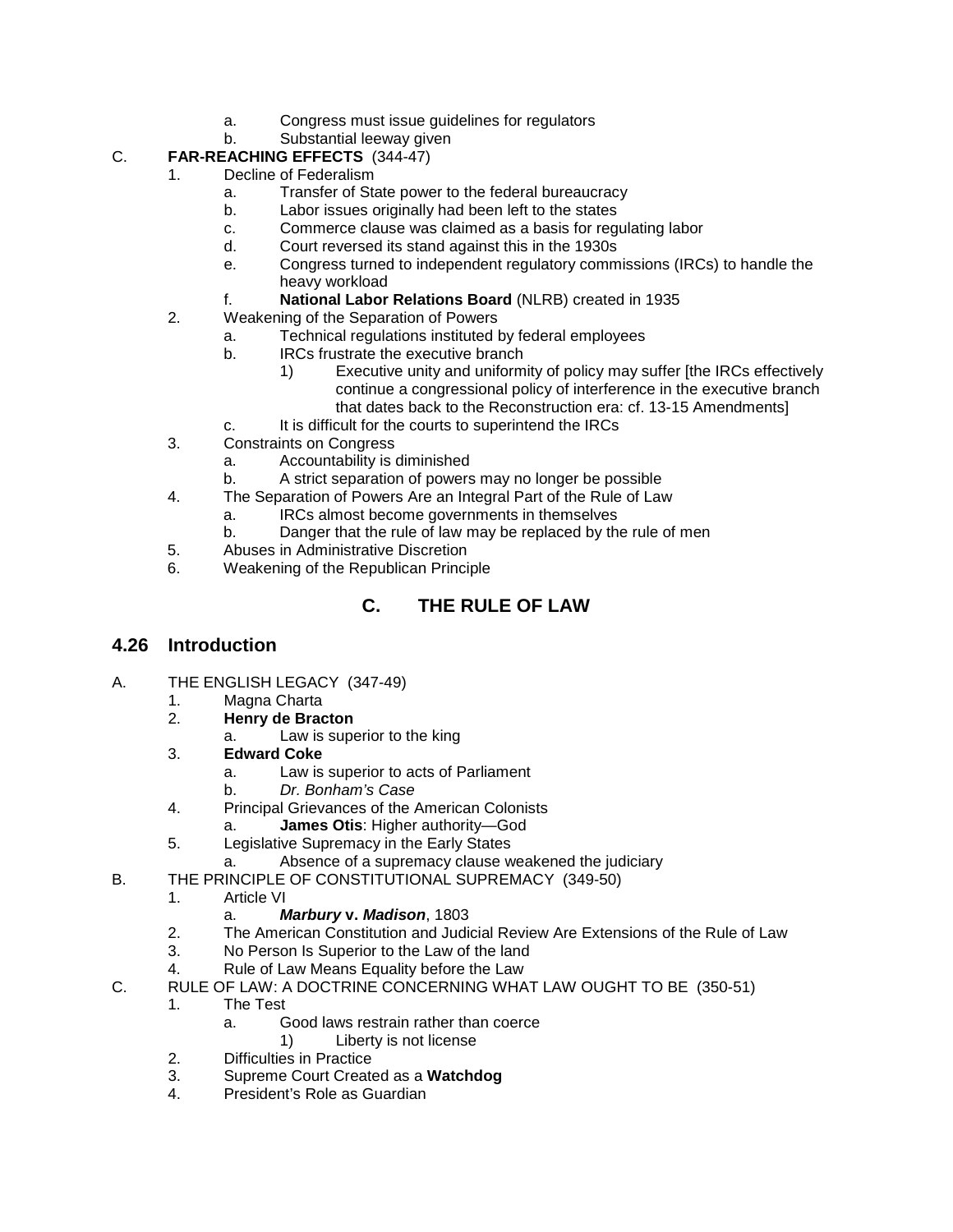- a. **Oath** of office
- b. Commander-in-chief
- 5. Rule of Law Has Prevailed
	- a. Martial law has never been declared nationwide
	- b. There have been no violent coups

#### **4.27 The Basic Principles of the American Constitution**

- A. ESSENTIAL FEATURES (351-54)
	- 1. The Only Legitimate Constitution Originates with and Is Controlled by the People<br>2. Government Must Be Responsible to the States and the Governed
		- 2. Government Must Be Responsible to the States and the Governed
		- a. Elections<br>b Impeachn
			- b. Impeachment process
			- c. Electoral College
	- 3. All Constitutional Government Is by Definition Limited Government
		- a. Its opposite is **despotism**
		- b. Parliamentary supremacy is hostile to the Constitution
	- 4. Powers of Government Must Be Defined and Distributed
		- a. Tendency toward "tyranny in the head"
		- b. danger of too little power
			- 1) Need to balance power and balance liberty and order
	- 5. A Bill of Rights Was Not Necessary in a Government of Enumerated Powers
		- a. **Thomas Cooley**: *Constitutional Limitations*

#### **Review**

| alternatives to federalism<br>habeas corpus<br>state police powers | powers delegated to Congress<br>bills of attainder<br>types of powers | Necessary and Proper Clause<br>ex post facto laws<br><b>Tenth Amendment</b> |
|--------------------------------------------------------------------|-----------------------------------------------------------------------|-----------------------------------------------------------------------------|
| <b>Supremacy Clause</b>                                            | <b>Guarantee Clause</b>                                               | doctrine of equal footing                                                   |
| Full Faith and Credit Clause                                       | Privileges and Immunities Clause                                      | <b>Extradition Clause</b>                                                   |
| amendment process                                                  | Civil Rights Act of 1964                                              | interstate commerce                                                         |
| <b>Electoral College</b>                                           | Aaron Burr                                                            | advantages of federalism                                                    |
| John Stuart Mill                                                   | Alexis de Tocqueville                                                 | James Bryce                                                                 |
| why federalism has declined                                        | United States v. Darby                                                | Printz v. United States                                                     |
| Federalist, no. 51                                                 | republican principle                                                  | separation of powers                                                        |
| four elements of the doctrine                                      | checks upon Congress, President, and the Judiciary                    |                                                                             |
| effects of the growth of the executive power                       |                                                                       | congressional encroachments                                                 |
| independent regulatory commissions                                 |                                                                       | their far-reaching effects                                                  |
| Henry de Bracton                                                   | <b>Edward Coke</b>                                                    | James Otis                                                                  |
| Marbury v. Madison                                                 | oath                                                                  | <b>Thomas Cooley</b>                                                        |

# **PART 5: DEFENDING THE CONSTITUTION**

#### **Outline**

#### **5.1 Introduction**

- A. METHOD OF ADOPTION (382-83)
	- 1. Proposed Constitution Sent to Congress<br>2. Copies Sent to State Legislatures
	- 2. Copies Sent to State Legislatures
	- 3. State Constitutions Also Approved by Conventions
		- a. Articles lacked this popular foundation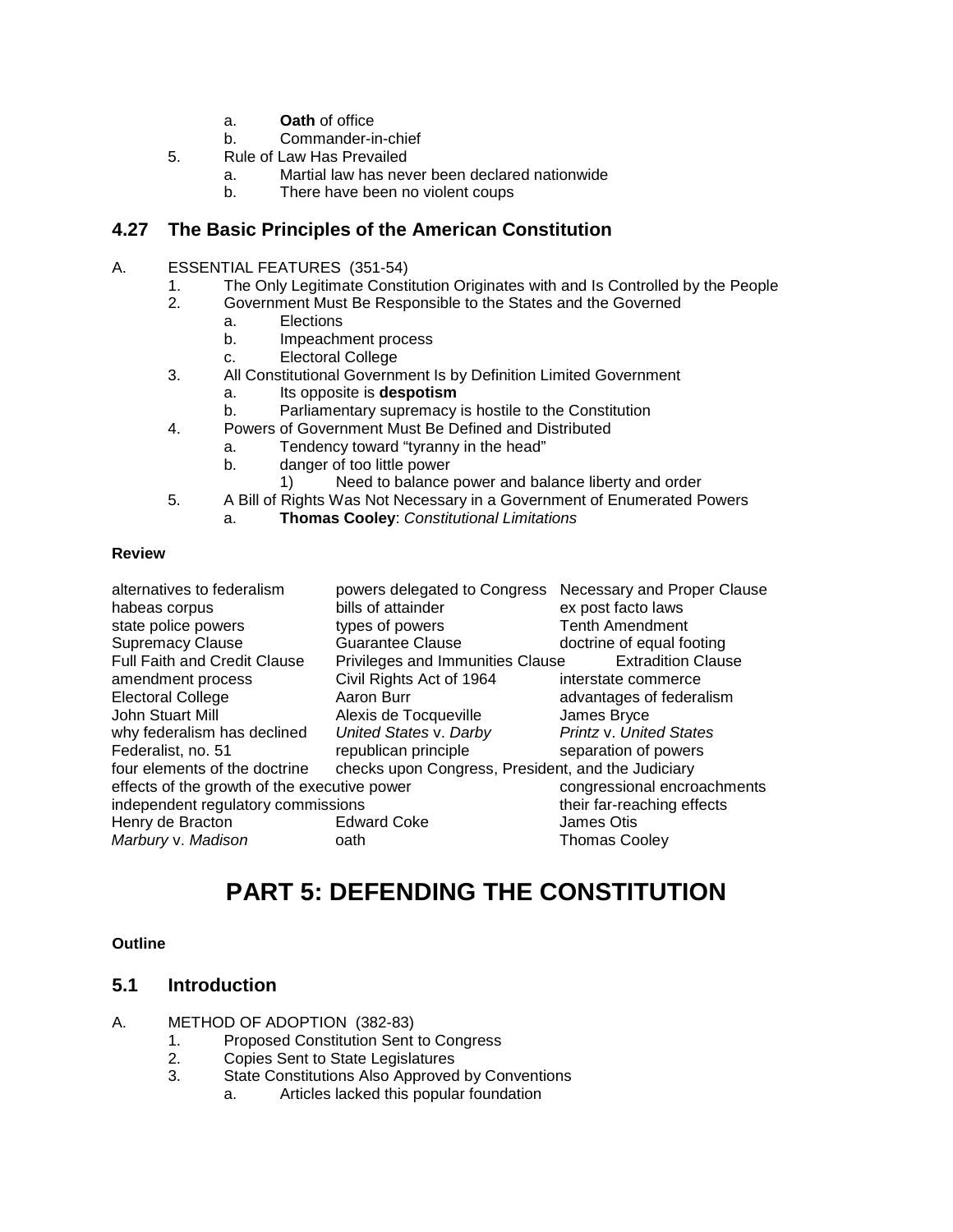- b. Significance of **Article VII**
- c. Contrast with parliamentary procedure
- B. "REVOLUTIONARY" DOCUMENT (383-85)
	- 1. Need for Popular Approval
		- a. Congress's mandate to revise the Articles
		- b. New proposal
	- 2. Two Factions: Federalists and Anti-Federalists
		- a. The divisions later hardened into political parties: **Federalists** and **Republicans**
	- 3. Federalists (Nationalists)
		- a. Literature: Madison, Hamilton, Jay
	- 4. Anti-Federalist Literature
	- 5. Debates at the State Ratifying Conventions
		- a. James Wilson
			- b. **Jonathan Elliot**: *Debates*
		- c. **James Madison**: *Notes*

# **A. THE ANTI-FEDERALIST PERSUASION**

A. SUMMARY OF THE ANTI-FEDERALIST POSITION

#### **5.2 The Constitution Establishes a Consolidated Empire**

- A. CENTRAL GOVERNMENT IS TOO STRONG (385-86)
	- 1. **Patrick Henry** on the American Spirit
		- a. No checks or balances
		- b. Virginia is sufficiently large
	- 2. "Agrippa"

## **5.3 The Constitution Establishes an Aristocracy**

- A. SIZE AND DIVERSITY OF THE CONFEDERATION (386-89)
	- 1. **Republicanism**
		- a. Representatives Given Too Much Power and Independence
	- 2. Deficiencies kin the Constitution Itself
	- a. No provision for recalling elections, rotation in office not frequent enough
	- 3. Republicanism by Minority Factions and Wealthy Aristocrats
		- a. "Centinel:" permanent aristocracy
		- b. Patrick Henry
		- c. Difficulty of passing an amendment
	- 4. Right to Reform, Alter, or Abolish the Government

## **5.4 The Constitution Confers Too Much Power**

A. BROAD DELEGATIONS OF POWER CHALLENGED (389)<br>1. **Elbridge Gerry** 1. **Elbridge Gerry**

#### **5.5 An Imperial Congress**

- A. BROAD POWERS (389-90))
	- 1. Interpretation by "**Brutus**" [prob. **Robert Yates**]
		- a. General Welfare Clause
		- b. Unlimited tax power
		- c. Necessary and Proper Clause
	- 2. Criticism of the Commerce Clause
	- 3. Constitution Impedes **Majority Rule**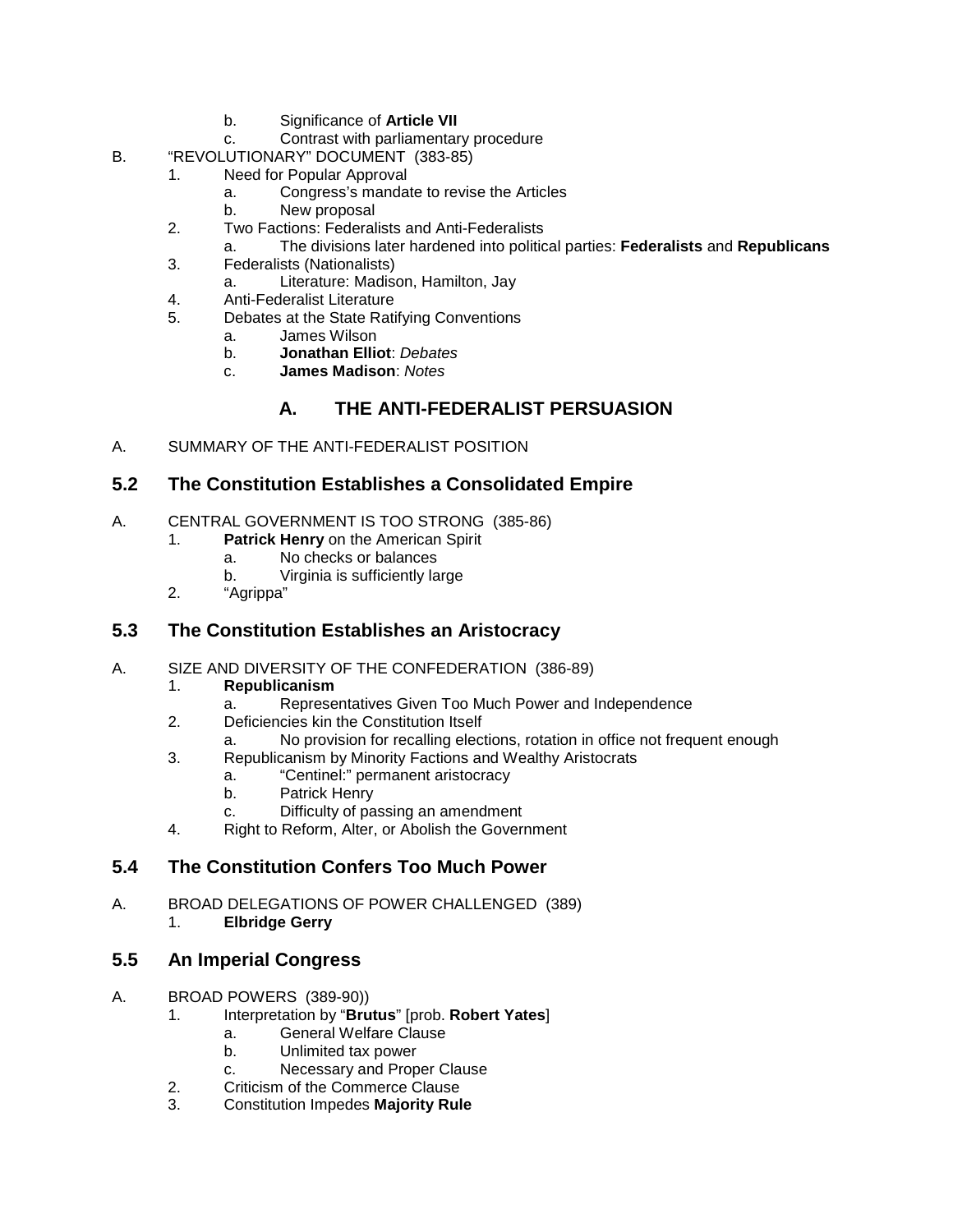- a. **Patrick Henry**
- b. Richard Henry Lee

#### **5.6 An Elected Monarch**

- A. MONARCHICAL TENDENCIES (390-91)
	- 1. Patrick Henry<br>2. "Cato"
	- "Cato"

#### **5.7 An Omnipotent Judiciary**

- A. FEDERAL JUDICIARY WOULD SWALLOW UP THE STATE COURTS (391-92)
	- 1. "Brutus"
		- a. Article III, section 2
	- 2. Broad Discretion
		- a. **Equity jurisprudence**: Courts given broad discretion
			- 1) Goal: Natural justice
	- 3. Tendency to Subvert the Powers of the Individual States<br>4 Appeal: Reject or Substantially Amend
	- Appeal: Reject or Substantially Amend

# **B. THE FEDERALIST RESPONSE**

#### **5.8 The Most Influential Response**

- A. INTRODUCTION (392-93)
	- 1. *The Federalist* Is Recognized as a Primary Source
	- 2. Authors' Difficult Task
	- 3. Vulnerability to the Charge That They Had Violated a Trust

## **5.9 The Constitution Limits and Distributes Power**

- A. THE QUESTION WAS ONE OF POWER (393-94)
	- 1. Bone of Contention<br>2. Constitution Disallov
		- 2. Constitution Disallows Concentrations of Power
			- a. Power divided between two levels: **federalism**
				- 1) National: Limited and **enumerated powers**
				- 2) State: **reserved powers**
			- b. Separation of Powers
			- c. Articles Did Not Provide for a **Proper Distribution of Power**
				- 1) "Anarchy in the parts"
- B. NEED TO EXPLAIN ANND JUSTIFY THE REDISTRIBUTION OF POWER (394-98)
	- 1. **Dual Nature** of the New Union
	- **States Were Not Reduced to Provinces** 
		- a. **Residuary sovereignty**
	- 3. Political Sovereignty Rested with the People
	- 4. No Usurpation of State Power
		- a. Federalist, no. 45
	- 5. Key Role of the State Legislatures
	- 6. **Anti-Federalist** Preoccupation with **State Rights**
	- Limited Scope of Federal Power

## **5.10 Congress Is Not an Oligarchy**

A. FOCUS ON SPECIFIC COMPLAINTS (398-99)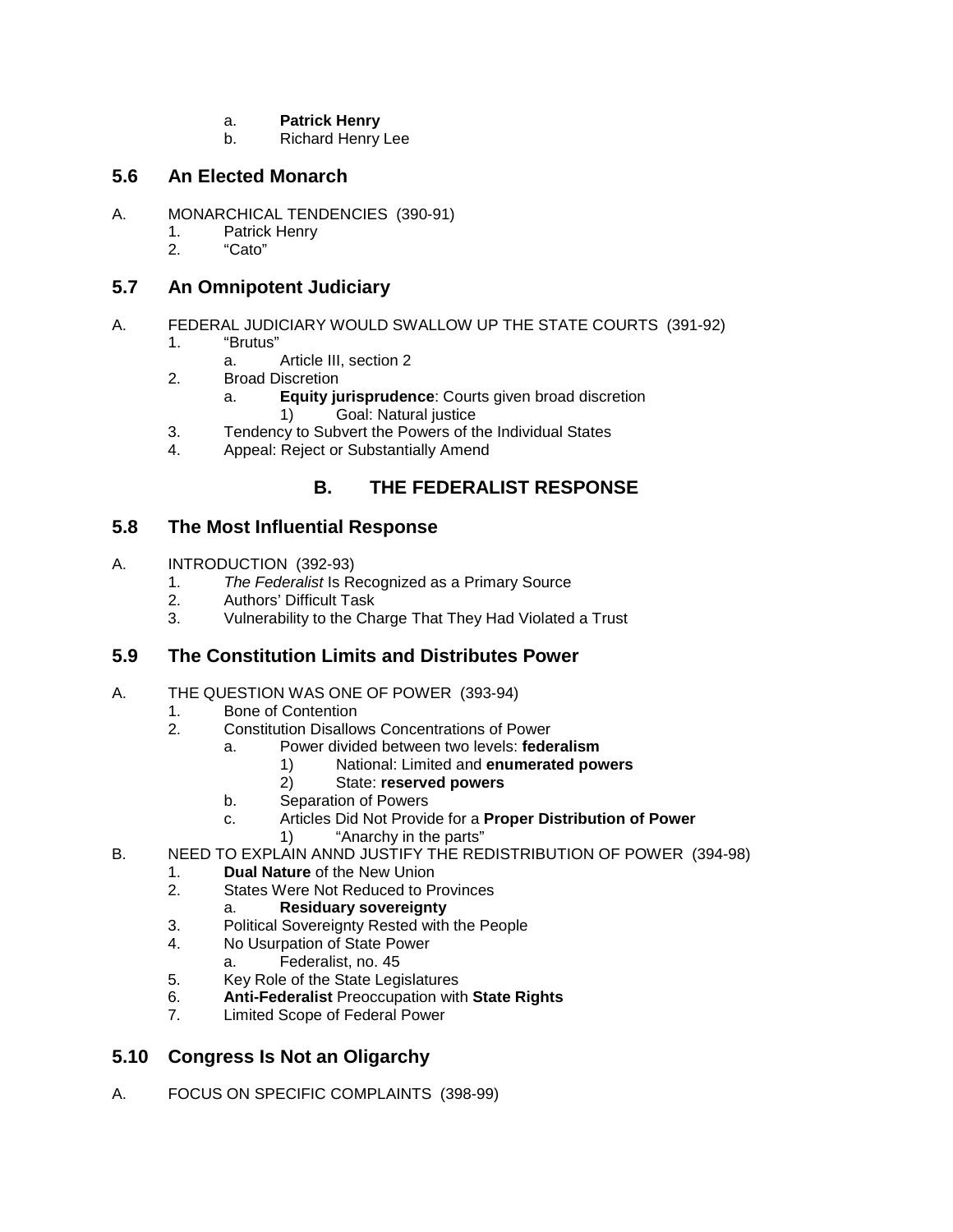- 1. Congress Would Not Displace the State Legislatures
	- a. States would regulate federal elections
- 2. Objections to Specific Clauses
	- a. The tax power is not unlimited
	- b. General Welfare Clause is tied explicitly to the limited power to tax
	- c. **Federalist, no. 41**: Taxing and spending restricted to enumerated powers
- 3. No Limitation on the Amount That Might Be Taxed
	- a. **Federalist, no. 34**: National emergencies
		- Other safeguards would restrain Congress
- 4. Necessary and Proper, Supremacy Clauses: Nothing Is Left to Construction

## **5.11 The President Is Not a King**

- A. FEDERALIST, NOS. 69 AND 78 (400)
	- 1. Differences Between the President and the **King** of Great Britain

#### **5.12 The Judiciary Is the Least Dangerous Branch**

- A. FEDERALIST, NO. 78 (400-01)
	- 1. Hamilton Dismissed Antifederalist Objections<br>a. Federalist. no. 78 la Response to Bru
		- Federalist, no. 78 [a Response to Brutus, no. 11]

## **5.13 Whether a Bill of Rights Was Necessary**

- A. OPPOSITION TO A BILL OF RIGHTS (401-02)
	- 1. First Proposed in the Final Hours of the Convention
		- a. **George Mason** and **Elbridge Gerry**
		- b. Unanimously Rejected by the States as Unnecessary
		- b. Federalist, no. 84
	- 2. Declaration of Rights Seen as Superfluous

#### B. **ALEXANDER HAMILTON'S OBJECTIONS** (402-03)

- 1. Constitution Already Contained Specific Guarantees: **Habeas Corpus**, Prohibition of *Ex* **Post Facto** Laws and Titles of Nobility
- 2. Such a Bill of Rights Does Not Properly Belong
	- a. They are "reservations of rights not surrendered to the prince" [Implication: a Bill of Rights turns the Constitution of Limitations into a Constitution of Powers]
- 3. Thus It Might Be Dangerous
	- a. It might serve as a pretext to claim more power than has been granted
- 4. Lack of a Clear Understanding of the Liberties Claimed
- 5. The Constitution Itself Is a Bill of Rights
	- a. Any privileges and immunities that might be proclaimed in it are already embodied in the original document
- C. RATIFICATION STRUGGLE (403)
	- 1. The Issue of the Absence of a Bill of Rights Overshadowed All Others

## **5.14 The Clash of Values**

- A. DISAGREEMENT ON FUNDAMENTAL ISSUES: THE ANTI-FEDERALIST VISION (403-04)
	- 1. Liberty Depends on Rule of Law
		- a. Charge: New System Rests on a Flagrant Disregard of the Forms of Legality
		- b. Madison's Rebuttal: The Changes Are Legitimate (Federalist, no. 40)
	- 2. Liberty Depends on Republicanism
		- a. Charge: It also depends on maintaining the primacy of the States b. Preference for the simplicity of agrarian life
- B. FEDERALIST VISION (404-06)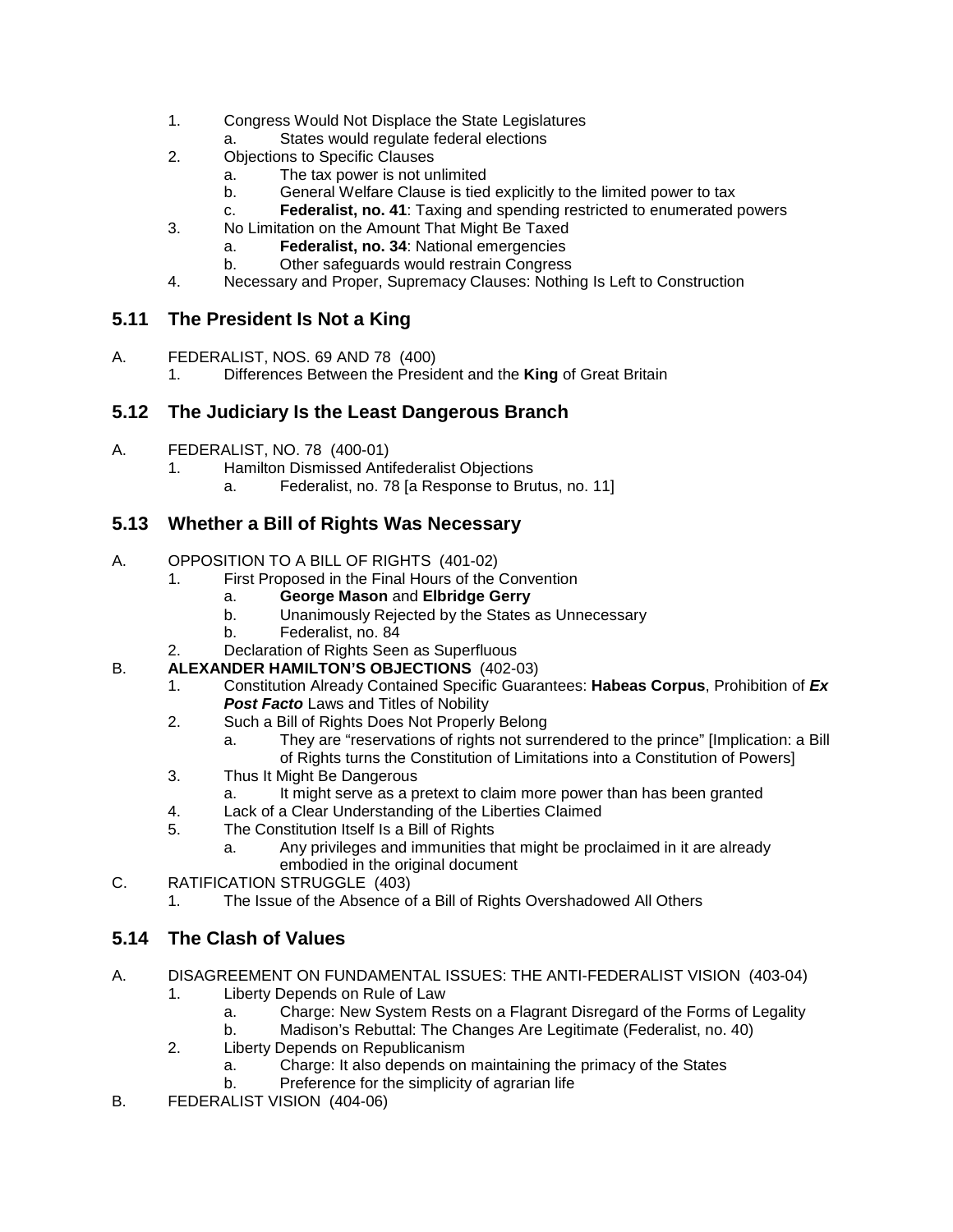- 1. Homogeneous Republics Equated with Pre-Commercial Society
	- a. The innocence of agricultural life is already lost
	- b. America is already committed to an agricultural order
	- c. Herbert Storing: the Anti-Federalists could only make half-hearted appeals to **civic virtue**, but they have never worked
- 2. Madison's Solution: The **Extended Commercial Republic** in Federalist, no. 10
	- a. Danger of majority factions [Tocqueville later warned against **tyranny of the majority**]
	- b. Majority factions that represent diverse populations are more moderate than small, homogeneous factions
- C. BOTH SIDES TENDED TO EXAGGERATE THEIR CLAIMS (406)<br>D. RATIFICATION PROCESS (406-09)
- RATIFICATION PROCESS (406-09)<br>1. Lists of Proposed Amendmen
	- Lists of Proposed Amendments
		- 2. Greatest Concern: The Rights and Powers of the States
			- a. Reserved powers, direct taxes, monopolies
		- 3. Federalism: An Important Ingredient of the Bill of Rights
			- a. States exempted from the bill of rights [This has been gradually overturned by the Supreme Court's application of the **doctrine of incorporation** through the Fourteenth Amendment]
			- b. **Twofold purpose** of the Bill of Rights
		- 4. Drafting the Bill of Rights
			- a. Leadership of **James Madison**

## **C. THE BILL OF RIGHTS**

#### **5.15 Introduction**

- A. PRECEDENTS (411-15)
	- 1. Virginia's **Declaration of Rights**, 1776
	- 2. English **Bill of Rights**, 1688
	- Guides to Interpretation
		- a. **Samuel Johnson**'s dictionary, 1775
		- b. **Noah Webster**'s *American Dictionary of the English Language*, 1828
	- 4. Legal Traditions
		- a. William Blackstone
		- b. **Joseph Story**: *Commentaries on the Constitution*, 1833
		- c. **James Kent**, *Commentaries on American Law*, 1826
	- 5. **Northwest Ordinance** of 1787
		- a. "The Magna Charta of American Freedom"
			- 1) **Daniel Webster**
		- b. Wording of the Thirteenth Amendment

#### **5.16 The First Amendment: Religious Freedom, and Freedom to Speak, Print, Assemble, and Petition**

- A. NO "WALL OF SEPARATION" (415-18)
	- 1. **Establishment Clause**: Congress Had Originally Intended It as a Separate Amendment
		- a. Twofold purpose: No national religion, no interference with existing church-state relations in the States
		- b. Direct link to the **Free Exercise Clause**: One sect may not be preferred over another [As to what is included under this protection, Justice William O. Douglas later asserted that "a religious rite, which violates standards of Christian ethics and morality is not in the true sense, in the constitutional sense, included within 'religion', the 'free exercise' of which is guaranteed by the Bill of Rights"]
		- c. Compromise between James Madison and **Fisher Ames**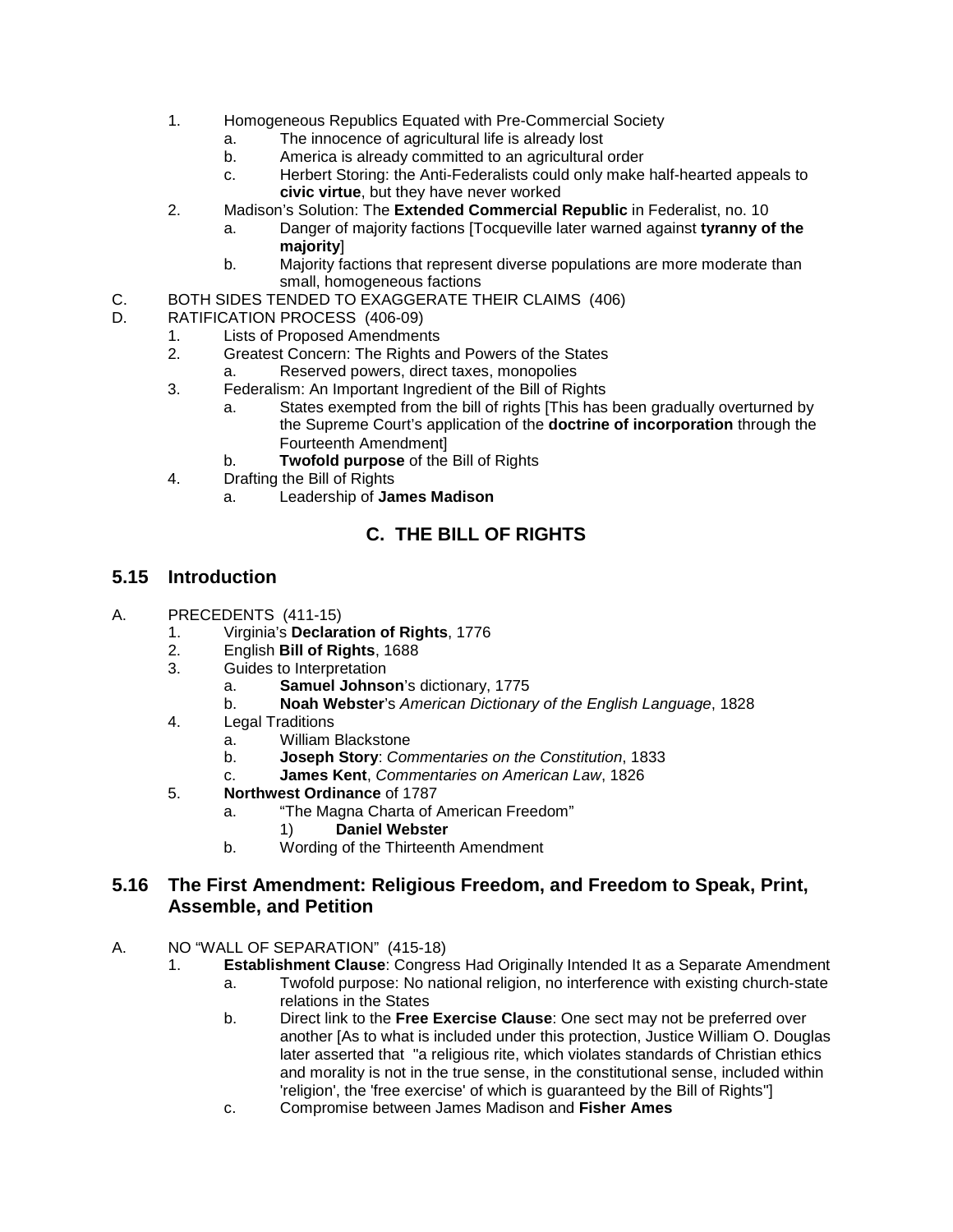- d. Danger of a National Church
	- 1) Ames's motive
	- 2) Madison's motive
- e. **Purpose**: A device for keeping religious passions out of politics
- f. The existing establishments disappeared by 1833
- 2. Freedom of Speech, Publication, Press, and Assembly
	- a. **Prior censorship** prohibited
	- b. Civil liberty is understood as "ordered liberty" rather than license
	- c. Obscenities, libel, and calls to violence are not protected
- 3. No Absolute Rights
	- a. Justice **Oliver Wendell Holmes**: "The Bill of Rights is not a suicide pact"

# **5.17 The Second Amendment: The Right to Bear Arms**

- A. MILITIA (419)
	- 1. An Armed Citizenry: It Prevents the Disarming of State Militias
		- a. A critical safeguard against standing armies
	- 2. **Joseph Story**
		- a. It is "the **palladium** [safeguard] of the liberties of the republic"

## **5.18 The Third Amendment: Quartering Troops**

A. PROTECTION OF CIVILIANS FROM MILITARY BULLYING (419-20)

## **5.19 The Fourth Amendment: Search and Seizure**

A. AMERICAN VERSION OF THE ENGLISH PRINCIPLE: "Every MAN'S HOUSE IS HIS CASTLE" (420)

## **5.20 The Fifth Amendment: Rights of Persons**

- A. COMPLEX OF OLD RIGHTS AT LAW (420-21)
	- 1. **Indictment** by a Grand Jury
	- 2. Prohibition of **Double Jeopardy**
	- 3. Immunity Against **Self-Incrimination**
		- a. Legitimate presumption of guilt
		- b. Immunity for giving testimony
	- 4. **Due Process**

#### 5. **Takings Clause**

- a. Rent control
- b. Property rights have been less protected since 1937

## **5.21 The Sixth Amendment: Rights of the Accused**

- A. CRIMINAL CASES (421-22)
	- 1. Enlargement of Rights
		- a. The **Miranda rule**
	- 2. Speedy Trials
		- a. Backlog of cases
			- b. "Justice delayed is justice denied" (attrib. William Gladstone]
	- [3. Protection Known as **Compulsory Witness**: Witnesses Are Obligated to Testify if Called]

# **5.22 The Seventh Amendment: Trial by Jury in Civil Cases**